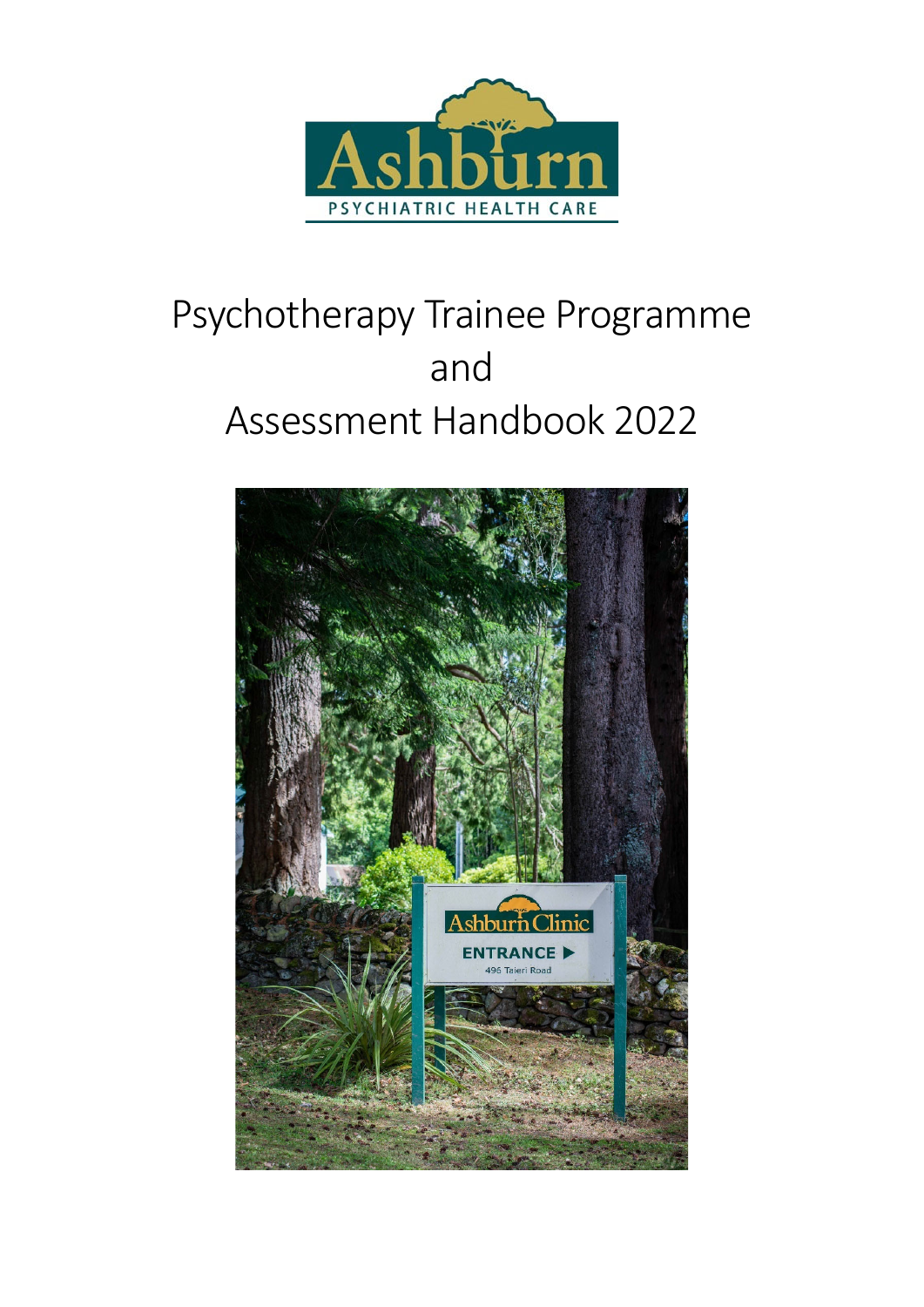# **Contents**

| <b>INTRODUCTION - TRAINEE PROGRAMME</b>                      | 1                       |
|--------------------------------------------------------------|-------------------------|
|                                                              |                         |
| <b>Hospital and Therapeutic Community</b>                    | $\mathbf{1}$            |
| <b>Therapeutic Community Principles</b>                      | 1                       |
| Ashburn Clinic Therapeutic Community Programme               | $\overline{2}$          |
| Minimum Entry Criteria                                       | 5                       |
| Psychotherapy Trainee: Job Description                       | 5                       |
| TRAINING PROGRAMME OUTLINE AND REQUIREMENTS                  | $\overline{\mathbf{z}}$ |
| Overview                                                     | 7                       |
| Assessment of Theoretical Knowledge                          | 7                       |
| Assessment of Practical Knowledge and Skills                 | 7                       |
| Awards                                                       | $\overline{7}$          |
| Training Year One: Objectives and Learning Outcomes          | 8                       |
| Training Year Two: Objectives and Learning Outcomes          | 9                       |
| Training Year Three: Objectives and Learning Outcomes        | 10                      |
| Training in the Theory of Psychotherapy                      | 11                      |
| <b>CONDUCT AND DISCIPLINARY POLICIES AND PROCEDURES</b>      | 12                      |
| <b>General Conduct Policy</b>                                | 12                      |
| <b>General Disciplinary Policy and Complaints Procedures</b> | 12                      |
| <b>Appeals Against Disciplinary Procedures</b>               | 12                      |
| <b>INTRODUCTION - ASSESSMENT</b>                             | 13                      |
| <b>Unit Attachments</b>                                      | 13                      |
| Summary of Assessment                                        | 14                      |
| IN-HOUSE ASSESSMENTS (EXCLUDING ATPM SEMINAR ASSESSMENTS)    | 15                      |
|                                                              |                         |
| <b>YEAR ONE</b>                                              | 15                      |
| YEAR TWO                                                     | 22                      |
| YEAR THREE                                                   | 26                      |
| <b>ASSESSMENT SCHEDULES</b>                                  | <u>33</u>               |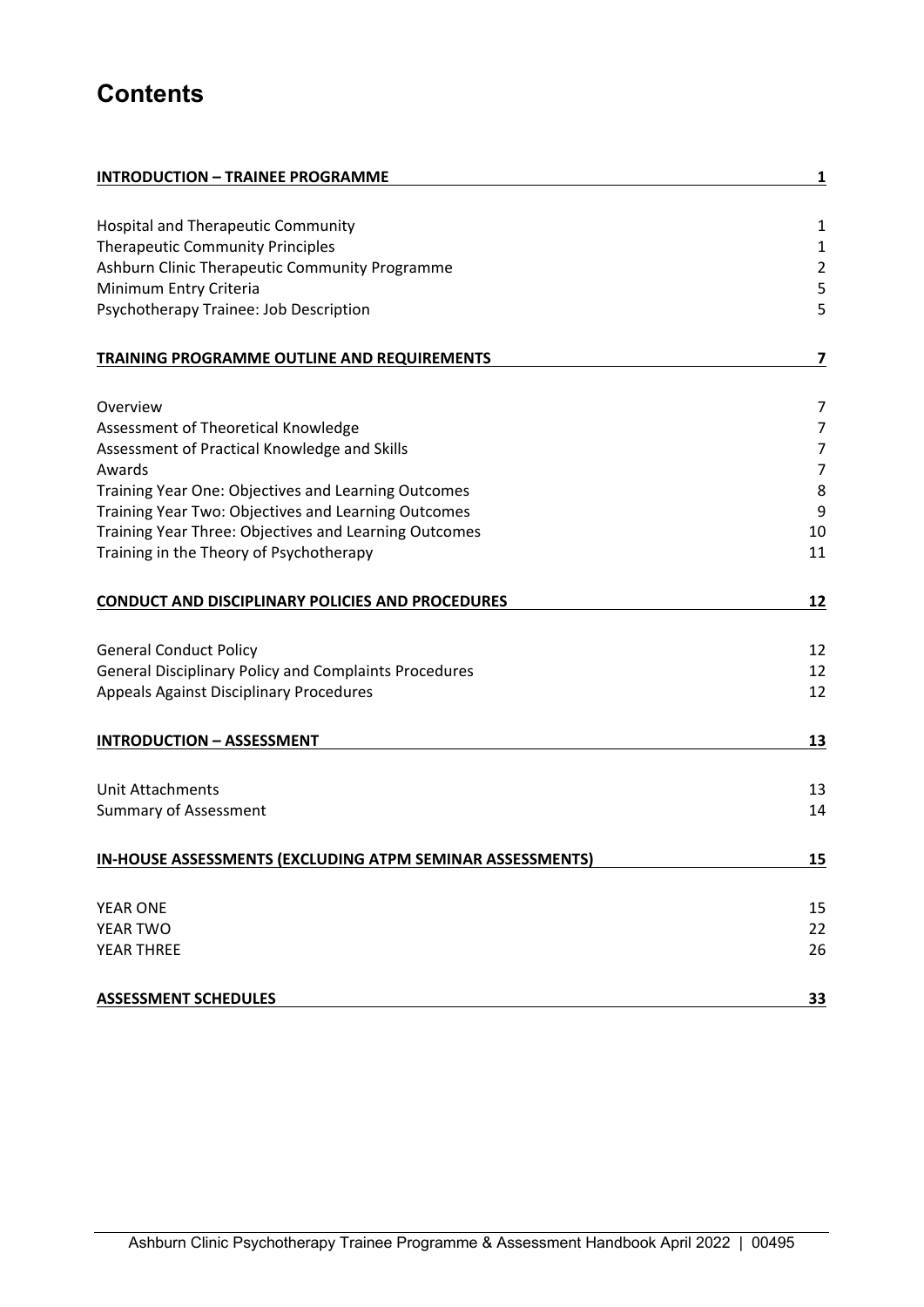# **INTRODUCTION – TRAINEE PROGRAMME**

This introduction provides an overview of the Psychotherapy Trainee Programme and its requirements, as well as useful information for those applying for the position of Psychotherapy Trainee at Ashburn Clinic.

Ashburn Clinic is an independent, working psychiatric hospital owned and operated by the not-for-profit Ashburn Hall Charitable Trust and Board. One of the aims of the Trust is to promote the study of psychiatry and psychodynamic psychotherapy.

In fulfillment of this aim, Ashburn Clinic undertakes training placements for basic and advanced psychiatric registrars, medical students, nursing and occupational therapy students. The Clinic also co-ordinates a closed modular series of seminars in the theory of psychotherapy, an open series of lunchtime seminar presentations and some weekend psychotherapy supervision seminars.

# **Hospital and Therapeutic Community**

Ashburn Clinic is a hospital that provides assessment, treatment and recovery from mental illness. Established in 1882 as an alternative to state hospital care, Ashburn Clinic now operates as a therapeutic community, providing inpatient, day patient and outpatient psychiatric and psychotherapy services.

Our mission statement states: Ashburn Clinic works in partnership with people with mental health and addiction difficulties to improve their well-being and quality of life.

Our aim is to provide patients with the highest possible standard of care within our respective psychiatric and psychotherapy disciplines, and to help restore them to the best possible quality of life by:

- 1. Enabling patients to learn more about their problems and difficulties, thereby increasing their ability to effect change.
- 2. Encouraging personal responsibility for their own behaviour and situation.
- 3. Assisting patients to live successfully in the outside world without resorting to unhelpful and unhealthy behaviour patterns, particularly when faced with stressful or difficult situations.

We recognise the individuality of all who come here. Our approach is to the whole person, taking into account the significant others in their lives, and respecting cultural and spiritual dimensions. We acknowledge the partnership with tangata whenua by honouring the spirit and the articles of the Treaty of Waitangi.

# **Therapeutic Community Principles**

The core principles of democratic therapeutic communities such as Ashburn are:

- Attachment: the process of joining, belonging to, and leaving a therapeutic community evoke a variety of emotional responses (Haig 1999).
- Democratisation: every member of the community (staff and patients) share in making decisions about community affairs, and are empowered to share in responsibility for the community (Rapoport 1960, Haig 1999).
- Containment: usually a range of distressing emotions and behaviours are able to be tolerated by the community as there is sufficient strength within the community as a whole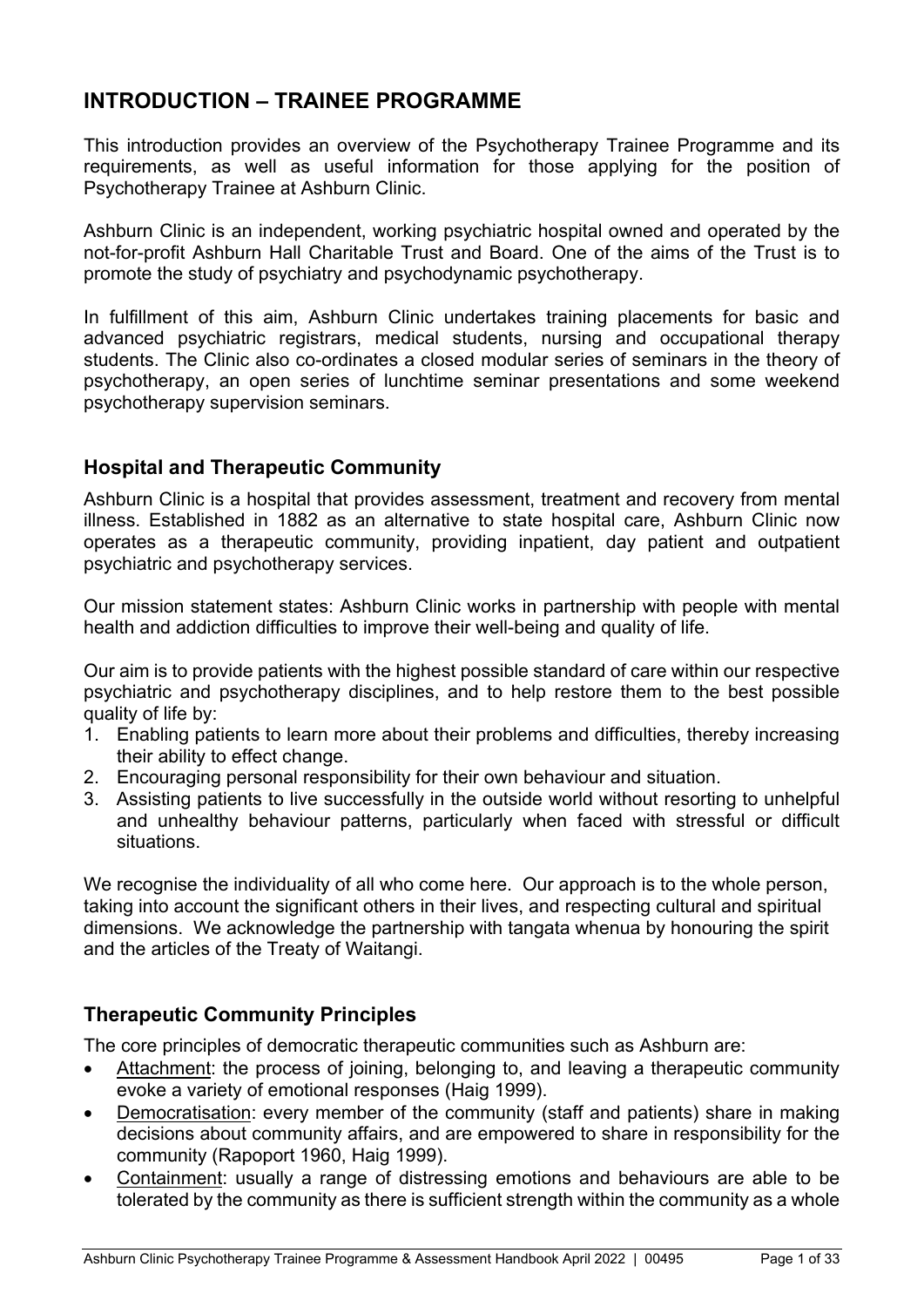to contain and hold the anxiety or pain such feelings generate (Rapoport 1960, Haig 1999).

- Communication/Communalism: tasks and social opportunities are shared by everyone (patients and staff), and a culture of openness is fostered so that the honest communication of feelings is possible (Rapoport 1960, Haig 1999).
- Reality Confrontation: patients continually have other people presenting interpretations of their behaviour so defence mechanisms such as denial, distortion and confusion become obvious. Over time, ongoing therapeutic interventions enable patients to reflect on how they are with other people and to make changes (Rapoport 1960).

A therapeutic community is a place where patients and staff work alongside each other in an atmosphere of open communication. At Ashburn Clinic the traditional hospital hierarchy is relaxed, so we can build a more democratic and open style of relating between staff and patients.

Patients are expected to take an active role in their care, and to take part in the running of the community. They will also help and support each other in the challenges of living and working within a therapeutic community.

#### **Ashburn Clinic Therapeutic Community Programme**

The main therapeutic programme at Ashburn Clinic utilises a structured day, with an emphasis on group meetings of various kinds. Within the Ashburn Clinic community, patients enact their familiar ways of relating to other people, which is then explored through processes such as group work. Through being able to understand and communicate to others the reasons for the development of their own individual difficulties, patients will be better able to cope with the necessary effort and pain which characterises major personal change.

The Ashburn Clinic community concentrates on the meaning of each person's feelings, actions and relationships, so changes in understanding and behaviour can be made. Staff's own conduct and participation in the community will ensure that as far as possible the community is an environment which enables open, honest and effective communication.

Effort is made in the assessment process to understand a person's underlying developmental deficits and to formulate these deficits psychodynamically. This understanding pervades all aspects of the patient treatment programme including:

#### **Patient Programme**

1. Small psychotherapy groups

Patients are allocated into one of three psychodynamic therapy groups. These are groups facilitated usually by two facilitators. One is a psychotherapist and the other may be a nurse or Trainee. These groups will have approximately 8-10 patients attending and this group remains stable throughout their time at Ashburn Clinic. Patients and staff meet for these groups twice per week and form a strong cohort of people who engage in treatment together.

The Trainee will co-facilitate a small psychotherapy group with a psychotherapist for a minimum of one year. There is a theoretical component which runs in parallel with the experience of the group work. This combined experience will provide the beginnings of a comprehensive understanding of group work. The Trainee will begin to examine and understand the processes that contribute to the therapeutic efficacy of group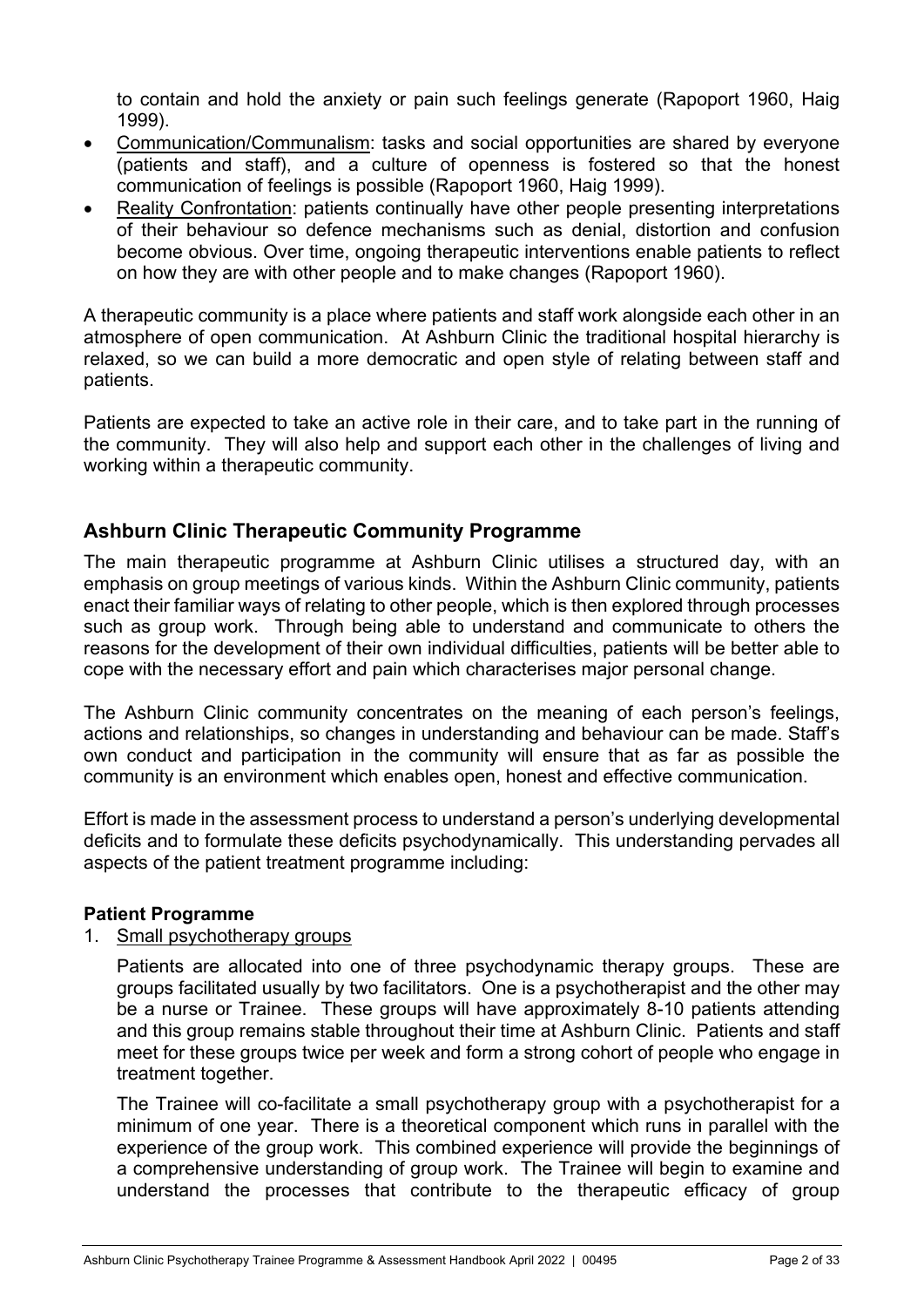psychotherapy. The Trainee will be required to write up the experience of working in a small psychotherapy group, plus their experience of supervision of the group with both the co-facilitator and their individual supervisor.

#### 2. Large psychotherapy group and community meetings

Community meetings are twice-weekly meetings of the whole patient group and clinical staff group. This routinely includes doctors, nurses and allied health professionals together with patients. The issues that are explored are the relational dynamics between individual people and how this might be reflective of themes that are occurring in the community.

The Trainee will be expected to attend community meetings throughout their traineeship. These large groups are places when the dynamics of the lived experience of the therapeutic community are explored. The Trainee will have the experience of both being a staff member and a participant in the community and have the opportunity to explore the particular potential of large groups to provide therapeutic benefit. Once again, the theory behind large groups and their efficacy will be explored and the Trainee will be supervised in this context by their individual supervisor at the time.

#### 3. Individual psychotherapy

When patients arrive at Ashburn Clinic they are assessed as to their suitability for psychodynamic psychotherapy. The therapists can provide either supportive psychotherapy or more in-depth psychodynamically-orientated psychotherapy. Patients are allocated to the appropriate therapist at an allocation meeting which occurs once a week. The majority of patients are allocated a therapist, but a small minority are not for reasons of being too unwell or an inability to utilise psychotherapy due to, for example, severe depression or cognitive deficits.

For the first six months of psychotherapy training, the Trainee will have had the opportunity to begin to study the theory of psychotherapy and have had the opportunity to observe therapists in action through reporting back in clinical meetings. They will have had the opportunity to attend less intense unit level meetings and will have written up what they consider to be some of the more important dynamic issues.

The Trainee will be allocated patients beginning with a small number, usually halfway through the first year. Initially there is close hour-to-hour supervision of psychotherapy work. The Trainee increases their case load up to 3-4 inpatients as the Trainee is felt to be managing this. The individual therapy role is supported by case write-ups as outlined later in the manual, and attendance at the seminar series, which will provide the theoretical background.

#### 4. Living and learning activities

These activities, eg. gardening, cleaning, cooking, are undertaken in the community. People are expected to participate and be able to help, even in minor ways. Absences from activities are noted as people are all valued members of the community. These are opportunities for new and learning experiences, as well as relational experiences.

The Trainee will take part in all activities of the therapeutic community. This will be complemented by a theoretical understanding of therapeutic communities and psychosocial nursing. Trainees will experience the joys and discomforts of living and learning together! Boundary issues are clearly highlighted and explored, both in individual therapy work, group therapy work and in the Trainee's individual supervision.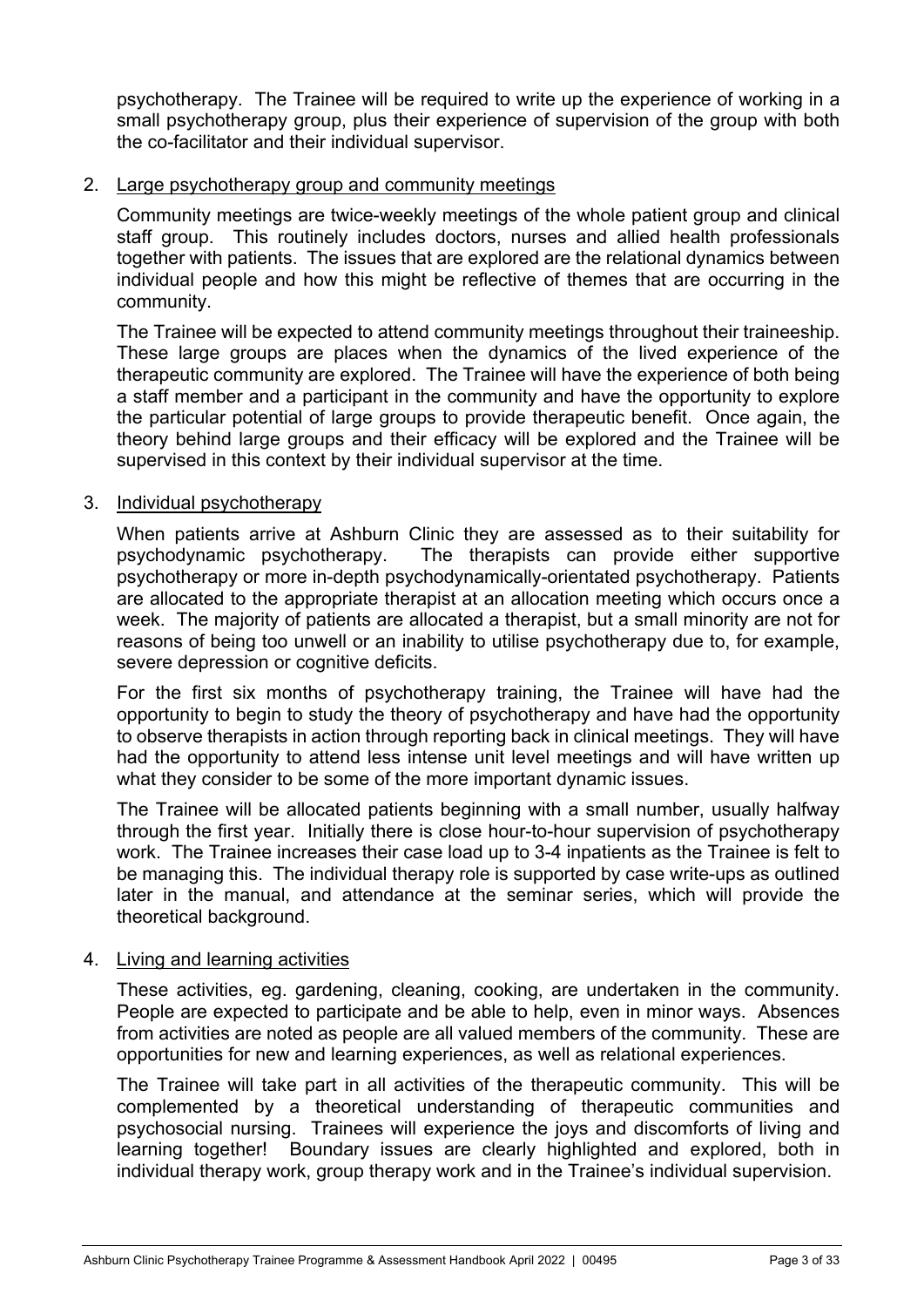#### 5. Creative and recreational activities

It is often a very important part of a person's treatment to learn how to use "down time". Art, music and sport is encouraged in the day-to-day programme with specific groups related to these activities. Weekend activities and evening activities are planned to obtain maximum therapeutic benefit for patients.

The Trainee will have the opportunity to take part in art and/or music groups depending on their interest. They will also be encouraged to understand some of the theoretical understandings of these types of therapies and how they assist in moving people to wellness.

#### **Staff Groups**

#### 1. Experiential groups for staff

The Trainee will be expected to attend a staff group where the staff examine and talk regarding the stresses and strains of working with people with personality difficulties. This occurs weekly, apart from the first Wednesday of the month, which is an agendadriven staff meeting.

Given the nature of the work with severely ill persons with personality disorders in particular, there are often aspects of patients' behaviour that are projected into staff. By regular attendance at the Staff Group the Trainee has the opportunity to psychologically consider and share experiences which enables the Trainee to be able to assume a more therapeutic stance for the residents.

#### 2. Clinical meetings and reviews

The Trainee will be expected to take part in clinical meetings where patients are discussed in the multidisciplinary team environment. Trainees will be expected to contribute both psychiatrically and psychotherapeutically depending on their role in patient care. Consideration will be made of the therapeutic community environment, and this will be discussed.

Clinical reviews occur at Ashburn Clinic at least once per month. This is a hospital-wide review of a person of particular concern. The Trainee will be expected to attend and take part in these regularly and contribute as appropriate to their clinical role.

#### 3. Group psychotherapy supervision

Trainees have the opportunity to attend a supervision group for psychotherapy. This is a group that considers people more fully from a psychodynamic perspective. Trainees will be encouraged to both present and contribute to discussion around psychodynamic understanding of people and their progress at Ashburn Clinic. Some of the theory relevant to a person's presentation may also be discussed in this forum.

#### 4. Individual psychotherapy for the Trainee

In coming to understand the psychological experiences that are engendered by being immersed in the therapeutic environment the Trainee is required to undertake their own psychotherapy throughout the traineeship. In this way the theoretical underpinnings and understandings are experienced for themselves. This will also assist with the stresses and strains of working in this environment, plus also working through some of the difficulties that may arise during the traineeship.

Trainees have the opportunity to observe and experience all aspects of the therapeutic programme and community setting. There is also an opportunity for outpatient psychiatric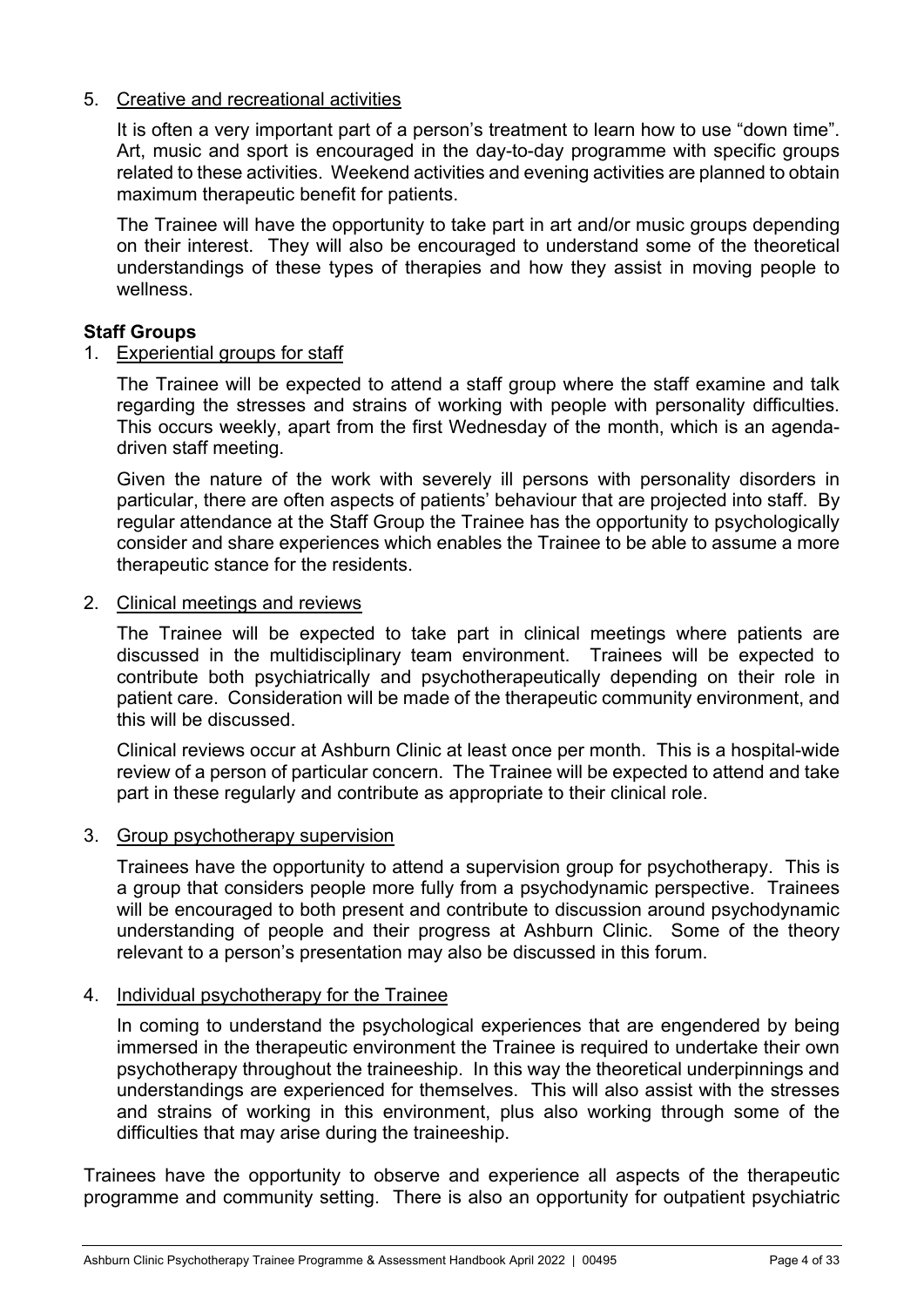assessment and management, as well as a small number of outpatient psychotherapy clients.

#### **Bicultural Training and Supervision**

The Trainee will have the opportunity to participate in bicultural training and development opportunities alongside Ashburn staff. These include Ashburn community events, training sessions, as well as the Ashburn Clinic Bicultural Committee, which fosters bicultural initiatives within the therapeutic community. External cultural supervision will also be arranged as required.

#### **Minimum Entry Criteria**

Applicants for the three-year psychotherapy training course should:

- Be at least 25 years of age.
- Have completed a tertiary education course (eg. university degree, Teachers College Diploma, polytechnic degree OR have demonstrated a personal capacity to study at university level).
- Submit a current Curriculum Vitae to support their application.
- Submit an autobiographical letter of not more than 2000 words length which indicates the applicant's general life experiences and reasons for wanting to train as a psychotherapist.
- Be of good character and be able to provide three suitable references affirming this.
- Be willing to undertake personal therapy as a requirement of the course.
- Consent to undertake a Police background check (including Children's Worker Safety Check).
- Agree to be governed by all hospital regulations and codes of ethics adopted by Ashburn Clinic.

The successful applicant will become an employee of Ashburn Clinic during the period of their training and will be offered an individual employment contract by the Clinic.

#### **Psychotherapy Trainee: Job Description**

Trainees are employees and therefore required to perform tasks as specified in an appropriate job description. These are key abstracts from the current job description:

#### **Mission Statement:**

Ashburn Clinic works in partnership with people with mental health and addiction difficulties to improve their well-being and quality of life.

#### **Person specification:**

- Willingness to work within the Philosophy, Values and Mission of the Therapeutic **Community**
- Commitment to the principles of the Treaty of Waitangi
- Able to set priorities and meet required time frames
- Organisational ability
- Ability to communicate effectively at all levels
- High standard of work ethics and confidentiality.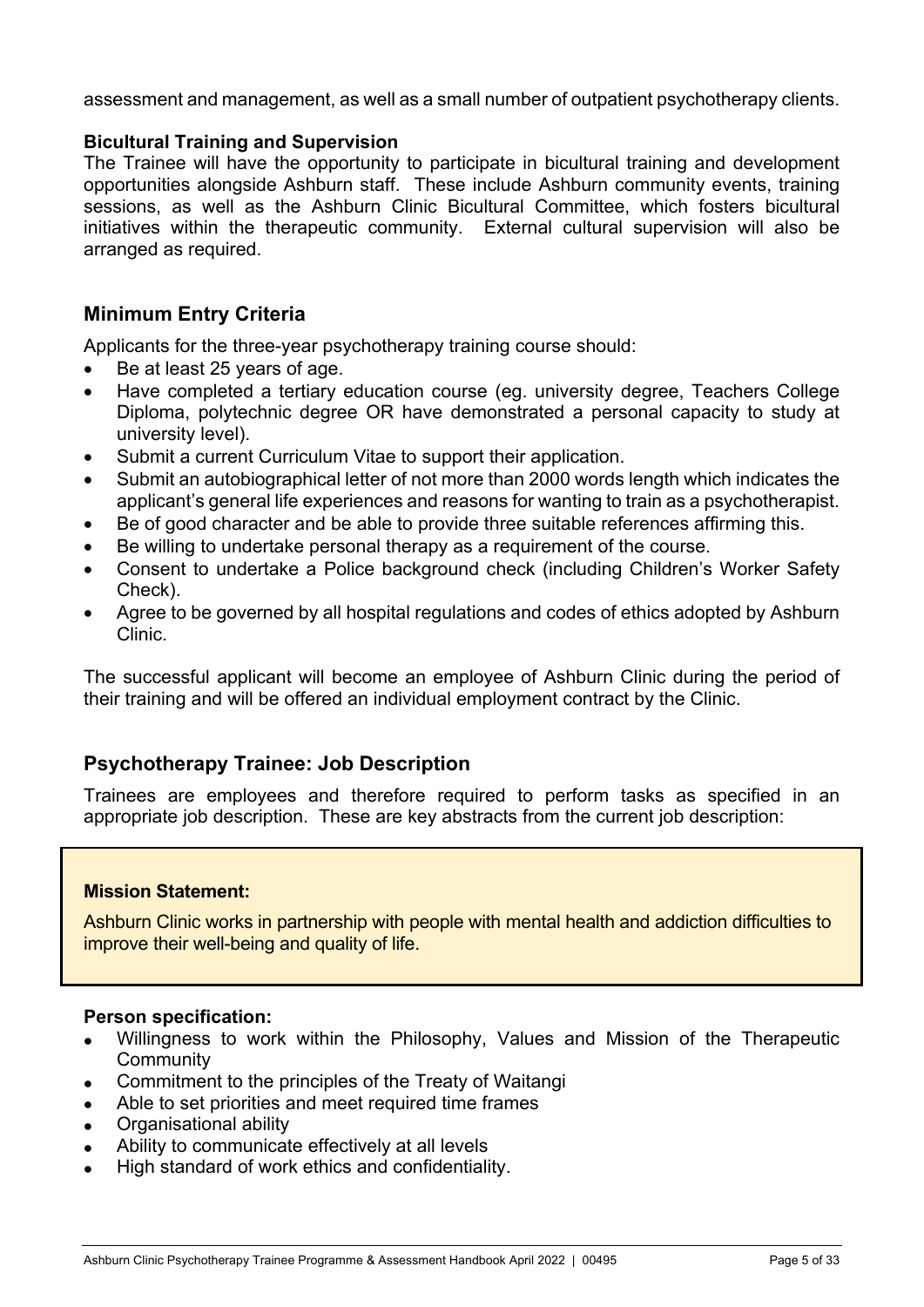#### **Key tasks:**

- 1. Participate in promoting and implementing the Therapeutic Community philosophy and mission and values of Ashburn Clinic.
- 2. Demonstrate an understanding of Health and Safety responsibilities.
- 3. Participate in the process of Continuous Quality Improvement.
- 4. Adhere to Ashburn Clinic's Policies and Procedures.
- 5. To attend clinical and unit meetings in the area of clinical attachment.
- 6. To participate in unit activities and, as appropriate, co-facilitate small psychotherapy groups.
- 7. To take on the Primary therapist responsibilities for inpatients and outpatients at a time when both Trainee and their supervisors feel this is appropriate.
- 8. To maintain accurate written records of clinical work.
- 9. To effectively communicate with referrers and, where appropriate, with other professionals and agencies who are involved with patients and their families.
- 10. To show competency in management of an increasing clinical caseload.
- 11. To maintain a satisfactory theoretical learning curve.
- 12. To carry out a Mother/Infant Observation study.
- 13. To achieve written and verbal evaluation targets.
- 14. To maintain adequate supervision.
- 15. To carry out other tasks as requested from time to time by their clinical supervisor, Convenor of the Education Committee or by the Medical Director.

This summary is abstracted from the current Position Description but is not to be construed as a complete description of the scope of a Trainee's tasks. These are defined at the time of appointment and will form an employment contract between the Trainee and Ashburn Clinic.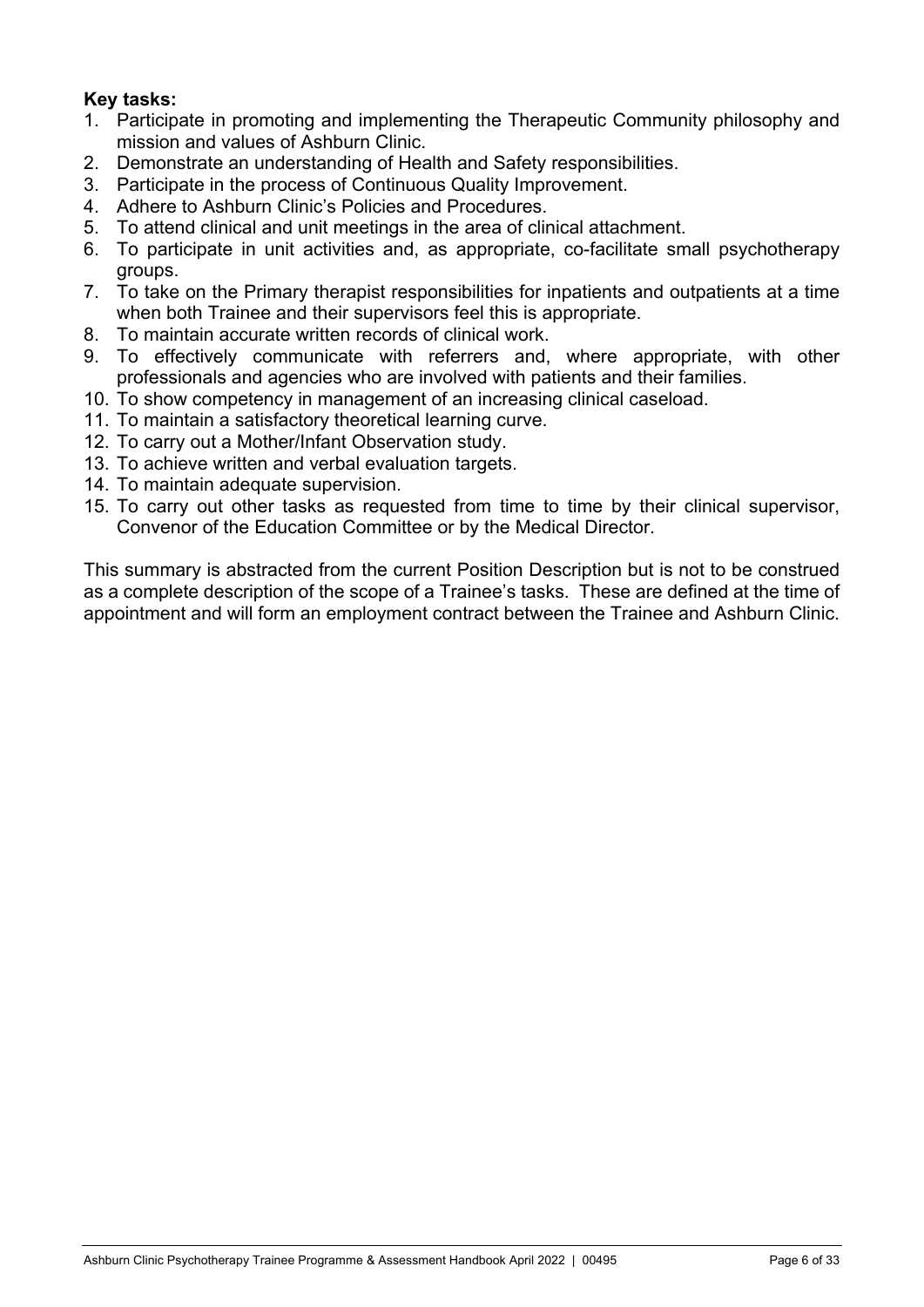# **TRAINING PROGRAMME OUTLINE AND REQUIREMENTS**

### **Overview**

The three-year training programme offers theoretical and practical strands:

- In-house training in a structured tutorial environment
- Supervised experience provided in 1:1 psychotherapy and group psychotherapy, couples work and family therapy
- Regular seminars delivered by practicing clinicians through the medium of *The Advanced Theory of Psychotherapy Modular Series*
- Periodic assessment and review of theoretical components of training
- Clinical placements in a variety of settings: day programmes, residential and acute units within a therapeutic community
- Outpatient responsibilities for the Trainee(s)
- An intensive mother-infant observation
- An opportunity to initiate a membership application for NZAP.

Trainees are assigned a supervisor who will have oversight of and provide guidance to trainees through each year of the programme. Senior staff are assigned to clinically supervise trainees.

Trainees are assessed throughout the training programme and their advancement is subject to satisfactory achievement of the learning objectives. Because a significant portion of training in the theory of psychotherapy is delivered within *The Advanced Theory of Psychotherapy* modules it is a condition of appointment that trainees will attend and satisfactorily complete the requirements of this series.

#### **Assessment of Theoretical Knowledge**

In general, theory is taught and assessed within the training tutorials and the *Advanced Theory of Psychotherapy Modular Series*. A Trainee's supervisor, charge nurse or other training staff may indicate where a Trainee might usefully extend their knowledge.

#### **Assessment of Practical Knowledge and Skills**

A Trainee's supervisor, charge nurse or other staff involved in training will assess or assist in assessing the application of a Trainee's practical knowledge and skill. In general, the Trainee's supervisor has responsibility for collating formal and informal assessments and formatively using them to assist the development of the Trainee.

#### **Awards**

Graduates of the Trainee Programme will receive Certificates of Completion for the Trainee programme and *The Advanced Theory of Psychotherapy Modular Series*.

These are local certificates which represent training courses which have good standing within the psychotherapeutic community in New Zealand, and as such are recognised by PBANZ and NZAP. They are not, however, registered as qualifications on the National Qualifications Framework.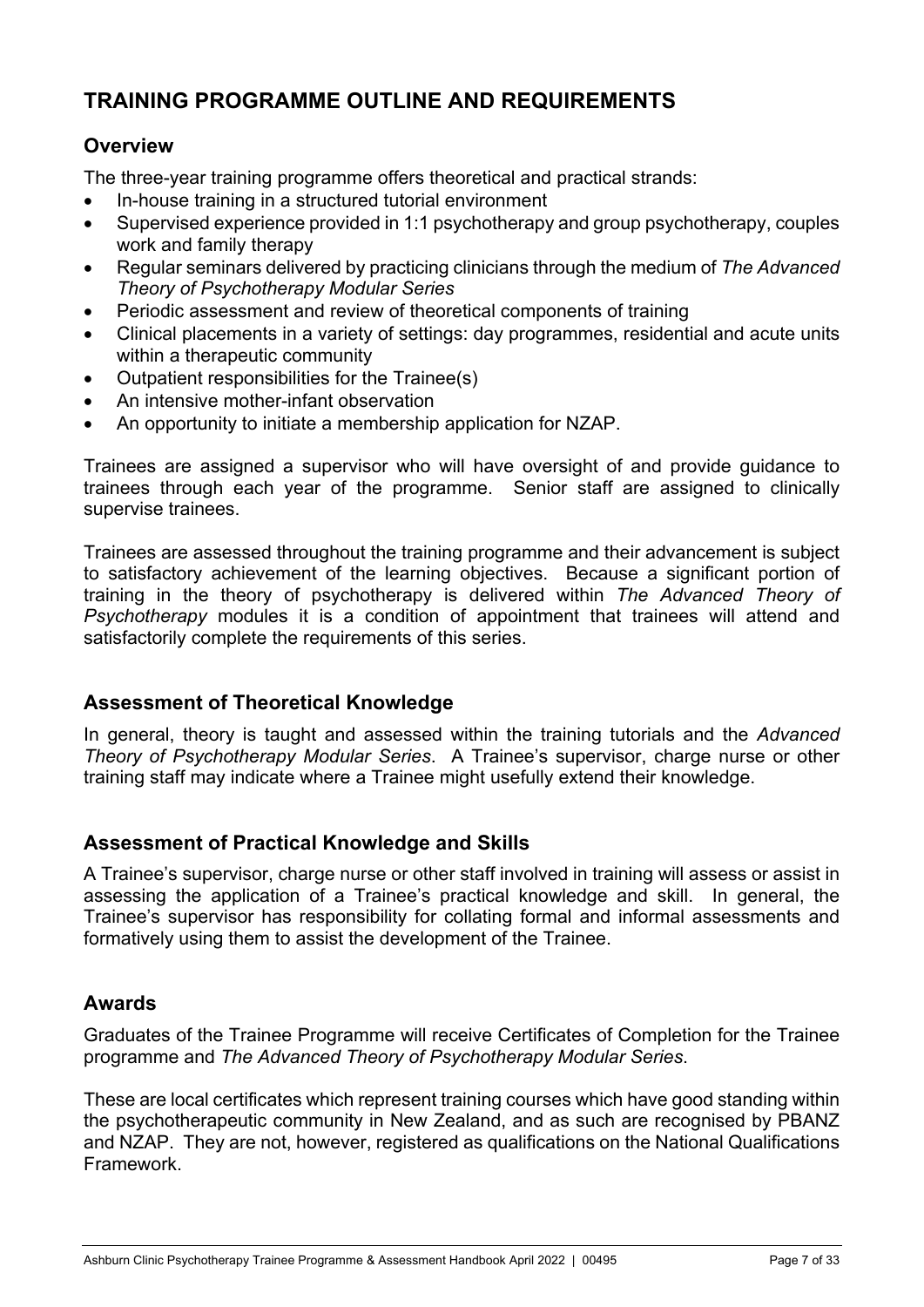# **Training Year One: Objectives and Learning Outcomes**

| <b>Objectives</b>                                               | <b>Learning Outcomes</b>                                                                                                                                                                                                                                                                                                                         | <b>Performance Indicators</b><br>(Standard: all required)                                                                                                                       |  |
|-----------------------------------------------------------------|--------------------------------------------------------------------------------------------------------------------------------------------------------------------------------------------------------------------------------------------------------------------------------------------------------------------------------------------------|---------------------------------------------------------------------------------------------------------------------------------------------------------------------------------|--|
| To engage in a study of<br>the theory of<br>psychotherapy       | 1 <sup>1</sup><br>To demonstrate basic<br>knowledge of the theory of<br>psychotherapy<br>2. To be able to apply theoretical<br>knowledge to clients in clinical<br>situations                                                                                                                                                                    | Attends tutorials and fulfils assessment<br>requirements<br>Supervisor and staff indicate Trainee's<br>basic competence                                                         |  |
| To attend and participate<br>in reflective clinical<br>meetings | To recognise the importance of<br>meetings as an information<br>exchange                                                                                                                                                                                                                                                                         | Attends meetings regularly<br>Offers comment/information/critiques in a<br>manner accepted by the participants as<br>appropriate                                                |  |
| To behave in a<br>professional and ethical<br>manner            | To understand and adhere to codes<br>of ethical practice                                                                                                                                                                                                                                                                                         | Supervisor ensures that relevant codes<br>of ethics have been read<br>No complaint of a breach of ethics has<br>been upheld or remains unresolved                               |  |
| To be a reflective<br>student/practitioner                      | To maintain a record of personal<br>development and progress                                                                                                                                                                                                                                                                                     | First 6-month diary is regularly updated<br>First 6-month diary is personally<br>reflective                                                                                     |  |
| To observe carefully and<br>accurately                          | To carry out a clinical observation<br>and record it                                                                                                                                                                                                                                                                                             | Supervisor accepts records of<br>observations as adequate and accurate                                                                                                          |  |
| To present a case study                                         | To present a verbal case study in a<br>professional manner to a clinical<br>group                                                                                                                                                                                                                                                                | Verbal presentation is delivered<br>intelligibly and comprehensibly<br>Discussion of the verbal presentation<br>indicates adequacy of Trainee's<br>knowledge and understanding  |  |
| To develop professional<br>independence                         | To be able to engage in clinically<br>supervised psychotherapy with one<br>or more patients                                                                                                                                                                                                                                                      | To have engaged with a patient on an<br><i>individual basis</i><br>Clinical supervision sessions attended<br>Taped sessions presented and<br>discussed with clinical supervisor |  |
| To participate in<br>supervised individual<br>psychotherapy     | To demonstrate capacity for open<br>reflection regarding therapeutic<br>issues for patients                                                                                                                                                                                                                                                      | Understanding of unconscious process,<br>transferential dynamics and the<br>intersubjective space in therapy.                                                                   |  |
| To participate in<br>supervised group<br>psychotherapy          | Capacity to work in a group<br>reflecting on psychodynamic<br>psychotherapy processes                                                                                                                                                                                                                                                            | Engage and fully participate in group.                                                                                                                                          |  |
| <b>Analytical observation</b>                                   | Mother/infant study (18 months)                                                                                                                                                                                                                                                                                                                  | Study commences under supervisor's<br>supervision                                                                                                                               |  |
| <b>Assessment points</b>                                        | Supervisor meetings (weekly)<br>Personal reflective diary (first 6 months)<br>Group tutorial meetings (weekly)<br>٠<br>Tutorial presentations (x3)<br>٠<br>Small group (weekly)<br>Case study: verbal presentation: (approximately three months after<br>beginning to work individually with a patient, at the discretion of the<br>supervisor). |                                                                                                                                                                                 |  |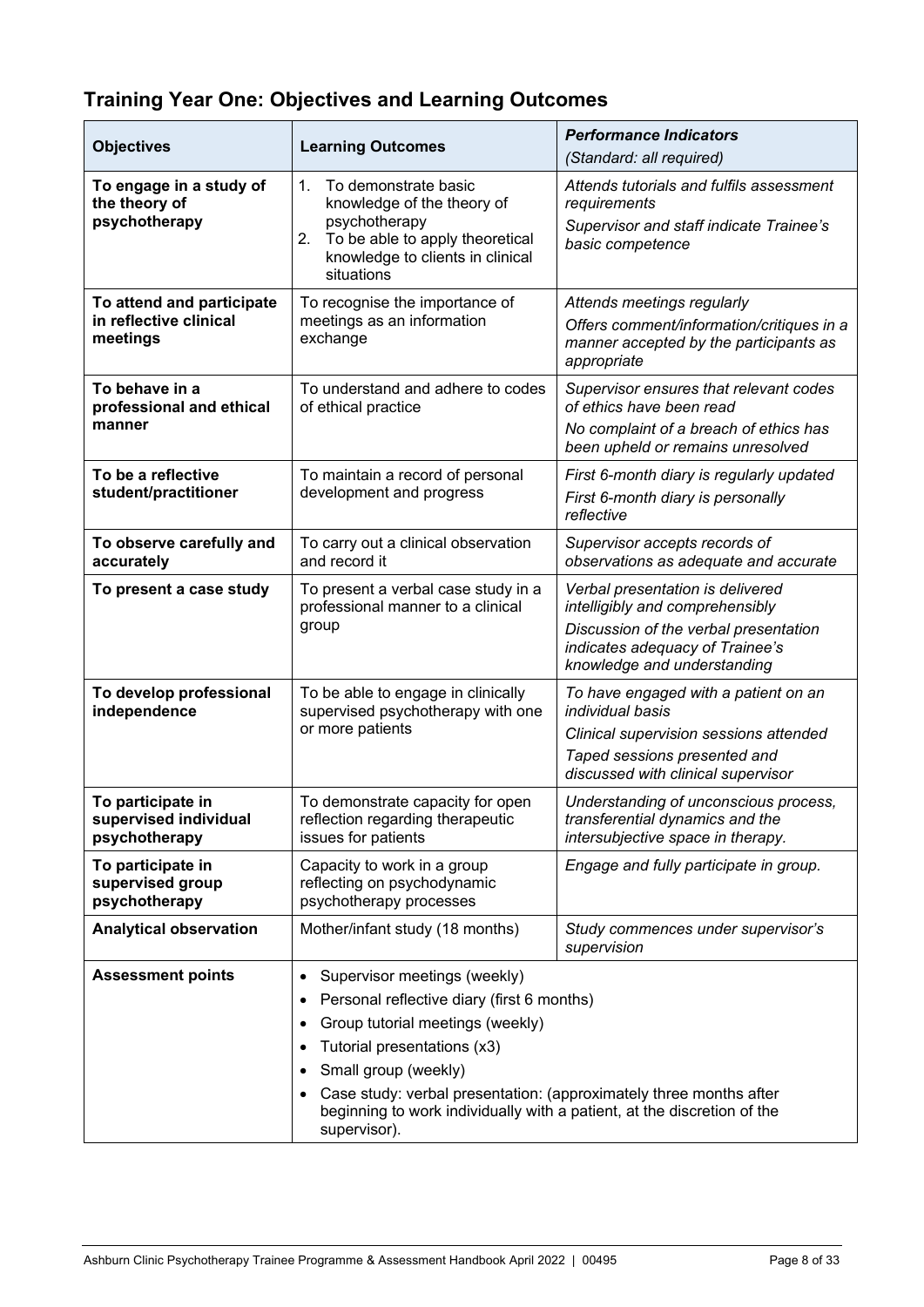# **Training Year Two: Objectives and Learning Outcomes**

| <b>Objectives</b><br><b>Learning Outcomes</b> |                                                              | <b>Performance Indicators</b>                                                           |  |  |
|-----------------------------------------------|--------------------------------------------------------------|-----------------------------------------------------------------------------------------|--|--|
|                                               |                                                              | (Standard: all required)                                                                |  |  |
| To continue to engage in<br>a study of        | To demonstrate increased<br>knowledge of psychotherapeutic   | Attends seminar series and tutorials and<br>fulfils assessment requirements             |  |  |
| psychotherapeutic theory                      | theory                                                       | <b>Staff discussions indicate Trainee's</b>                                             |  |  |
|                                               |                                                              | adequacy                                                                                |  |  |
| To attend and participate                     | To recognise the importance of                               | Attends meetings regularly                                                              |  |  |
| in reflective clinical<br>meetings            | meetings and attempt to use<br>them effectively              | Offers reasoned<br>comment/information/critiques in a                                   |  |  |
|                                               |                                                              | manner accepted by the participants as                                                  |  |  |
|                                               |                                                              | professionally appropriate                                                              |  |  |
| To behave in a                                | To understand and adhere to                                  | No complaint of a breach of ethics has                                                  |  |  |
| professional and ethical<br>manner            | codes of ethical practice                                    | been upheld or remains unresolved                                                       |  |  |
| To be a reflective                            | To maintain a record of personal                             | Supervisor affirms effectiveness of                                                     |  |  |
| student/practitioner                          | development and progress                                     | supervision process                                                                     |  |  |
| To observe carefully and<br>accurately        | To carry out an analytical<br>observation and record it      | Written Mother/infant observation study<br>assessed as "pass"                           |  |  |
| To present a written case                     | To present a written case study                              | Written case presentation is assessed as                                                |  |  |
| study                                         | in a professionally structured<br>and comprehensive manner   | "pass"                                                                                  |  |  |
| To orally present a case                      | To professionally present a                                  | Verbal presentation is delivered                                                        |  |  |
| study                                         | verbal case study to a clinical                              | intelligibly and comprehensibly following                                               |  |  |
|                                               | group                                                        | a standard format                                                                       |  |  |
|                                               |                                                              | Discussion of the verbal presentation<br>indicates adequate knowledge and               |  |  |
|                                               |                                                              | understanding                                                                           |  |  |
| To develop professional                       | To be able to engage with one                                | <b>EITHER</b>                                                                           |  |  |
| independence                                  | or more clients in<br>psychotherapy, under                   | To have engaged in a long-term intensive<br>therapeutic relationship with an individual |  |  |
|                                               | supervision                                                  | client                                                                                  |  |  |
|                                               |                                                              | 0R                                                                                      |  |  |
|                                               |                                                              | To have engaged several clients in long-<br>term therapeutic relationships              |  |  |
| To participate in                             | To demonstrate capacity for                                  | Understanding of unconscious process,                                                   |  |  |
| supervised individual<br>psychotherapy        | open reflection regarding<br>therapeutic issues for patients | transferential dynamics, and the<br>intersubjective space in therapy                    |  |  |
| To participate in                             | Capacity to work in a group                                  | Engage and fully participate in group                                                   |  |  |
| supervised group                              | reflecting on psychodynamic                                  |                                                                                         |  |  |
| psychotherapy                                 | psychotherapy processes                                      |                                                                                         |  |  |
| <b>Analytical observation</b>                 | Mother/infant study (18<br>$\bullet$<br>months)              | Study concludes: write-up assessed as<br>"pass."                                        |  |  |
| <b>Assessment points</b>                      | Supervisor meetings (weekly)<br>$\bullet$                    |                                                                                         |  |  |
|                                               | Group tutorial meetings (weekly)<br>$\bullet$                |                                                                                         |  |  |
|                                               | Case study written case presentation: (June)<br>٠            |                                                                                         |  |  |
|                                               | Case study verbal presentation: (July/August)                |                                                                                         |  |  |
|                                               | Seminar series: essays x2 (June/October)                     |                                                                                         |  |  |
|                                               | Mother/infant observation write-up (December).               |                                                                                         |  |  |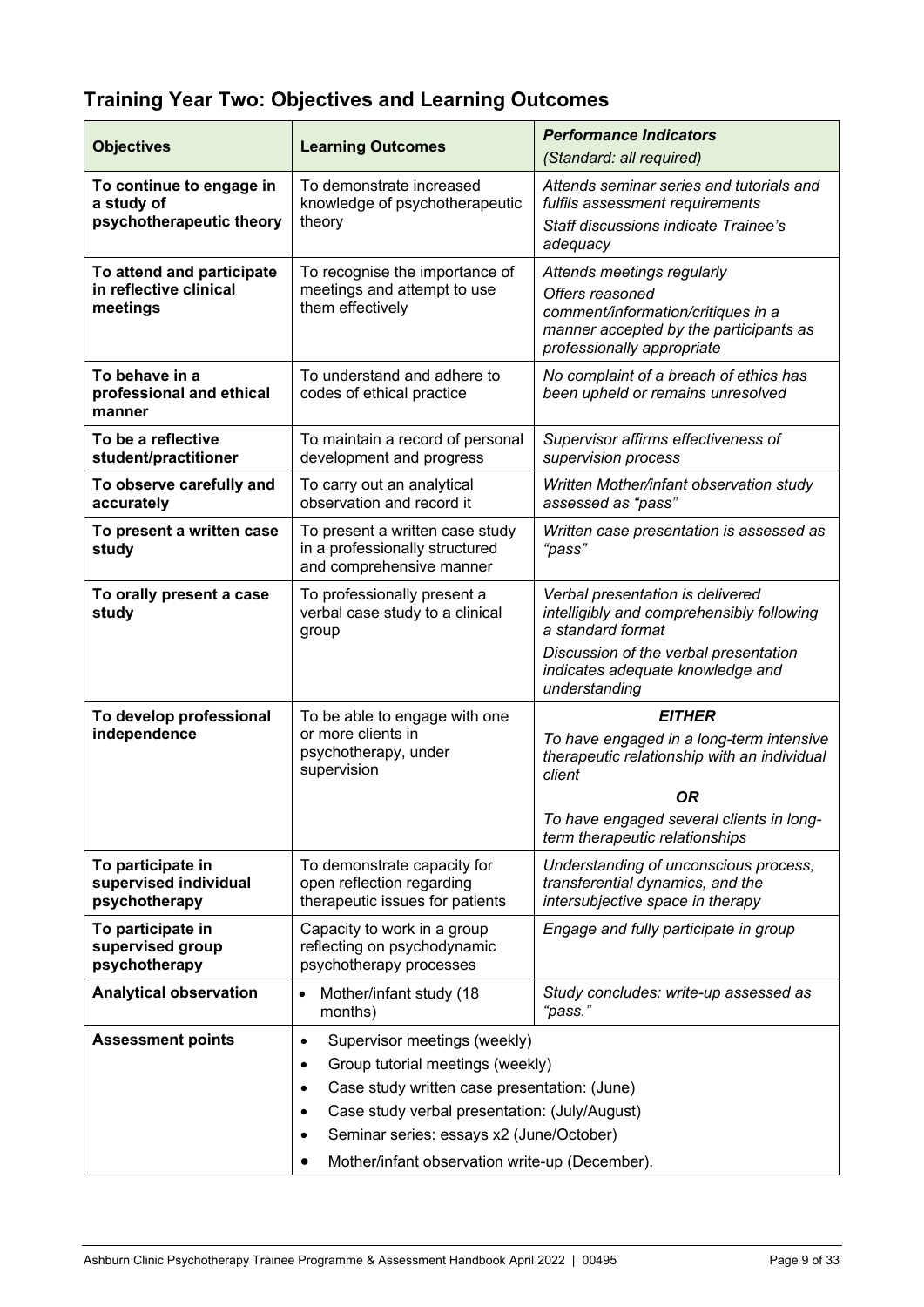# **Training Year Three: Objectives and Learning Outcomes**

| <b>Objectives</b>                                           | <b>Learning Outcomes</b>                                                                         | <b>Performance Indicators</b><br>(Standard: all required)                                                                      |  |
|-------------------------------------------------------------|--------------------------------------------------------------------------------------------------|--------------------------------------------------------------------------------------------------------------------------------|--|
| To engage in an                                             | Theoretical knowledge is                                                                         | Attends seminar series and tutorials and                                                                                       |  |
| extended study of the                                       | formally demonstrated                                                                            | fulfils series assessment requirements                                                                                         |  |
| theory of psychotherapy                                     |                                                                                                  | Seminar series major essay is assessed as<br>"pass"                                                                            |  |
| To attend and                                               | To recognise the importance                                                                      | Attends meetings regularly                                                                                                     |  |
| participate in reflective<br>clinical meetings              | of meetings and use them<br>effectively                                                          | Offers comment/information/critiques in a<br>manner accepted by the participants as<br>professionally appropriate and accurate |  |
| To behave in a<br>professional and ethical<br>manner        | To understand and adhere to<br>codes of ethical practice                                         | No complaint of a breach of ethics has been<br>upheld or remains unresolved                                                    |  |
| To observe carefully and<br>accurately                      | To carry out a clinical<br>observation and record it                                             | Group work write-up assessed as a "pass"                                                                                       |  |
| To present a written<br>case study                          | To present a written case<br>study in a professionally<br>structured and comprehensive<br>manner | Written assignment is judged a "pass"                                                                                          |  |
| To verbally present a<br>case study                         | To present a verbal case<br>study to a clinical critique<br>group                                | Verbal presentation is delivered intelligibly<br>and comprehensibly following a standard<br>format                             |  |
|                                                             |                                                                                                  | Discussion of the verbal presentation<br>indicates knowledge and understanding                                                 |  |
| To develop professional<br>independence                     | To competently engage in<br>psychotherapy with one or<br>more clients                            | To have engaged in a long-term intensive<br>therapeutic relationship with a client on an<br>individual basis                   |  |
|                                                             |                                                                                                  | To have engaged several clients in long-term<br>therapeutic relationships                                                      |  |
|                                                             |                                                                                                  | To have engaged in supervision effectively                                                                                     |  |
| To participate in<br>supervised individual<br>psychotherapy | To demonstrate capacity for<br>open reflection regarding<br>therapeutic issues for patients      | Understanding of unconscious process,<br>transferential dynamics, and the<br>intersubjective space in therapy                  |  |
| To participate in<br>supervised group<br>psychotherapy      | Capacity to work in a group<br>reflecting on psychodynamic<br>psychotherapy processes            | Engage and fully participate in group                                                                                          |  |
| To develop safe<br>professional autonomy                    | To conform to standards of<br>professional ethics which<br>ensure client safety and              | Adopt and maintain a professional ethical<br>code, eg. NZAP                                                                    |  |
|                                                             | confidentiality                                                                                  | Conform to ethical workplace practices<br>Supervisor attests to regular and effective<br>use of supervision                    |  |
| <b>Assessment points</b>                                    | Supervisor meetings (weekly)<br>٠                                                                |                                                                                                                                |  |
|                                                             | Group tutorial meetings (weekly)<br>٠                                                            |                                                                                                                                |  |
|                                                             | Case study - verbal presentation (March/April)                                                   |                                                                                                                                |  |
|                                                             | Group Work Write-up (July)                                                                       |                                                                                                                                |  |
|                                                             | Seminar series: essays x2 (June/October)                                                         |                                                                                                                                |  |
|                                                             | Seminar series: Long Essay abstract and essay (December).                                        |                                                                                                                                |  |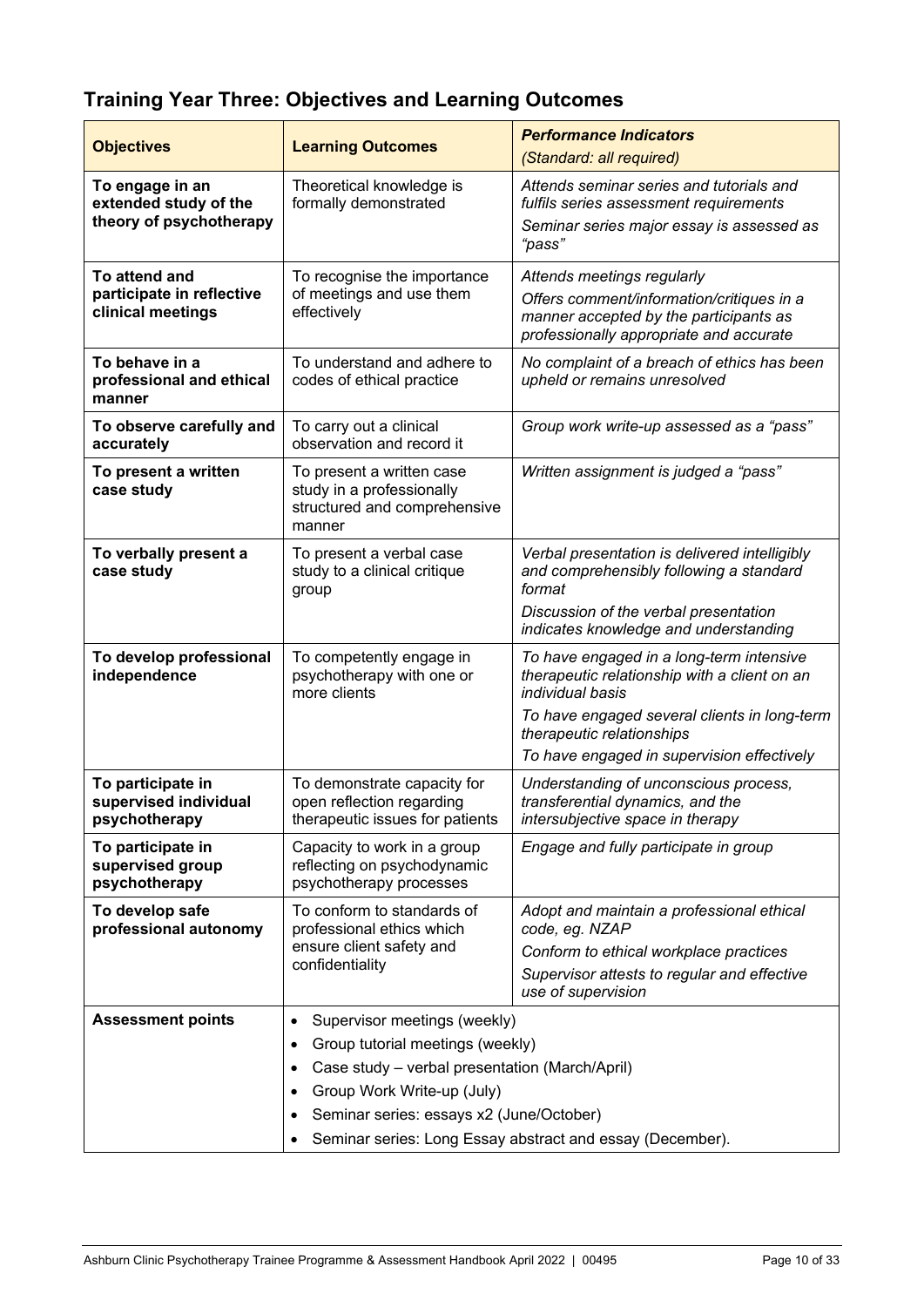# **Training in the Theory of Psychotherapy**

In Year One of training, trainees engage in psychotherapy tutorials and group discussions as part of hospital-wide training in basic psychotherapeutic ideas and principles and offers professional training opportunities for several groups of staff. Year One trainees audit the series and present up to three tutorials in the programme as part of their formal assessment for the year.

In Years Two and Three, trainees engage in *The Advanced Theory of Psychotherapy Modular Series*. This is a collection of four modules offered to staff and the public (on a feepaying basis). Each module has ten 90-minute seminars delivered on Tuesday evenings. Two modules are offered each year and attendance at four modules over two years is required of senior trainees in the programme. An essay assessment ends each module, and a fifth – longer – essay assessment is required to achieve the *Certificate of Completion of the Advanced Theory of Psychotherapy Modular Series*, which is a prerequisite for completion of the traineeship.

The topics in each module undergo revision by the Education Committee each year, but the current topic outline form is listed in the ATPM handbook on the Ashburn Clinic website: https://www.ashburn.co.nz/wp-content/uploads/2021/05/00077c-Ashburn-ATPMS-Handbook-October-2020-4.pdf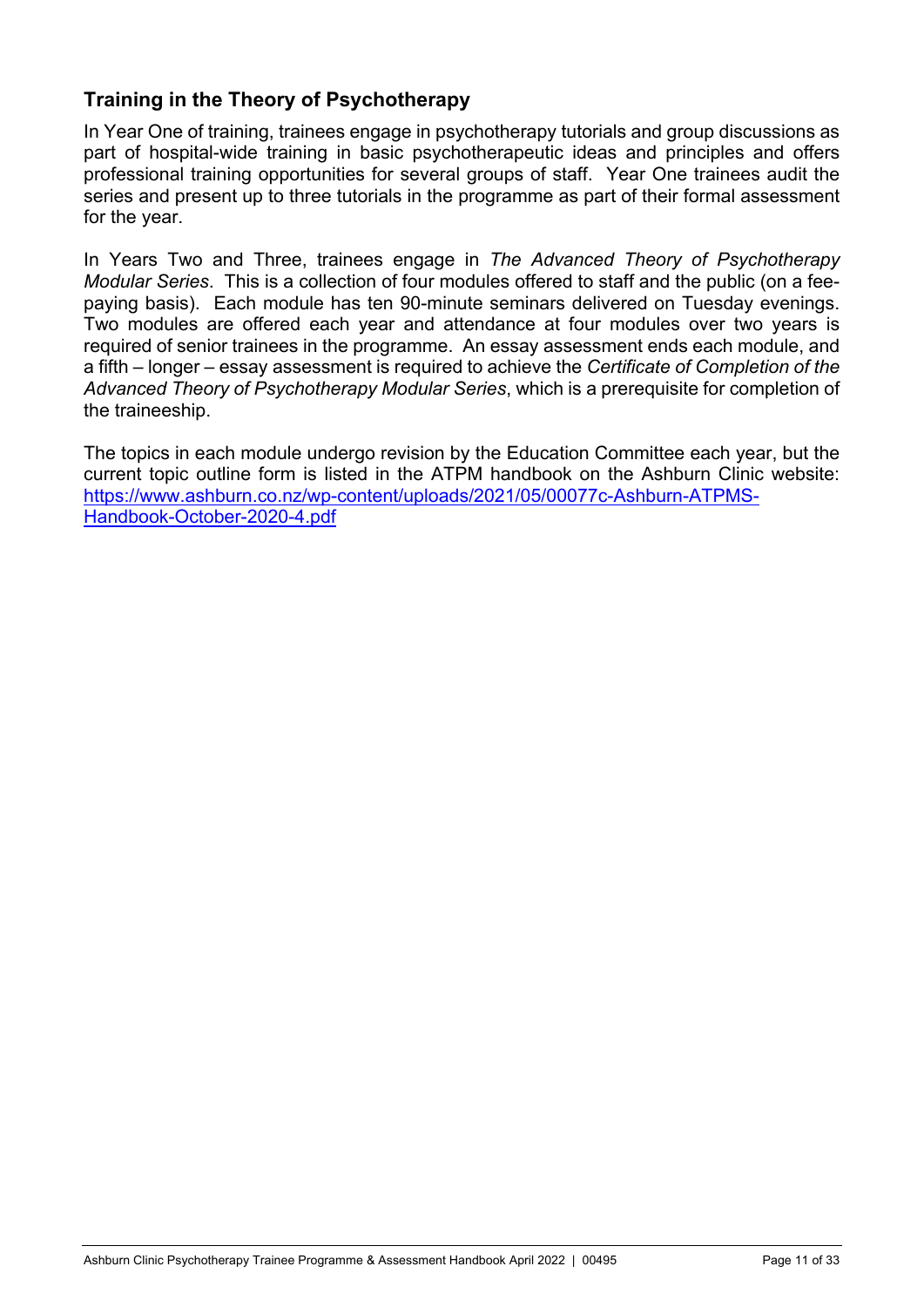# **CONDUCT AND DISCIPLINARY POLICIES AND PROCEDURES**

### **General Conduct Policy**

Trainee Psychotherapists, by accepting their place in the programme and becoming employees of Ashburn Clinic, agree to subject themselves to Ashburn Clinic's codes of conduct and ethics.

In brief, these codes require all employees to:

- Consider the health and well-being of the patient to be their first priority
- Strive to continuously improve their skills and knowledge for the benefit of the patients
- Recognise their own personal limitations
- Recognise the complementary skills of others
- Protect the confidentiality of all patient information even after the death of a patient
- Carry out their work to the best of their ability, with compassion and respect for human dignity
- Ensure that their personal conduct at work is above reproach
- Take no physical, emotional, financial or sexual advantage of any patient
- Abide by the specific codes of ethics of professional associations relevant to the tasks undertaken during their work.

In general, professional ethical standards for psychotherapy trainees conform to those adopted by the New Zealand Association of Psychotherapists and will no doubt also conform to the standards adopted by The Psychotherapists Board of Aotearoa New Zealand.

#### **General Disciplinary Policy and Complaints Procedures**

Trainee Psychotherapists, by accepting their place in the programme and becoming employees of Ashburn Clinic, agree to subject themselves to Ashburn Clinic's employee, disciplinary and complaints procedures. For more information, refer to the *Ashburn Clinic Employee Handbook*.

#### **Appeals Against Disciplinary Procedures**

If a disciplinary matter regarding conduct remains unresolved or in dispute, a Trainee can directly appeal to the Education Committee, the Medical Director, the Board of Trustees of the Ashburn Hall Charitable Trust, or contact an outside body such as the Office of the Ombudsman, Disputes Tribunal, or invoke Personal Grievance proceedings in the Employment Court.

If a disciplinary matter regarding ethical conduct remains unresolved or in dispute, a Trainee can directly appeal to the Education Committee, the Medical Director, the Board of Trustees of the Ashburn Hall Charitable Trust, or contact an outside professional body such as the New Zealand Association of Psychotherapists or the Psychotherapists Board of Aotearoa New Zealand for advice.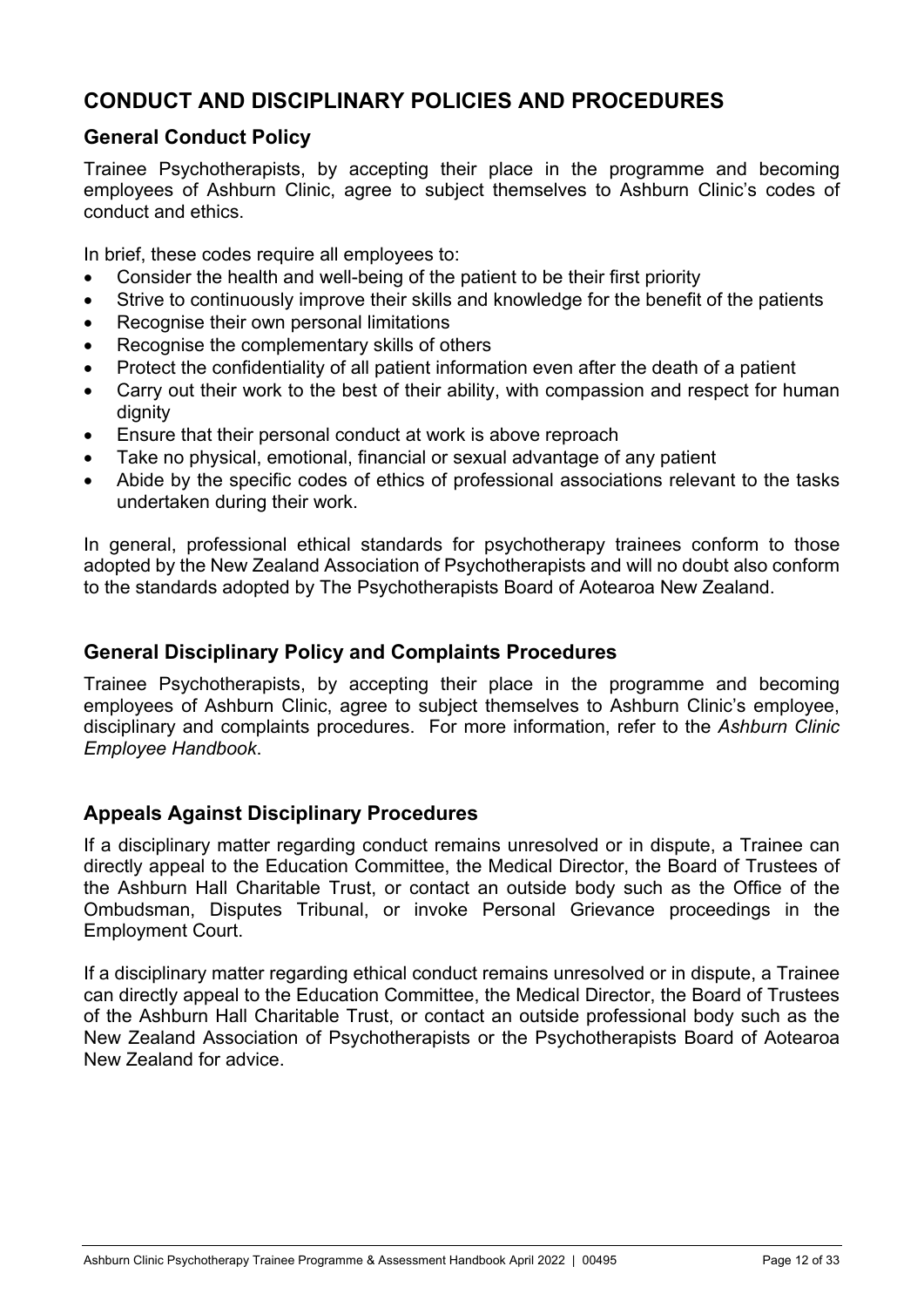# **INTRODUCTION – ASSESSMENT**

This section outlines the assessment requirements for Trainee Psychotherapists participating in the three-year training programme at Ashburn Clinic, Dunedin.

Trainees are advised that assessments are best regarded as *formative* in nature rather than *summative*, meaning that a successful assessment does not imply the end of a phase of training nor mastery of a set of skills. Assessments may be varied during a programme because the clear intention of the Education Committee is to commence the development of an individual psychotherapist, and that assessment is used as a tool to gauge the breadth and depth of the progress of the individual. It is an open-ended process.

### **Unit Attachments**

| <b>Facilitator</b>                            | Charge Nurse for the unit                                                                                                                                                                                                                                                                                                                                                                        |  |  |
|-----------------------------------------------|--------------------------------------------------------------------------------------------------------------------------------------------------------------------------------------------------------------------------------------------------------------------------------------------------------------------------------------------------------------------------------------------------|--|--|
| <b>Supervisor</b>                             | Psychotherapist from Ashburn Clinic senior staff (whole year)                                                                                                                                                                                                                                                                                                                                    |  |  |
| <b>Attendances</b><br>required                | Daily unit meetings<br>$\bullet$<br><b>Clinical team meetings</b><br>Morning/afternoon staff meetings<br>$\bullet$<br><b>Weekly Community Forum</b><br>$\bullet$<br>Weekly Med/Psych team meeting<br>٠<br>Weekly Group Supervision for psychiatric/psychotherapeutic staff<br>٠<br>Weekly personal supervision<br><b>Weekly Staff Group meeting</b><br>Monthly Supervisor interview<br>$\bullet$ |  |  |
| <b>Theoretical training</b>                   | Seminars, tutorials and associated readings<br>Further as indicated by Charge Nurse and Supervisor<br>$\bullet$                                                                                                                                                                                                                                                                                  |  |  |
| <b>Clinical practice</b><br>training          | Arranged by Charge Nurse, Supervisor<br>$\bullet$<br>Arranged as requested by Trainee under supervision<br>$\bullet$<br>As a supported co-therapist in small group<br>$\bullet$<br>As a clinically supervised autonomous therapist<br>$\bullet$                                                                                                                                                  |  |  |
| <b>Opportunities</b>                          | Participation in art, music, family groups<br>٠<br>Invitation to join library committee<br>$\bullet$                                                                                                                                                                                                                                                                                             |  |  |
| <b>Clinical practice</b><br>case load: year 1 | One or more individuals in psychotherapy<br>$\bullet$<br>Group therapy<br>$\bullet$                                                                                                                                                                                                                                                                                                              |  |  |
| <b>Clinical practice</b><br>case load: year 2 | 3-5 individuals in psychotherapy<br>٠<br>Group therapy<br>$\bullet$                                                                                                                                                                                                                                                                                                                              |  |  |
| <b>Clinical practice</b><br>case load: year 3 | 5-8 individuals in psychotherapy<br>$\bullet$<br>Group therapy                                                                                                                                                                                                                                                                                                                                   |  |  |

Unit placement is assigned by the Education Committee annually.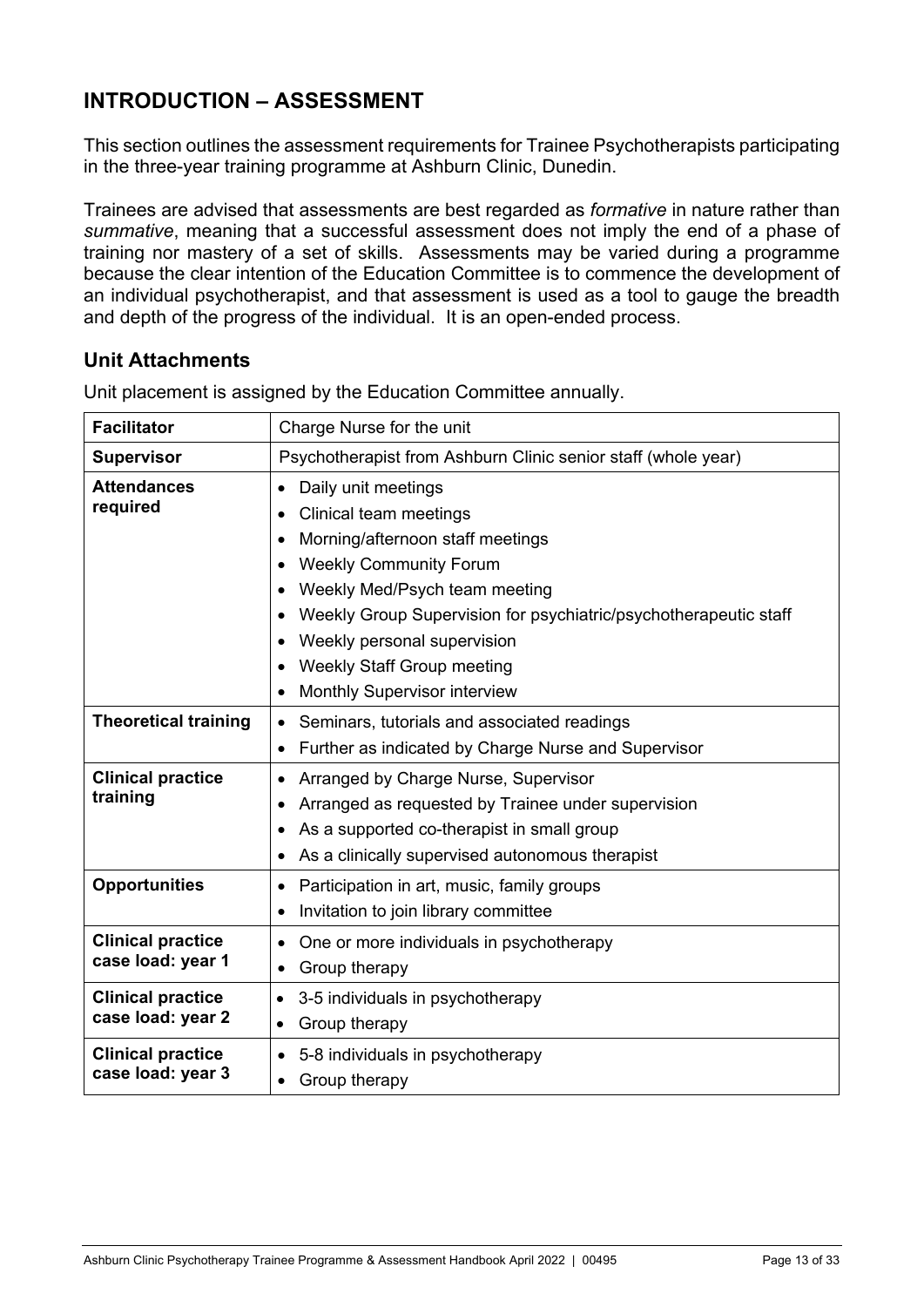# **Summary of Assessment**

Including:

- Tutorial series seminar presentations
- Advanced Theory of Psychotherapy Modules.

| Year 1                      | <b>Assessment Summary</b>                                                                                                                                                                                                                                                                                     |
|-----------------------------|---------------------------------------------------------------------------------------------------------------------------------------------------------------------------------------------------------------------------------------------------------------------------------------------------------------|
| <b>Assessment</b><br>points | Supervisor meetings (weekly)<br>Personal reflective diary (first 6 months)<br>Group tutorial meetings (weekly)<br>Tutorial presentations (x 3)<br>Case study – oral presentation: (approximately three months<br>after beginning to work individually with a patient, at the<br>discretion of the Supervisor) |
| Year <sub>2</sub>           | <b>Assessment Summary</b>                                                                                                                                                                                                                                                                                     |
| <b>Assessment</b><br>points | Supervisor meetings (weekly)<br>Group tutorial meetings (weekly)<br>ATPM* Series: essays x 2<br>Case study – written case presentation: (June)<br>Case study – oral presentation: (July/August)<br>Mother/infant observation write-up (December)                                                              |
| Year <sub>3</sub>           | <b>Assessment Summary</b>                                                                                                                                                                                                                                                                                     |
| <b>Assessment</b><br>points | Supervisor meetings (weekly)<br>Group tutorial meetings (weekly)<br>Case study – oral presentation (March/April)<br>ATPM* Series: essays x 2<br>ATPM Series: proposal (November)<br>$\bullet$<br>ATPM Series: Long Essay (December)<br>Group Work Write-up (July)                                             |

\* ATPM: Advanced Theory of Psychotherapy Modular Seminar Series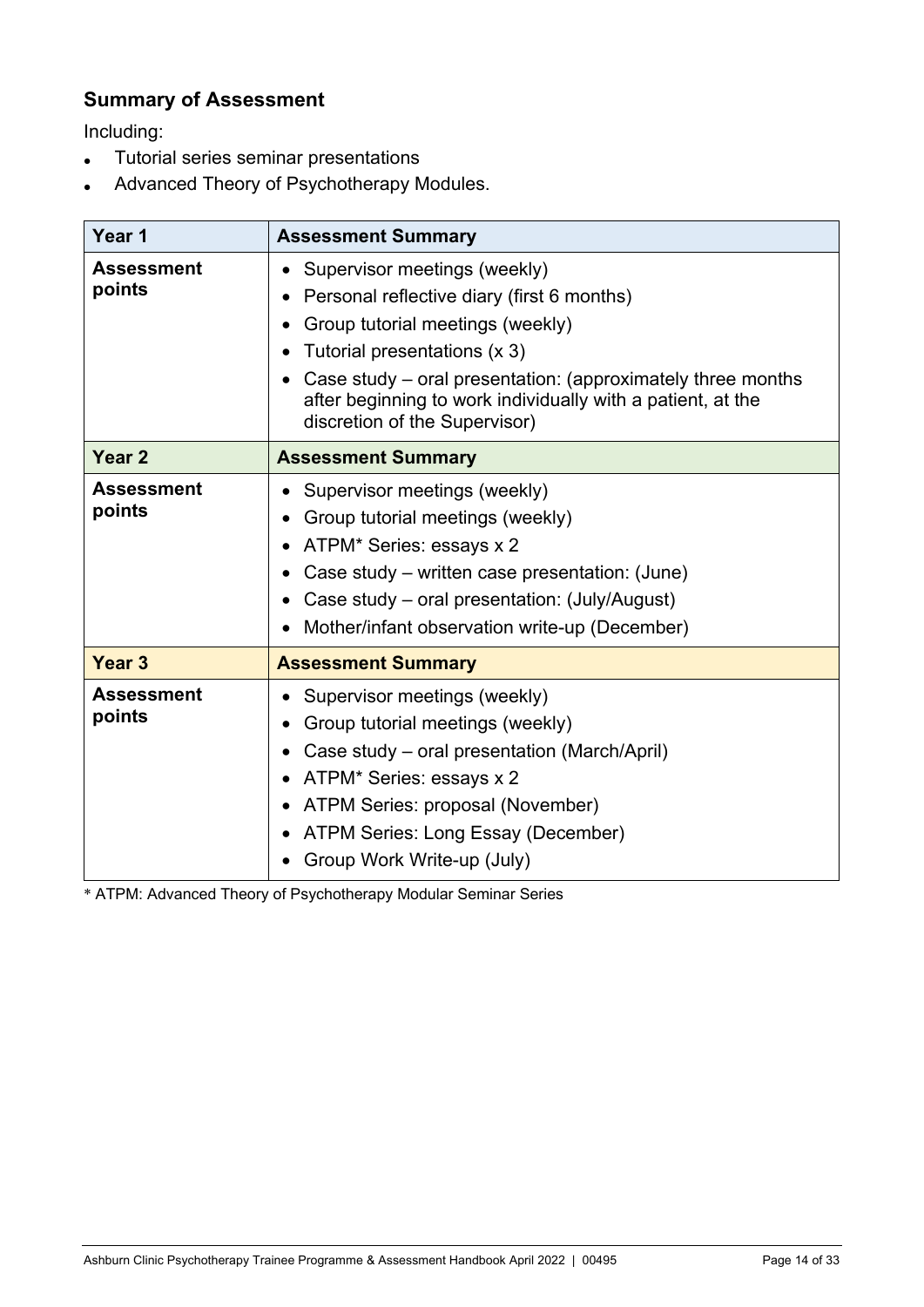# **IN-HOUSE ASSESSMENTS (excluding ATPM seminar assessments)**

# **YEAR ONE**

| Year 1                      | <b>Assessment Summary</b>                                                                                                                                  |
|-----------------------------|------------------------------------------------------------------------------------------------------------------------------------------------------------|
| <b>Assessment</b><br>points | Supervisor meetings (weekly)<br>Personal reflective diary (first 6 months)                                                                                 |
|                             | Group tutorial meetings (weekly)                                                                                                                           |
|                             | Tutorial presentations (x 3)<br>Case study – oral presentation: (approximately three months<br>after beginning to work individually with a patient, at the |
|                             | discretion of the Supervisor)                                                                                                                              |

**Task: Attend Weekly Group Tutorials** 

#### **Level: Psychotherapy Trainee: Year One**

- **Due date:** December
- **Purpose**: To participate in a group process facilitating a learning reflective engagement with others related to psychotherapeutic dynamics: theory and practice at Ashburn Clinic.

| <b>Task objective</b>                      | <b>Learning Outcome</b>                                                                                                                                                           | <b>Performance Indicators</b><br>(Standard: all to be achieved)                                       | Range of<br>assessment<br>outcomes     |
|--------------------------------------------|-----------------------------------------------------------------------------------------------------------------------------------------------------------------------------------|-------------------------------------------------------------------------------------------------------|----------------------------------------|
| To be a reflective<br>student/practitioner | To demonstrate and<br>develop a capacity for<br>reflective process and<br>open engagement in a<br>group process related to<br>psychotherapeutic<br>practice at Ashburn<br>Clinic. | Regular attendance.<br>Open and active participation<br>and contributions to tutorial<br>discussions. | <b>Pass</b><br><b>Resubmit</b><br>Fail |

**Assessed by** the Group facilitator, Supervisor and Trainee in training.

#### **Task: Tutorial Presentation**

The Year 1 Trainee has the task of presenting **THREE tutorials** in the Tutorial Training series.

Trainees are encouraged to **consult with their Supervisor** and also the **Co-Ordinator of the Tutorial Series** for guidance on how to present a paper and to discover what resources are available to assist them.

Trainees should **carefully read the Assessment Schedule** for Tutorial Presentations in the appropriate section of this handbook. The assessment statements are designed to be selfexplanatory and to provide both a plan and afterwards a degree of immediate feedback to the presenting Trainee.

**The purpose** of the presentation is to help the Trainee focus their attention on the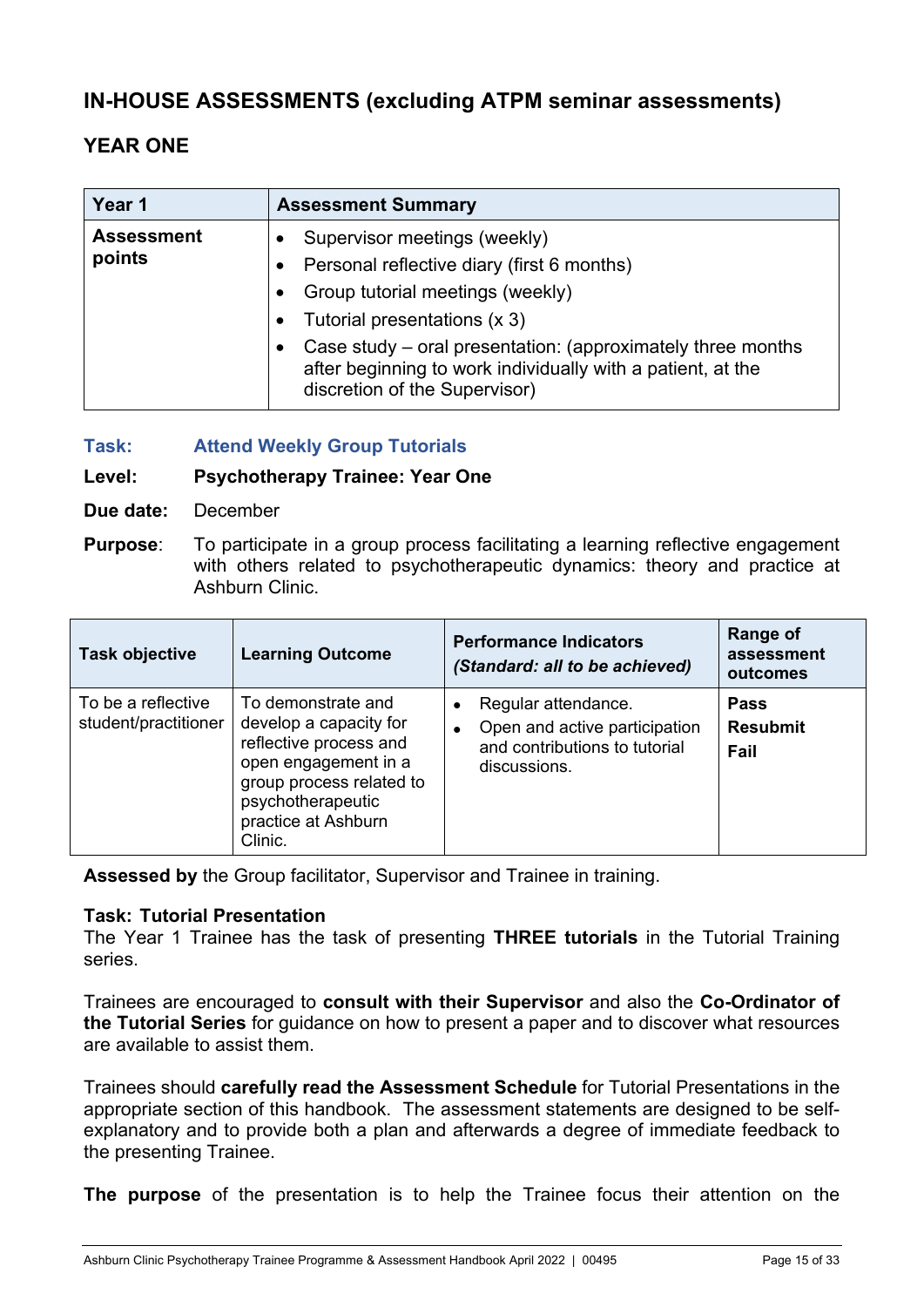**application of theory to the Ashburn workplace**. As such, the concept of "pass/fail" is not absolutely applicable, since the aim of the year is not to *pass tests* but to *become proficient*. Trainees may expect that staff will suggest ways to assist them to develop proficiency as a result of their auditing of the Trainee's presentation.

Trainees may be invited to present more than three tutorials during their first year. Please discuss the appropriateness of such an invitation with your supervisor before accepting.

All staff are held available to be invited to present a tutorial, and once they have progressed beyond their first year, Trainees will be invited to participate as presenters in their turn. Such presentations will normally not be assessed, but participation in assessed mode is a matter for discussion with the Supervisor.

Please proceed now to **read the attached assessment schedule**.

#### **Task: Personal Reflective Diary (first 6 months)**

#### **Level: Psychotherapy Trainee: Year One**

- **Due date:** July
- **Purpose**: To maintain a record of personal learning and adaptation to the tasks and processes of psychotherapy within the training programme at Ashburn Clinic.

| <b>Task objective</b>                          | <b>Learning Outcome</b>                                          | <b>Performance Indicators</b><br>(Standard: all to be achieved)                                    | Range of<br>assessment<br>outcomes     |
|------------------------------------------------|------------------------------------------------------------------|----------------------------------------------------------------------------------------------------|----------------------------------------|
| To be a reflective<br>student/<br>practitioner | To create a record of<br>personal<br>development and<br>progress | Diary is regularly updated<br>Diary is personally reflective<br>Diary is discussed with Supervisor | <b>Pass</b><br><b>Resubmit</b><br>Fail |

**Assessed by**: Supervisor and Trainee in consultation.

#### **Moderation provided by**: appeal process.

**Consequence of "fail" assessment**: the Education Committee, at its monthly review of the Trainee's progress, may:

- act to respond to the identified needs of the Trainee
- act to identify and respond to the needs of a Trainee
- take other action appropriate to the remediation of the failure of the Trainee
- take other action appropriate to the remediation of the failure of the training programme or its assessment tasks.

**Appeal**: trainees may appeal a "*resubmit*" or "*fail*" outcome directly to the Education Committee.

Notes on resubmissions:

- The Supervisor will provide guidance to the Trainee during the resubmission process.
- Trainees invited to resubmit an assessment task will have access to all assessment schedules used by primary assessors during their deliberations as well any formal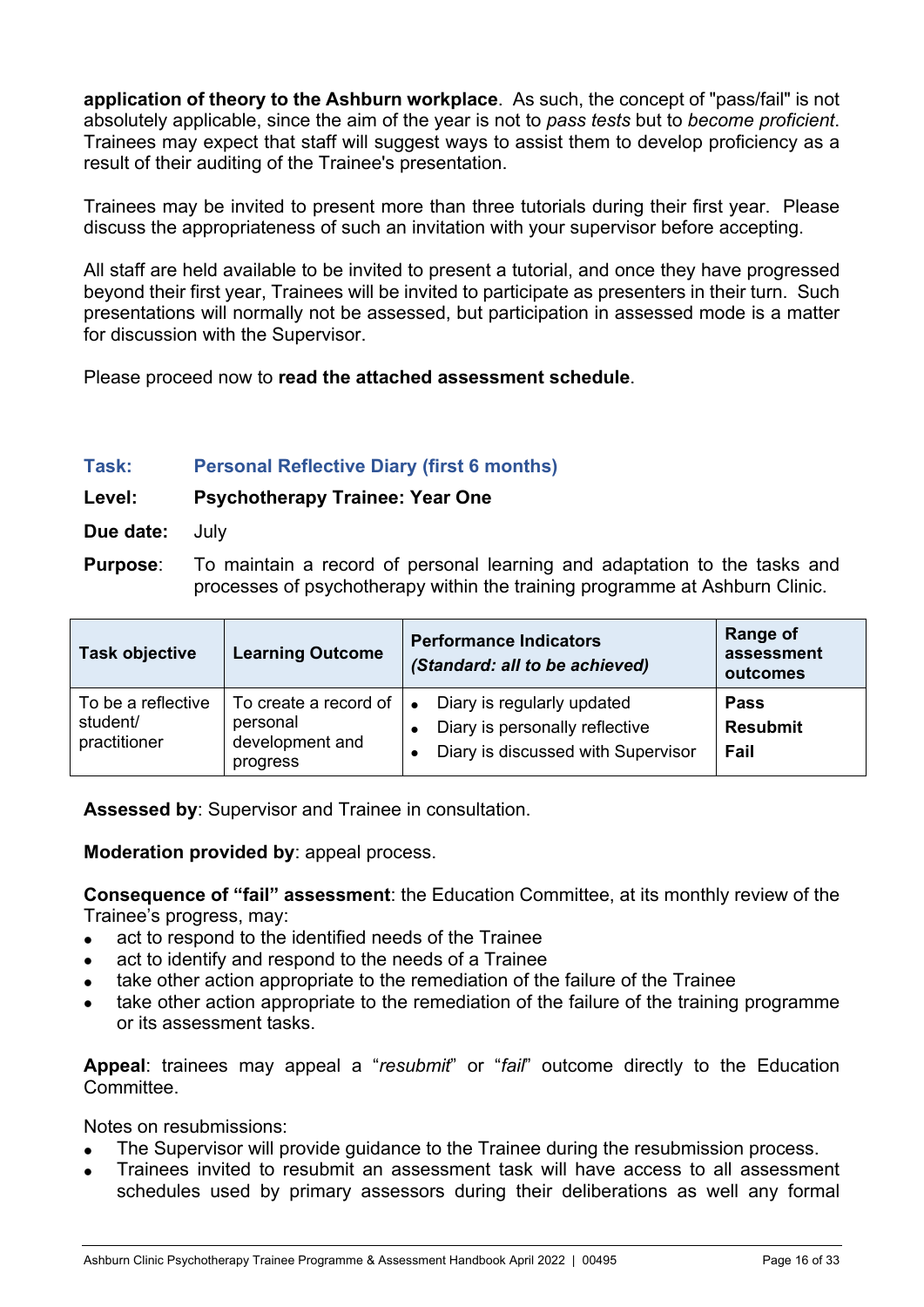comments provided by assessors.

- Discrete sections of the task may be identified for resubmission.
- The Education Committee may, at its discretion, approve more than one resubmission of an assessed task.

#### **Task Notes: Diary (Year One)**

The Trainee is tasked with keeping a daily work diary for the first six months of training.

The diary will act as an aid to learning and to the process of adaptation to a complex new role and to the psychotherapy frame within the therapeutic community setting.

It may provide a focus for the identification of areas where coaching and information are needed.

It may also be a record of psychological and emotional responses.

The diary may usefully be taken to supervision and tutorial group meetings, but its content will not be evaluated formally.

#### **Task: Oral Presentation: Case Study**

#### **Level: Psychotherapy Trainee: Year One only**

- **Length:** About 1/2 hour in presentation followed by 1/2 hour in discussion with assessment panel.
- **Due date:** By arrangement (delivered approximately three months after beginning to work individually with a patient, at the discretion of the Supervisor).
- **Purpose**: To present a current psychotherapy inpatient case to a panel appointed for the purpose by the Education Committee and demonstrate an understanding of presentation format and underlying psychotherapeutic ideas applied to formulation.

| <b>Task Objectives</b>                                     | Learning<br><b>Outcomes</b>                                                                       | <b>Performance indicators</b><br>(Standard: all to be achieved)                                                                                                                                | Range of<br>assessment<br>outcomes |
|------------------------------------------------------------|---------------------------------------------------------------------------------------------------|------------------------------------------------------------------------------------------------------------------------------------------------------------------------------------------------|------------------------------------|
| To present a<br>case study using<br>a prescribed<br>format | To present and<br>discuss a case<br>study with a clinical<br>group in a<br>professional<br>manner | All sections of the case presentation<br>$\bullet$<br>are addressed<br>Information under each heading is<br>$\bullet$                                                                          |                                    |
|                                                            |                                                                                                   | communicated clearly<br>Trainee displays ability to gather<br>$\bullet$<br>relevant developmental information<br>using the patient's file and own<br>history-taking during therapy<br>sessions | <b>Pass</b><br><b>Re-present</b>   |
|                                                            |                                                                                                   | Trainee displays ability to make a<br>$\bullet$<br>psychodynamic formulation using<br>familiar theoretical concepts                                                                            | Fail                               |
|                                                            |                                                                                                   | Trainee displays ability to comment<br>$\bullet$<br>on the process of therapy, the nature                                                                                                      |                                    |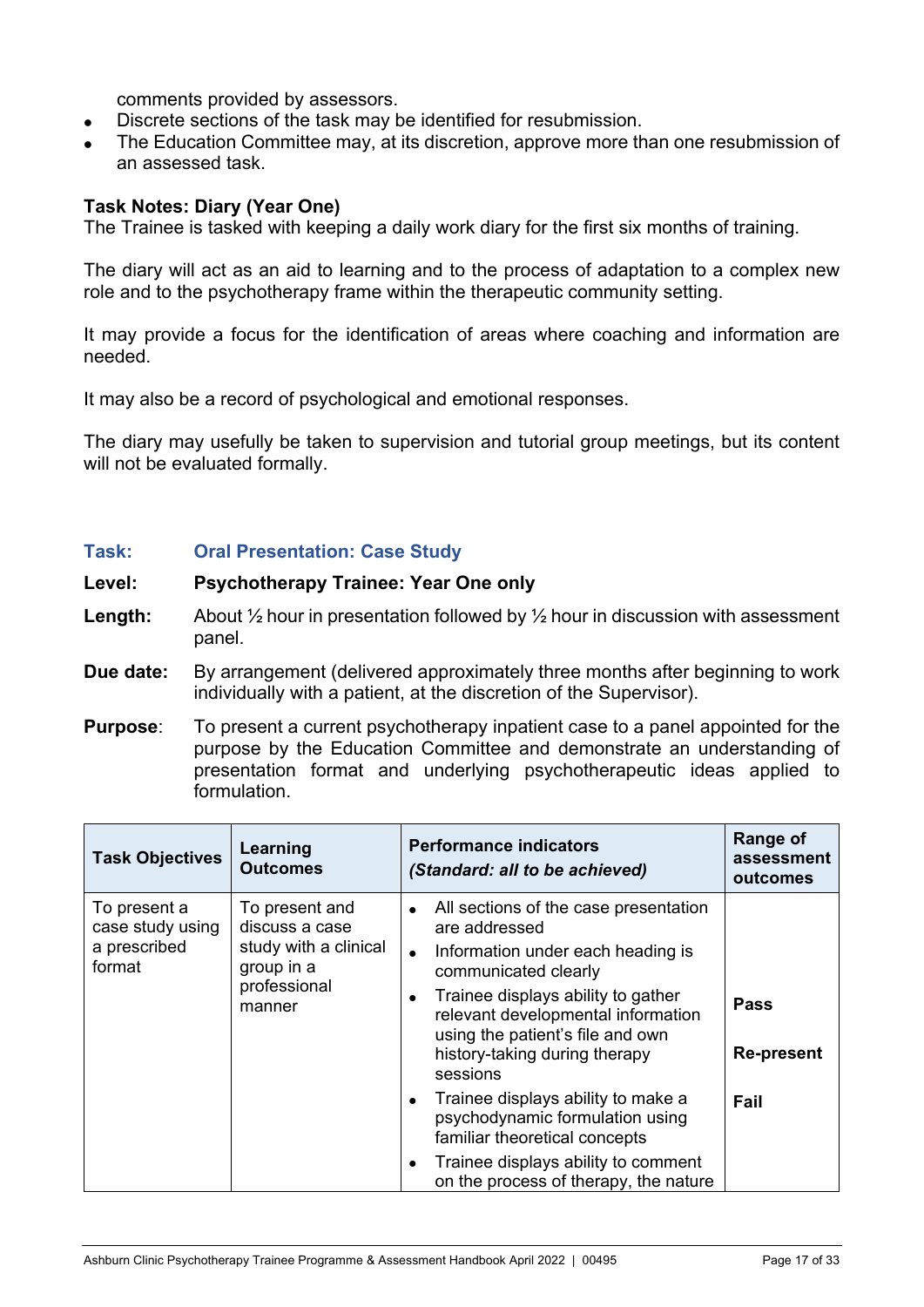|  | of the working alliance, and<br>developing transference<br>The Trainee demonstrates<br>understanding of their personal<br>dynamics in the counter-<br>transference |  |
|--|--------------------------------------------------------------------------------------------------------------------------------------------------------------------|--|
|  | The Trainee demonstrates<br>awareness of unconscious<br>processes                                                                                                  |  |
|  | The Trainee manages the time<br>constraints of the presentation                                                                                                    |  |
|  | The Trainee is able to address<br>questions and suggestions from the<br>examining panel in an insightful way                                                       |  |

**Assessment**: three senior staff members of the Ashburn Clinic will act as an assessment panel in the following process:

- 1. An outcome will be achieved by consensus among the panel members.
- 2. If a consensus is unable to be achieved, then an outcome will be determined by majority vote.

An outcome will apply to the whole of the oral presentation except that, by consensus or majority decision, assessment panel members may select aspects of a presentation and invite the Trainee to re-present material related to those sections alone.

**Moderation provided by**: application of step 2 of this assessment process or by appealing to the Education Committee.

**Consequence of "fail" assessment**: the Education Committee, at its monthly review of the Trainee's progress, may:

- act to respond to the identified needs of the Trainee
- act to identify and respond to the needs of a Trainee
- take other action appropriate to the remediation of the failure of the Trainee
- take other action appropriate to the remediation of the failure of the training programme or its assessment tasks.

**Appeal**: Trainees may appeal a "*resubmit*" or "*fail*" outcome directly to the Education Committee.

Notes on re-presentations:

- The Supervisor will provide guidance to the Trainee during the re-presentation process.
- Trainees invited to re-present an assessment task will have access to all assessment schedules used by primary assessors during their deliberations as well as any formal comments provided by assessors.
- Discrete sections of the task may be identified for resubmission.
- The Education Committee may, at its discretion, approve more than one re-presentation of an assessed task.

#### **Task Notes: Oral Case Presentation**

The Trainee will be asked to present a current psychotherapy case to a panel assigned for the purpose by the Education Committee.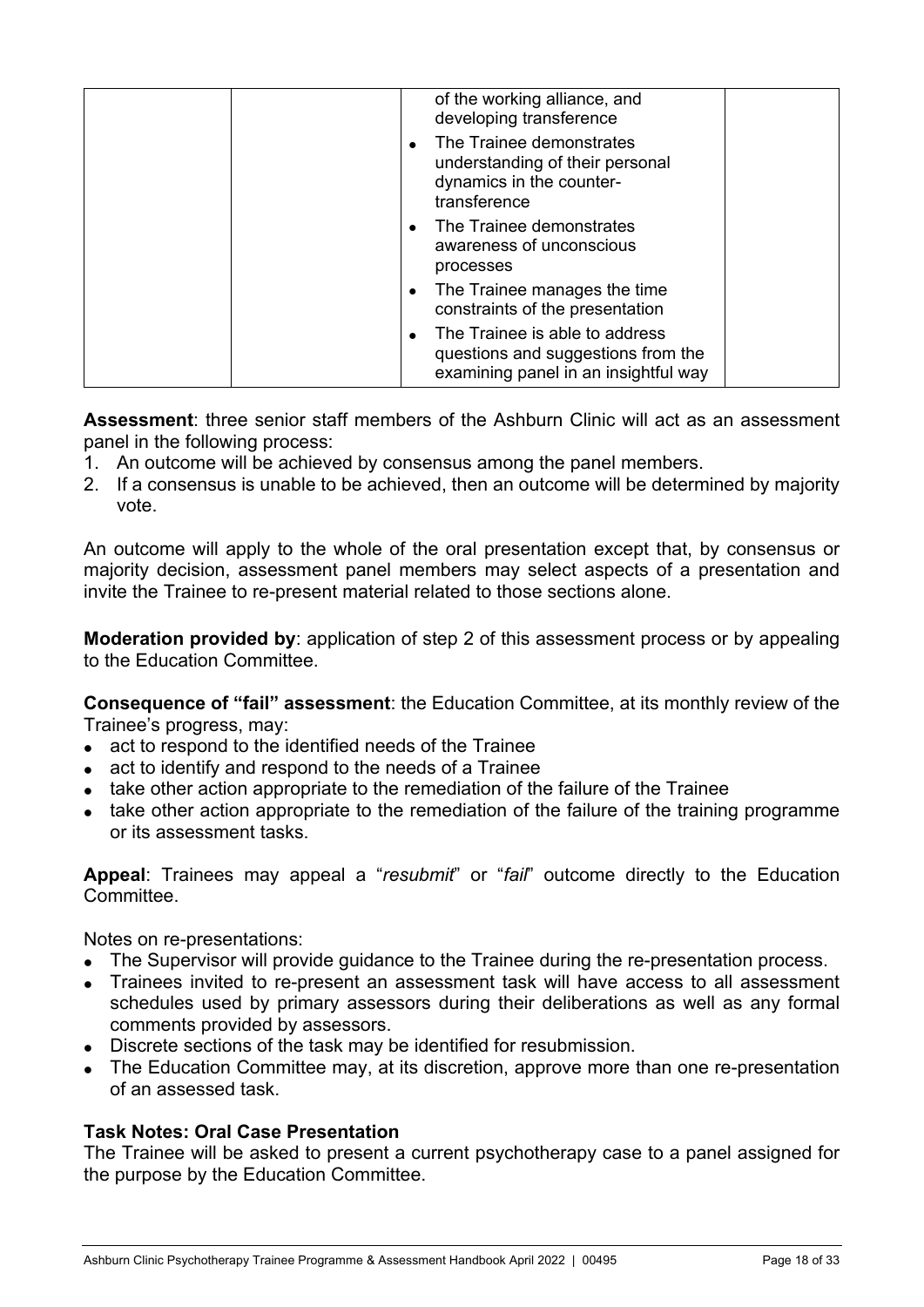One hour in total is allocated for the task. The oral presentation should take 25-30 minutes, leaving the rest of the hour for discussion of the case between the Trainee and the members of the panel.

The Trainee is tasked with presenting a current psychotherapy inpatient case to a panel to demonstrate an understanding of presentation format and the underlying psychotherapeutic ideas applied by the Trainee to the formulation.

Timing of the presentation will depend on how soon the Trainee starts to see patients and should be negotiated between the Supervisor and Trainee.

The following format should be used:

- Case identification and personal information, mode of referral, presenting problems and symptoms
- Psychiatric diagnoses and medications
- Developmental history
- Psychodynamic formulation, using one or more of the theories studied in the seminar series which are familiar to the Trainee and relevant to the case
- Course of therapy, giving a brief account of work to date, highlighting themes and issues and with a particular focus on transference and counter transference
- Termination citing markers towards termination and evaluating remaining essential work.

..and so on.

**Task: Mother/Infant Observation Write-up** 

**Level**: **Psychotherapy Trainee: Years One and Two** 

- **Length**: Up to 10,000 words
- **Due date:** December of Year Two
- **Purpose**: To demonstrate a Trainee's ability to observe interactions and record an analytical summary of the infant's physical, cognitive and emotional development, in the context of the developing mother-infant interaction and relationship and their place in the wider family.

| <b>Task</b><br><b>Objectives</b>                              | Learning<br><b>Outcomes</b>                                                                                                                   | <b>Performance indicators</b><br>(Standard: all to be achieved)                                                                                                                                                                                                                                                                                                                                                                                                                  | Range of<br>assessment<br>outcomes     |
|---------------------------------------------------------------|-----------------------------------------------------------------------------------------------------------------------------------------------|----------------------------------------------------------------------------------------------------------------------------------------------------------------------------------------------------------------------------------------------------------------------------------------------------------------------------------------------------------------------------------------------------------------------------------------------------------------------------------|----------------------------------------|
| To carry out an<br>analytical<br>observation<br>and record it | To observe<br>interactions and<br>record an<br>analytical<br>summary of an<br>infant's physical,<br>cognitive and<br>emotional<br>development | Write-up provides a clear account of the<br>$\bullet$<br>observational task<br>Summary of the infant's physical,<br>$\bullet$<br>cognitive and emotional development<br>identifies stages and comments on how<br>they conform to accepted norms<br>Trainee charts the patterns of developing<br>$\bullet$<br>mother/infant interactions<br>Trainee demonstrates an understanding<br>$\bullet$<br>of the interconnection between physical,<br>cognitive and emotional development | <b>Pass</b><br><b>Resubmit</b><br>Fail |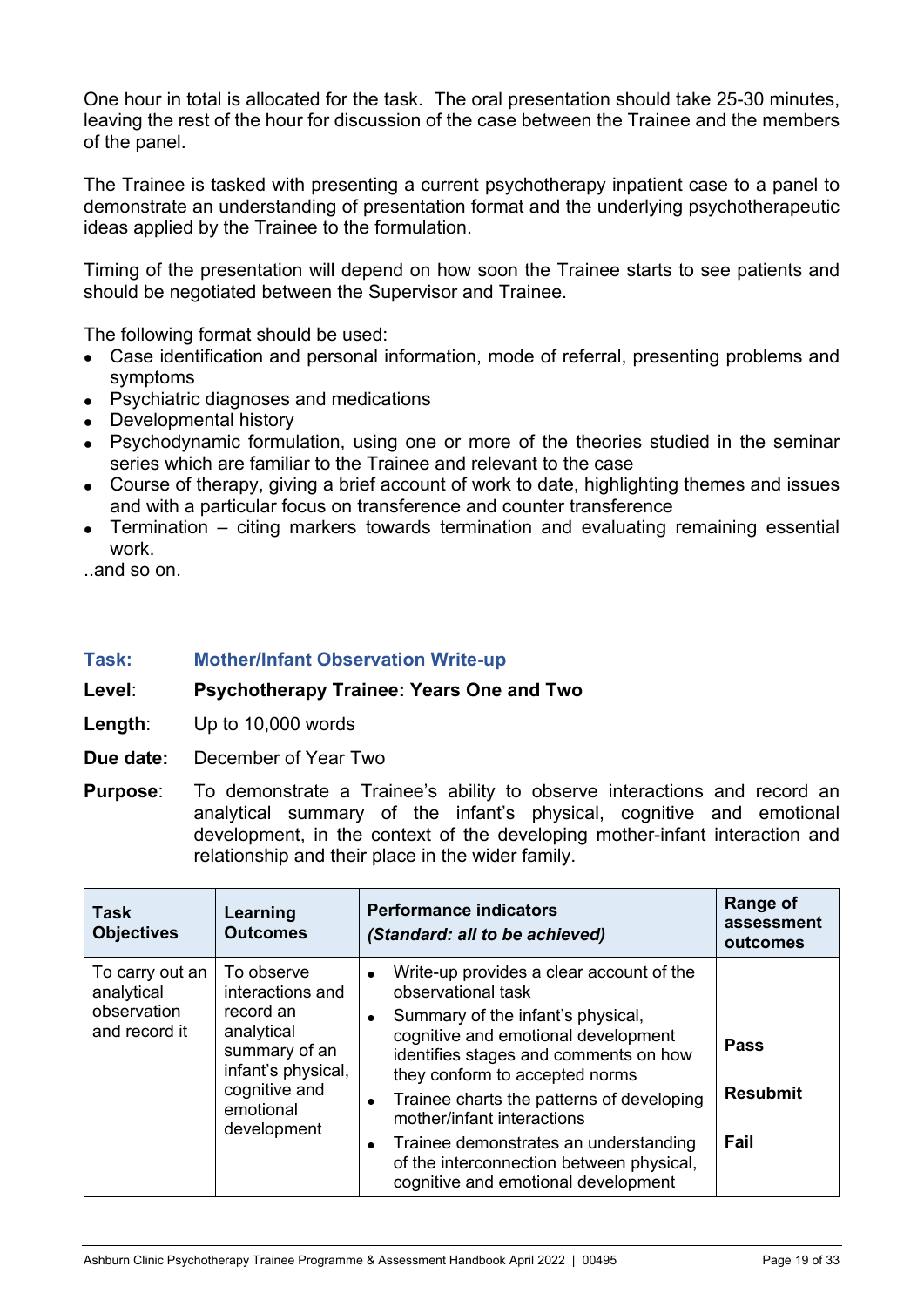| • Trainee uses vignettes to illustrate<br>theoretical concepts                                                                 |  |
|--------------------------------------------------------------------------------------------------------------------------------|--|
| Trainee includes reference to the wider<br>family unit and its role, as well as the role<br>of the family's social environment |  |
| Trainee provides an account of his/her<br>experiences in the observer role,<br>including unconscious process                   |  |
| Trainee makes reference to material<br>presented in the seminar series                                                         |  |
| Trainee achieves the word limit                                                                                                |  |

**Assessment**: the Medical Director and Supervisor act as primary assessors in the following process:

- 1. If the Medical Director and Supervisor together assign a "Pass", no further review is required.
- 2. If either of the Medical Director or Supervisor assigns a "Resubmit" or "Fail" outcome, the task will be independently reviewed by a senior clinician of the Ashburn Clinic and a consensus outcome will be attempted between these three assessors and, if achieved, applied.
- 3. If no consensus is achieved, a fourth senior clinician from the staff of Ashburn Clinic will independently review the assessed task. All four assessors will then attempt a consensus outcome and, if achieved, apply it.
- 4. If no outcome is agreed by consensus, the task and deliberations of all assessors will be reviewed by an external moderator who will independently assign an outcome to the assessed task.

**Moderation provided by**: application of steps 2, 3, and 4 of the assessment process.

**Consequence of "fail" assessment**: the Education Committee, at its monthly review of the Trainee's progress, may:

- act to respond to the identified needs of the Trainee
- act to identify and respond to the needs of a Trainee
- take other action appropriate to the remediation of the failure of the Trainee
- take other action appropriate to the remediation of the failure of the training programme or its assessment tasks.

**Appeal**: Trainees may appeal a "*resubmit*" or "*fail*" outcome directly to the Education **Committee.** 

Notes on resubmissions:

- The Supervisor will provide guidance to the Trainee during the resubmission process.
- Trainees invited to resubmit an assessment task will have access to all assessment schedules used by primary assessors during their deliberations as well as any formal comments provided by assessors.
- Discrete sections of the task may be identified for resubmission.
- The Education Committee may, at its discretion, approve more than one resubmission of an assessed task.

#### **Task Notes: Mother/Infant Observation Write-Up**

10,000 words limit: due in December of year two training.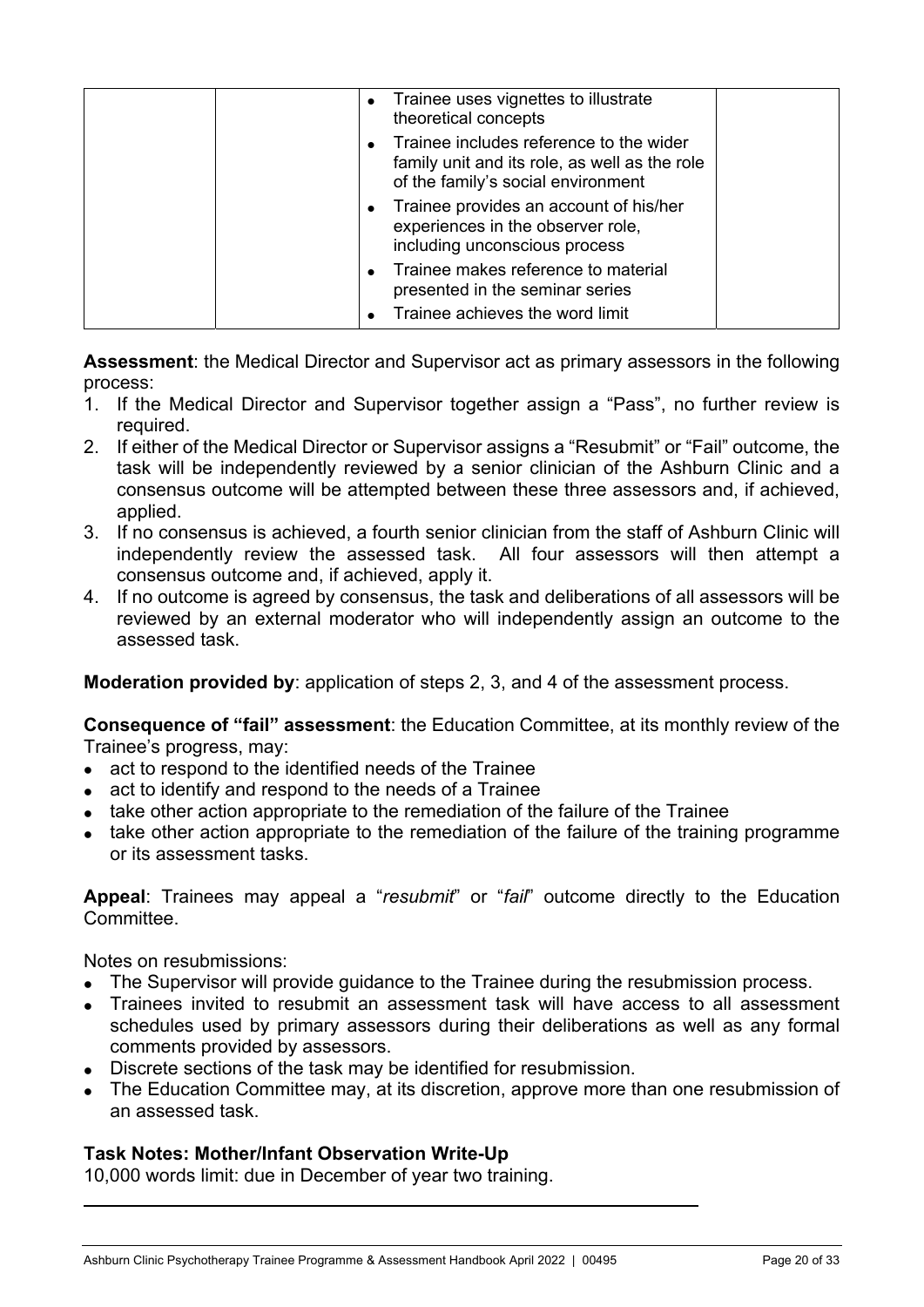The Mother/Infant observation is a 12-18-month longitudinal study of the development of an infant and the relationship of the infant to its mother, and of the mother to the infant.

The Trainee is tasked with observing the infant's physical, cognitive and emotional development within in the context of the developing mother-infant interaction and relationship and the infant's place in the wider family.

Particular attention should be paid to the developing patterns of personality, including defences. The study should connect observations with theory. It should also provide an account of the observer's experience.

At the conclusion of the observation, a Trainee will provide a write-up of the observation which demonstrates the Trainee's ability to observe interactions and record an analytical summary of the information gleaned during the observation.

Furthermore, it is expected that these observations and analyses will be placed within the context of the Trainee's relevant theoretical and practical training to date, derived from the Ashburn Programme or elsewhere.

Trainees are advised to examine the performance indicators for this task carefully. They provide much of the detail of the final shape of the written record of the observation as well as a useful "map" for participating in the observation itself.

The Supervisor of each Trainee is responsible for overseeing the process of the observation and for guiding a Trainee during the observation itself. It is essential that the Trainee and Supervisor establish early a communication process which allows them to deal together with the practical matters of the observation, especially if the observation process becomes unstable or the observation itself becomes untenable or ceases prematurely.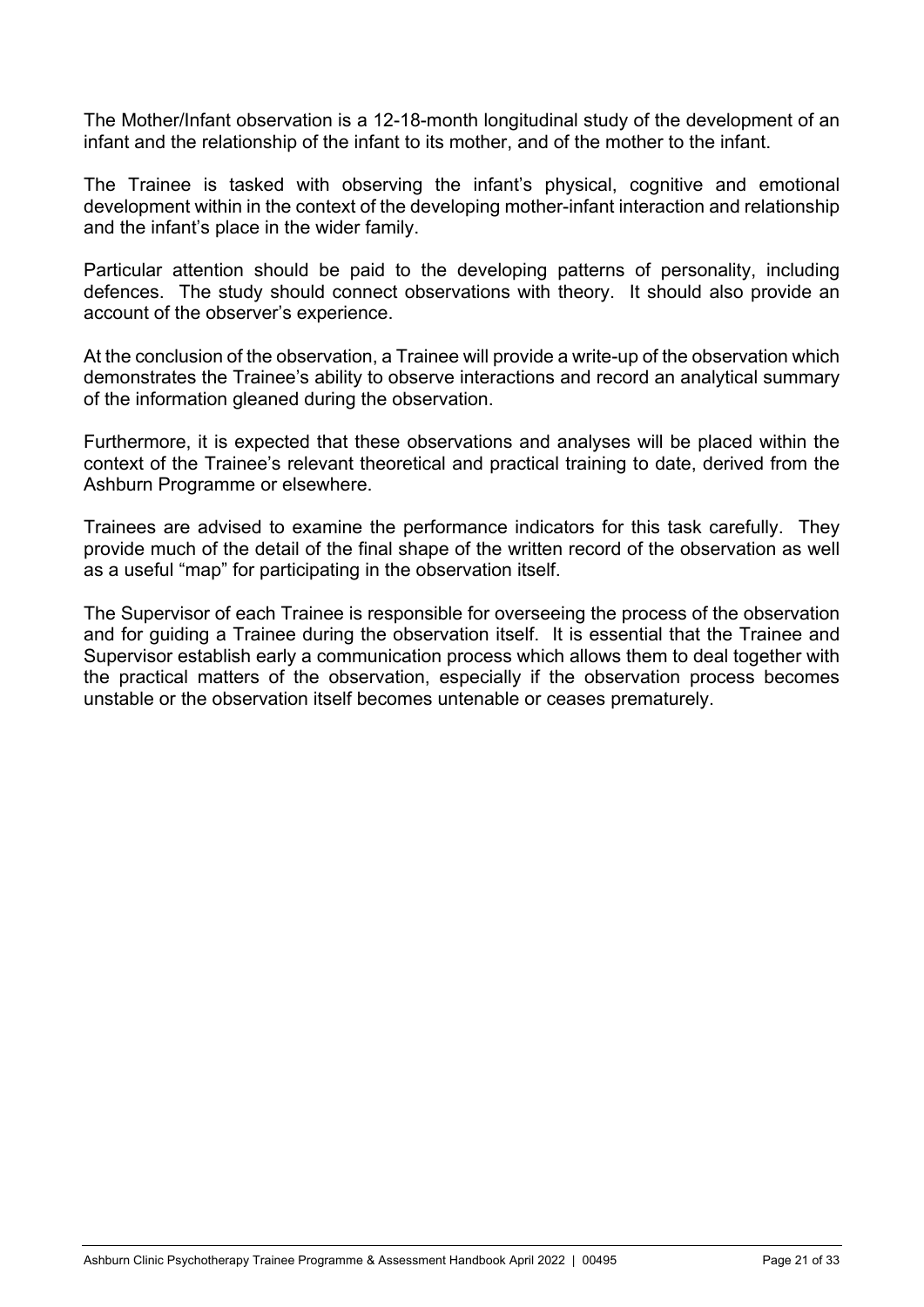# **YEAR TWO**

| Year 2            | <b>Assessment Summary</b>                      |  |  |
|-------------------|------------------------------------------------|--|--|
| <b>Assessment</b> | Supervisor meetings (weekly)                   |  |  |
| points            | Group tutorial meetings (weekly)               |  |  |
|                   | Case study written presentation: (June)        |  |  |
|                   | Case study oral presentation: (July/August)    |  |  |
|                   | Mother/infant observation write-up (December). |  |  |

**Task: Written Case Presentation** 

#### **Level**: **Psychotherapy Trainee: Year Two only**

**Length**: 5,000-6,000 words

**Due date:** June

**Purpose:** The Trainee will demonstrate competence in writing up his/her work with an inpatient or day patient, using the same format as for the oral case presentation.

| <b>Task</b><br><b>Objectives</b>                                                                          | Learning<br><b>Outcomes</b>                                                                                | <b>Performance indicators</b><br>(Standard: all to be achieved)                                                                                                                                                                                                                                                                                                                                                                                                                                                                                                                                                                                                                                                                                                                                              | <b>Range of</b><br>assessment<br>outcomes |
|-----------------------------------------------------------------------------------------------------------|------------------------------------------------------------------------------------------------------------|--------------------------------------------------------------------------------------------------------------------------------------------------------------------------------------------------------------------------------------------------------------------------------------------------------------------------------------------------------------------------------------------------------------------------------------------------------------------------------------------------------------------------------------------------------------------------------------------------------------------------------------------------------------------------------------------------------------------------------------------------------------------------------------------------------------|-------------------------------------------|
| To present a<br>written case<br>study in a<br>professionally<br>structured and<br>comprehensive<br>manner | To demonstrate<br>competence in<br>providing a<br>written case<br>study following<br>a nominated<br>format | All sections of the case presentation are<br>$\bullet$<br>addressed<br>Information under each heading is<br>$\bullet$<br>communicated clearly<br>Trainee displays ability to gather relevant<br>$\bullet$<br>developmental information using the patient's<br>file and own history-taking during therapy<br>sessions<br>Trainee displays ability to make a<br>psychodynamic formulation using familiar<br>theoretical concepts<br>Trainee displays ability to comment on the<br>process of therapy, the nature of the working<br>alliance, and developing transference<br>The Trainee demonstrates understanding of<br>their personal dynamics in the<br>countertransference<br>The Trainee demonstrates awareness of<br>unconscious processes<br>The Trainee manages the word limits of the<br>presentation | <b>Pass</b><br><b>Re-present</b><br>Fail  |

**Assessment**: the Medical Director and Supervisor act as primary assessors in the following process:

- 1. If the Medical Director and Supervisor together assign a "Pass", no further review is required.
- 2. If either of the Medical Director or Supervisor assigns a "Resubmit" or "Fail" outcome, the task will be independently reviewed by a senior clinician of the Ashburn Clinic and a consensus outcome will be attempted between these three assessors and, if achieved,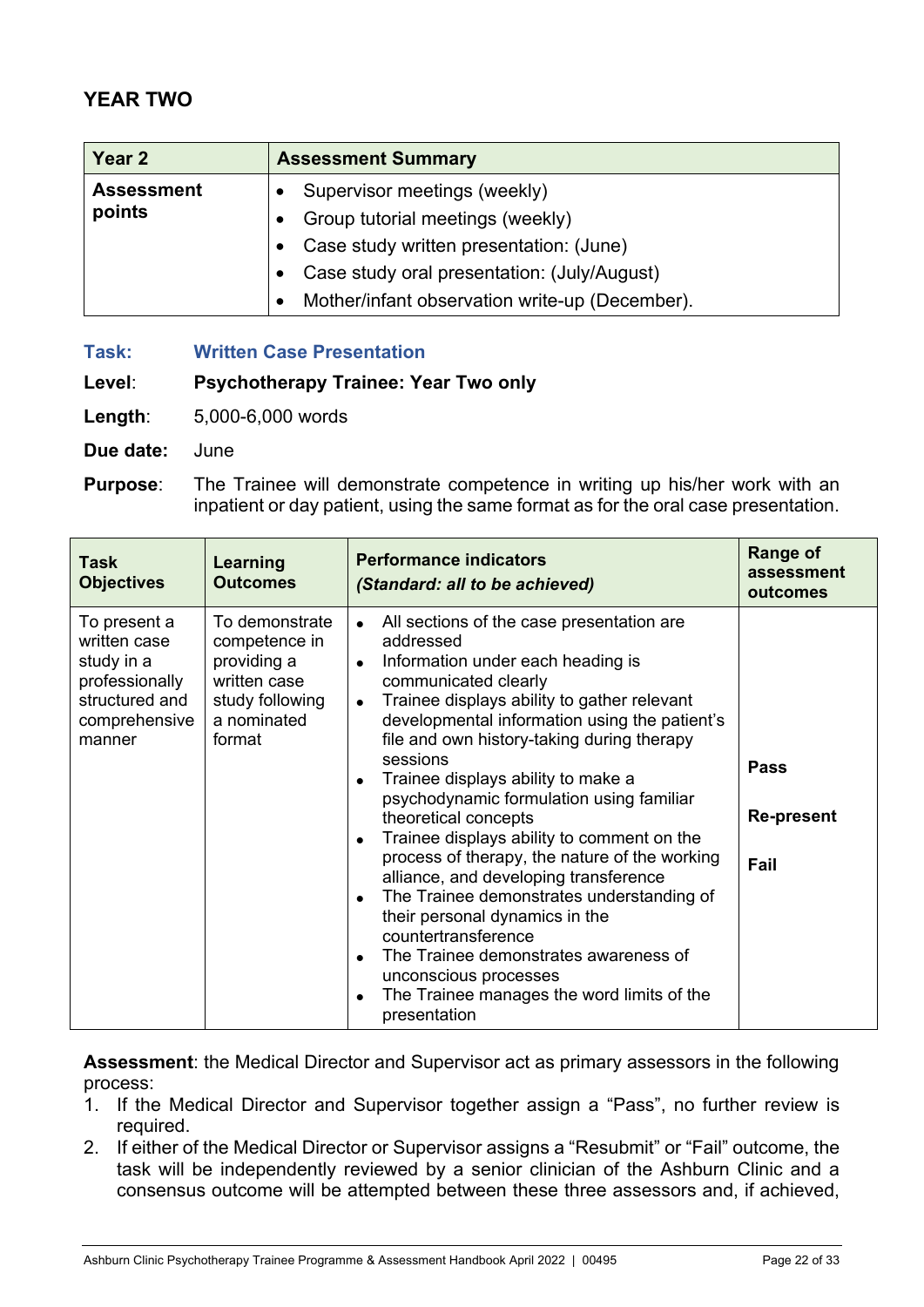applied.

- 3. If no consensus is achieved, a fourth senior clinician from the staff of the Ashburn Clinic will independently review the assessed task. All four assessors will then attempt a consensus outcome and, if achieved, apply it.
- 4. If no outcome is agreed by consensus, the task and deliberations of all assessors will be reviewed by an external moderator who will independently assign an outcome to the assessed task.

#### **Moderation provided by**: application of steps 3 and 4 of the assessment process.

**Consequence of "fail" assessment**: the Education Committee, at its monthly review of the Trainee's progress, may:

- act to respond to the identified needs of the Trainee
- act to identify and respond to the needs of a Trainee
- take other action appropriate to the remediation of the failure of the Trainee
- take other action appropriate to the remediation of the failure of the training programme or its assessment tasks.

**Appeal**: Trainees may appeal a "*resubmit*" or "*fail*" outcome directly to the Education Committee.

Notes on resubmissions:

- The Supervisor will provide guidance to the Trainee during the resubmission process.
- Trainees invited to resubmit an assessment task will have access to all assessment schedules used by assessors during their deliberations as well any formal comments provided by assessors.
- Discrete sections of the task may be identified for resubmission.
- The Education Committee may, at its discretion, approve more than one resubmission of an assessed task.

#### **Task Notes: Written Case Presentation (Year Two)**

The Trainee will demonstrate competence in writing up his/her work with an inpatient or day patient, using the same format as for the oral case presentation.

The Trainee is asked to present a written case study in a professionally structured and comprehensive manner in 5000-6000 words.

The task should be presented by the end of June.

The following information should be included:

- Case identification and personal information, mode of referral, presenting problems and symptoms.
- Psychiatric diagnoses and medications.
- Developmental history.
- Psychodynamic formulation, using one or more of the theories studied in the seminar series which are familiar to the Trainee and relevant to the case.
- Course of therapy, giving a brief account of work to date, highlighting themes and issues and with a particular focus on transference and countertransference.
- Termination citing markers towards termination and evaluating remaining essential work.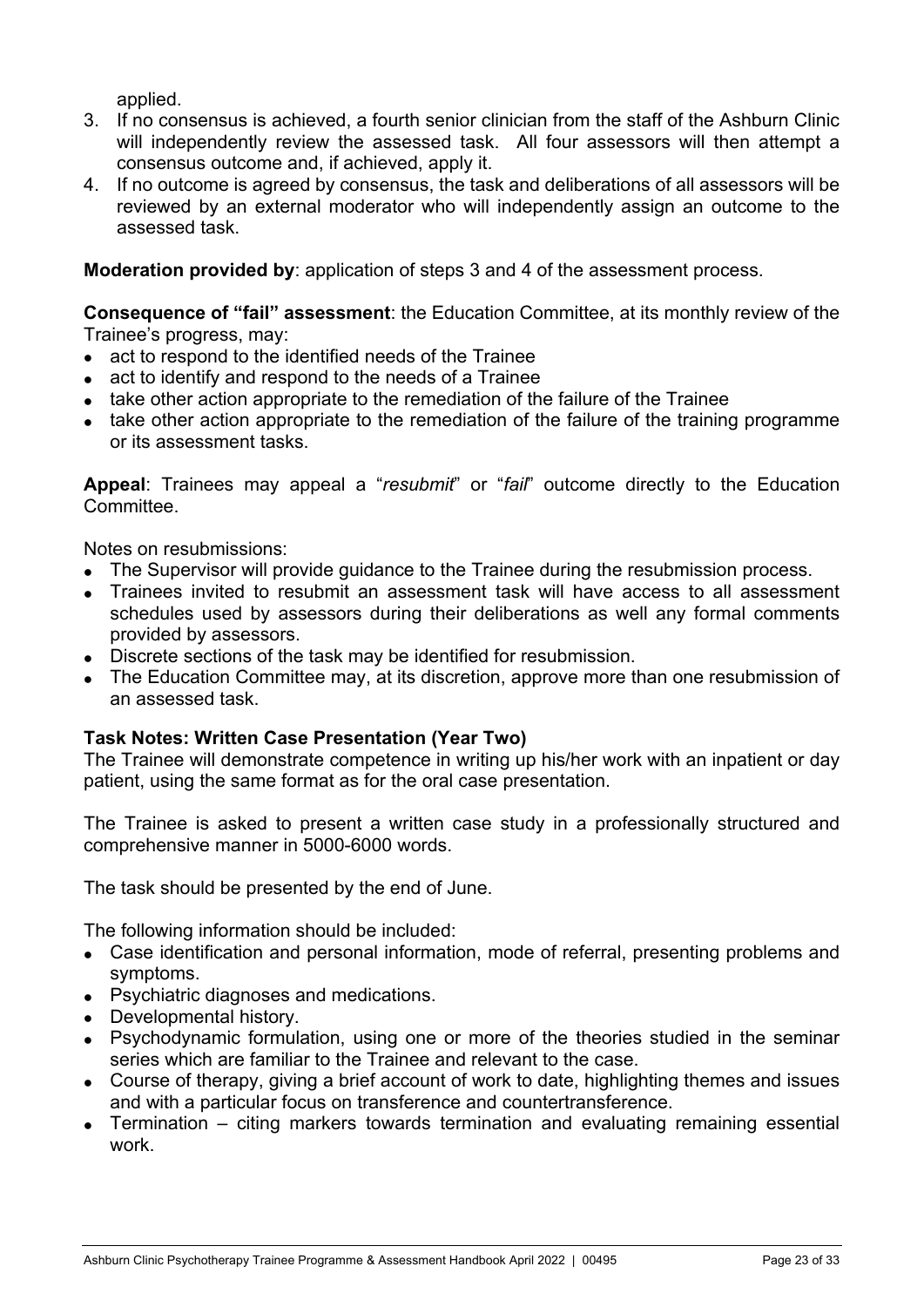#### **Task: Oral Presentation: Case Study**

#### **Level: Psychotherapy Trainee: Years Two and Three only**

- **Length:** About  $\frac{1}{2}$  hour in presentation followed by  $\frac{1}{2}$  hour in discussion with assessment panel.
- **Due date:** By arrangement Year 2 August/September

Year 3 - March/April

**Purpose**: To present a current psychotherapy inpatient case to a panel appointed for the purpose by the Education Committee and demonstrate an understanding of presentation format and underlying psychotherapeutic ideas applied to formulation.

| <b>Task</b><br><b>Objectives</b>                              | Learning<br><b>Outcomes</b>                                                                       | <b>Performance indicators</b><br>(Standard: all to be achieved)                                                                                                                                                                                                                                                                                                                                                                                                                                                                                                                                                                                                                                                                                                                                                                                                                                             | <b>Range of</b><br>assessment<br>outcomes |
|---------------------------------------------------------------|---------------------------------------------------------------------------------------------------|-------------------------------------------------------------------------------------------------------------------------------------------------------------------------------------------------------------------------------------------------------------------------------------------------------------------------------------------------------------------------------------------------------------------------------------------------------------------------------------------------------------------------------------------------------------------------------------------------------------------------------------------------------------------------------------------------------------------------------------------------------------------------------------------------------------------------------------------------------------------------------------------------------------|-------------------------------------------|
| To present a<br>case study<br>using a<br>prescribed<br>format | To present and<br>discuss a case<br>study with a<br>clinical group in a<br>professional<br>manner | All sections of the case presentation<br>are addressed<br>Information under each heading is<br>communicated clearly<br>Trainee displays ability to gather<br>relevant developmental information<br>using the patient's file and own history-<br>taking during therapy sessions<br>Trainee displays ability to make a<br>psychodynamic formulation using<br>familiar theoretical concepts<br>Trainee displays ability to comment on<br>the process of therapy, the nature of<br>the working alliance, and developing<br>transference<br>The Trainee demonstrates<br>understanding of their personal<br>dynamics in the countertransference<br>The Trainee demonstrates awareness<br>of unconscious processes<br>The Trainee manages the time<br>$\bullet$<br>constraints of the presentation<br>The Trainee is able to address<br>questions and suggestions from the<br>examining panel in an insightful way | <b>Pass</b><br><b>Re-present</b><br>Fail  |

**Assessment**: three senior staff members of the Ashburn Clinic will act as an assessment panel in the following process:

- 1. An outcome will be achieved by consensus among the panel members.
- 2. If a consensus is unable to be achieved, then an outcome will be determined by majority vote.

An outcome will apply to the whole of the oral presentation except that, by consensus or majority decision, assessment panel members may select aspects of a presentation and invite the Trainee to re-present material related to those sections alone.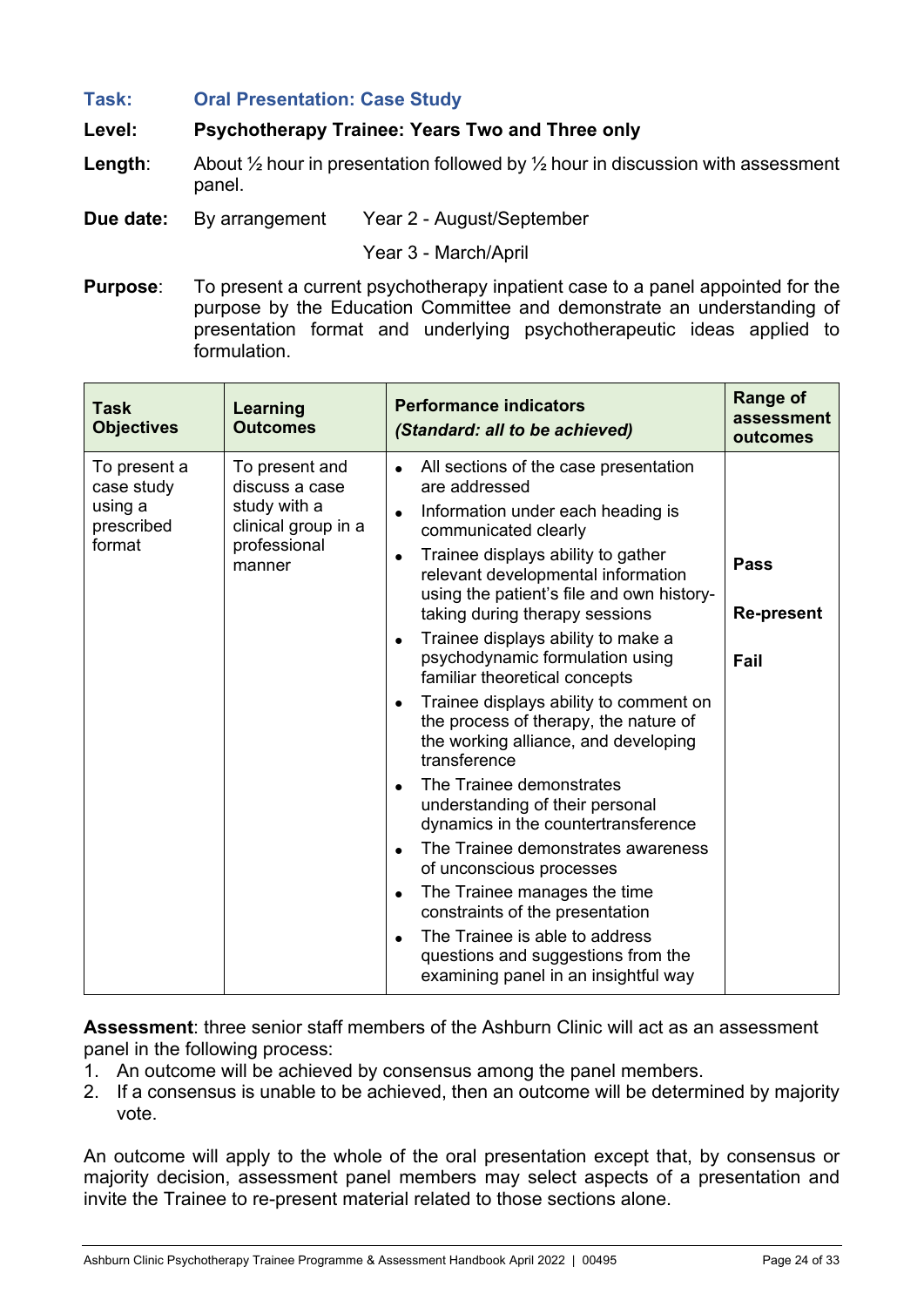**Moderation provided by**: application of step 2 of this assessment process or by appealing to the Education Committee.

**Consequence of "fail" assessment**: the Education Committee, at its monthly review of the Trainee's progress, may:

- act to respond to the identified needs of the Trainee.
- act to identify and respond to the needs of a Trainee.
- take other action appropriate to the remediation of the failure of the Trainee.
- take other action appropriate to the remediation of the failure of the training programme or its assessment tasks.

**Appeal**: Trainees may appeal a "*resubmit*" or "*fail*" outcome directly to the Education Committee.

Notes on re-presentations:

- The Supervisor will provide guidance to the Trainee during the re-presentation process.
- Trainees invited to re-present an assessment task will have access to all assessment schedules used by primary assessors during their deliberations as well any formal comments provided by assessors.
- Discrete sections of the task may be identified for resubmission.
- The Education Committee may, at its discretion, approve more than one re-presentation of an assessed task.

#### **Task Notes: Oral Case Presentation**

The Trainee will be asked to present a current psychotherapy case to a panel assigned for the purpose by the Education Committee.

One hour in total is allocated for the task. The oral presentation should take 25-30 minutes, leaving the rest of the hour for discussion of the case between the Trainee and the members of the panel.

The Trainee is tasked with presenting a current psychotherapy inpatient case to a panel to demonstrate an understanding of presentation format and the underlying psychotherapeutic ideas applied by the Trainee to the formulation.

The following format should be used:

- Case identification and personal information, mode of referral, presenting problems and symptoms.
- Psychiatric diagnoses and medications.
- Developmental history.
- Psychodynamic formulation, using one or more of the theories studied in the seminar series which are familiar to the Trainee and relevant to the case.
- Course of therapy, giving a brief account of work to date, highlighting themes and issues and with a particular focus on transference and countertransference.
- Termination citing markers towards termination and evaluating remaining essential work.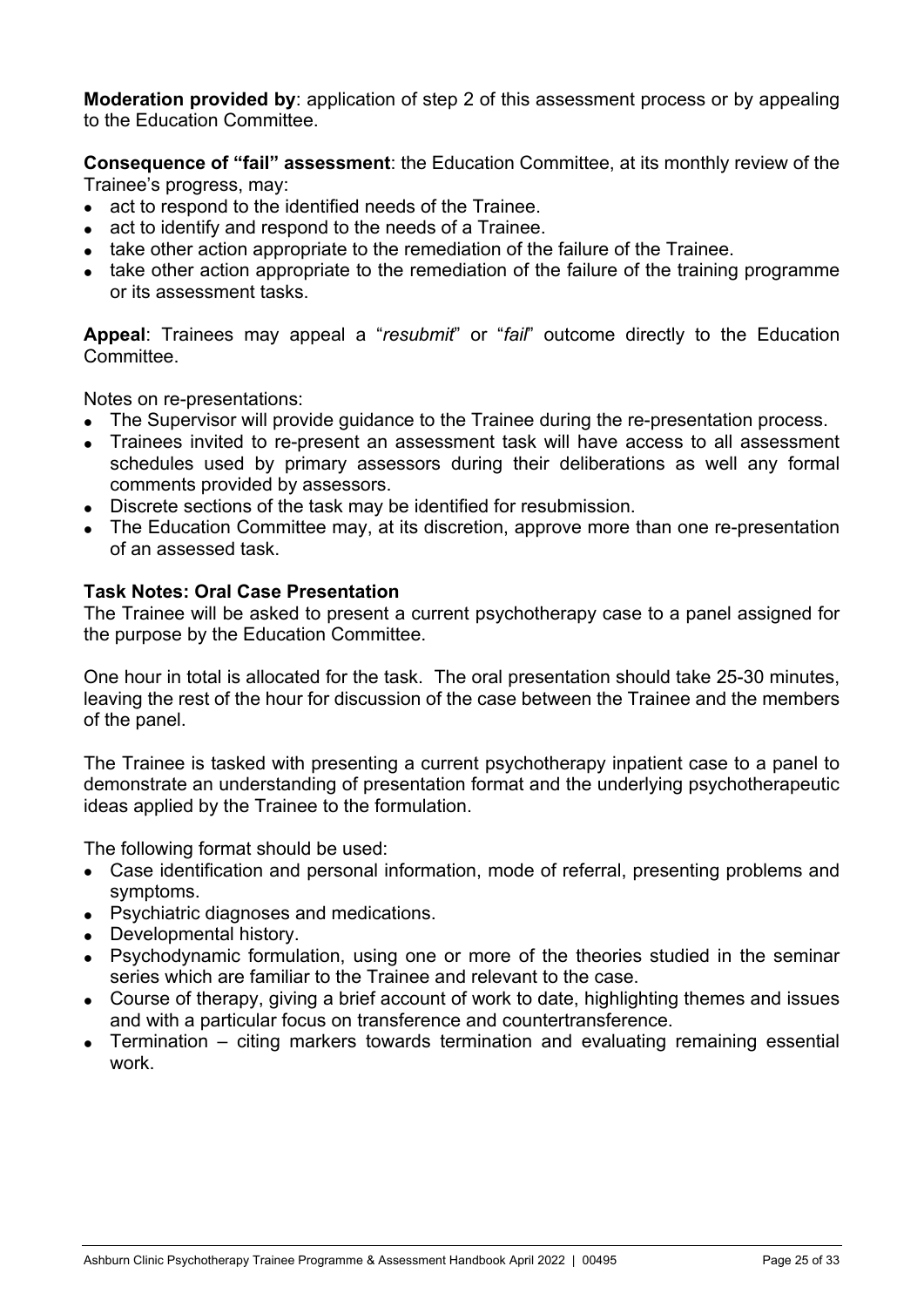# **YEAR THREE**

| Year 3                      | <b>Assessment Summary</b>                      |  |  |
|-----------------------------|------------------------------------------------|--|--|
| <b>Assessment</b><br>points | Supervisor meetings (weekly)                   |  |  |
|                             | Group tutorial meetings (weekly)               |  |  |
|                             | Case study oral presentation: (March/April)    |  |  |
|                             | Mother/infant observation write-up (December). |  |  |

**Task: Mother-Infant Observation Write-Up** 

#### **Level**: **Psychotherapy Trainee: Years One and Two**

- **Length**: Up to 10,000 words
- **Due date:** December of Year Two
- **Purpose**: To demonstrate a Trainee's ability to observe interactions and record an analytical summary of the infant's physical, cognitive and emotional development, in the context of the developing mother-infant interaction and relationship and their place in the wider family.

| <b>Task</b><br><b>Objectives</b>                              | <b>Learning</b><br><b>Outcomes</b>                                                                                                            | <b>Performance indicators</b><br>(Standard: all to be achieved)                                                                                                                                                                                                                                                                                                                                                                                                                                                                                                                                                                                                                                                                                                                                                                                                                                                                                                        | <b>Range of</b><br>assessment<br>outcomes |
|---------------------------------------------------------------|-----------------------------------------------------------------------------------------------------------------------------------------------|------------------------------------------------------------------------------------------------------------------------------------------------------------------------------------------------------------------------------------------------------------------------------------------------------------------------------------------------------------------------------------------------------------------------------------------------------------------------------------------------------------------------------------------------------------------------------------------------------------------------------------------------------------------------------------------------------------------------------------------------------------------------------------------------------------------------------------------------------------------------------------------------------------------------------------------------------------------------|-------------------------------------------|
| To carry out an<br>analytical<br>observation and<br>record it | To observe<br>interactions and<br>record an<br>analytical<br>summary of an<br>infant's physical,<br>cognitive and<br>emotional<br>development | Write-up provides a clear account of the<br>$\bullet$<br>observational task<br>Summary of the infant's physical,<br>$\bullet$<br>cognitive and emotional development<br>identifies stages and comments on how<br>they conform to accepted norms<br>Trainee charts the patterns of<br>$\bullet$<br>developing mother/infant interactions<br>Trainee demonstrates an understanding<br>$\bullet$<br>of the interconnection between<br>physical, cognitive and emotional<br>development<br>Trainee uses vignettes to illustrate<br>$\bullet$<br>theoretical concepts<br>Trainee includes reference to the wider<br>$\bullet$<br>family unit and its role, as well as the<br>role of the family's social environment<br>Trainee provides an account of his/her<br>$\bullet$<br>experiences in the observer role,<br>including unconscious process<br>Trainee makes reference to material<br>$\bullet$<br>presented in the seminar series<br>Trainee achieves the word limit | <b>Pass</b><br><b>Resubmit</b><br>Fail    |

**Assessment**: the Medical Director and Supervisor act as primary assessors in the following process:

1. If the Medical Director and Supervisor together assign a "Pass", no further review is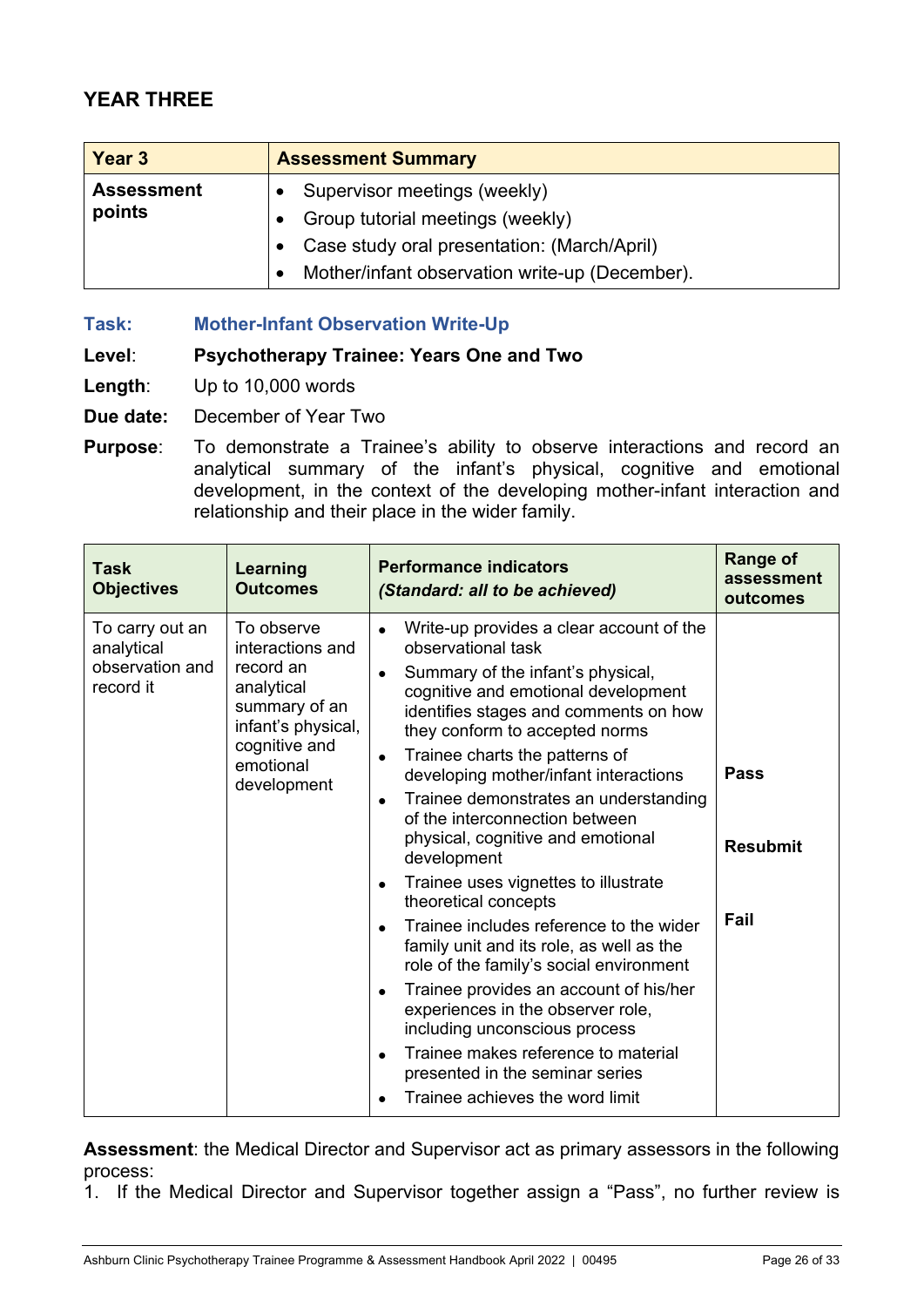required.

- 2. If either of the Medical Director or Supervisor assigns a "Resubmit" or "Fail" outcome, the task will be independently reviewed by a senior clinician of the Ashburn Clinic and a consensus outcome will be attempted between these three assessors and, if achieved, applied.
- 3. If no consensus is achieved, a fourth senior clinician from the staff of the Ashburn Clinic will independently review the assessed task. All four assessors will then attempt a consensus outcome and, if achieved, apply it.
- 4. If no outcome is agreed by consensus, the task and deliberations of all assessors will be reviewed by an external moderator who will independently assign an outcome to the assessed task.

**Moderation provided by**: application of steps 2, 3, and 4 of the assessment process.

**Consequence of "fail" assessment**: the Education Committee, at its monthly review of the Trainee's progress, may:

- act to respond to the identified needs of the Trainee
- act to identify and respond to the needs of a Trainee
- take other action appropriate to the remediation of the failure of the Trainee
- take other action appropriate to the remediation of the failure of the training programme or its assessment tasks.

#### **Appeal**

Trainees may appeal a "*resubmit*" or "*fail*" outcome directly to the Education Committee.

Notes on resubmissions:

- The Supervisor will provide guidance to the Trainee during the resubmission process.
- Trainees invited to resubmit an assessment task will have access to all assessment schedules used by primary assessors during their deliberations as well any formal comments provided by assessors.
- Discrete sections of the task may be identified for resubmission.
- The Education Committee may, at its discretion, approve more than one resubmission of an assessed task.

#### **Task Notes: Mother-Infant Observation Write-Up**

10,000 words limit: due in December of Year Two training.

The Mother/ Infant observation is a 12-18-month longitudinal study of the development of an infant and the relationship of the infant to its mother, and of the mother to the infant.

The Trainee is tasked with observing the infant's physical, cognitive and emotional development within in the context of the developing mother-infant interaction and relationship and the infant's place in the wider family.

Particular attention should be paid to the developing patterns of personality, including defences. The study should connect observations with theory. It should also provide an account of the observer's experience.

At the conclusion of the observation, a Trainee will provide a write-up of the observation which demonstrates the Trainee's ability to observe interactions and record an analytical summary of the information gleaned during the observation.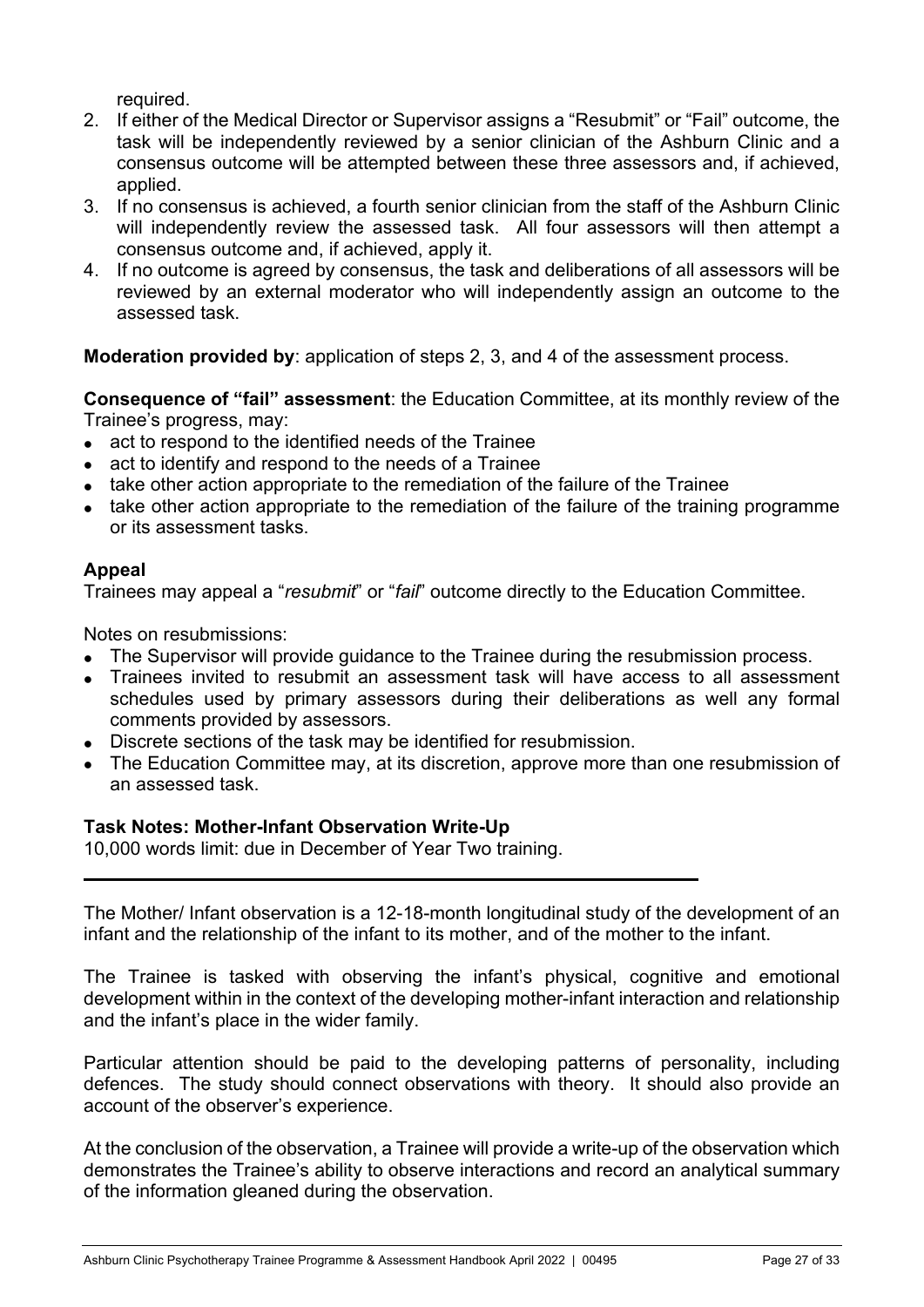Furthermore, it is expected that these observations and analyses will be placed within the context of the Trainee's relevant theoretical and practical training to date, derived from the Ashburn Programme or elsewhere.

Trainees are advised to examine the performance indicators for this task carefully. They provide much of the detail of the final shape of the written record of the observation as well as a useful "map" for participating in the observation itself.

The Supervisor of each Trainee is responsible for overseeing the process of the observation and for guiding a Trainee during the observation itself. It is essential that the Trainee and Supervisor establish early a communication process which allows them to deal together with the practical matters of the observation, especially if the observation process becomes unstable or the observation itself becomes untenable or ceases prematurely.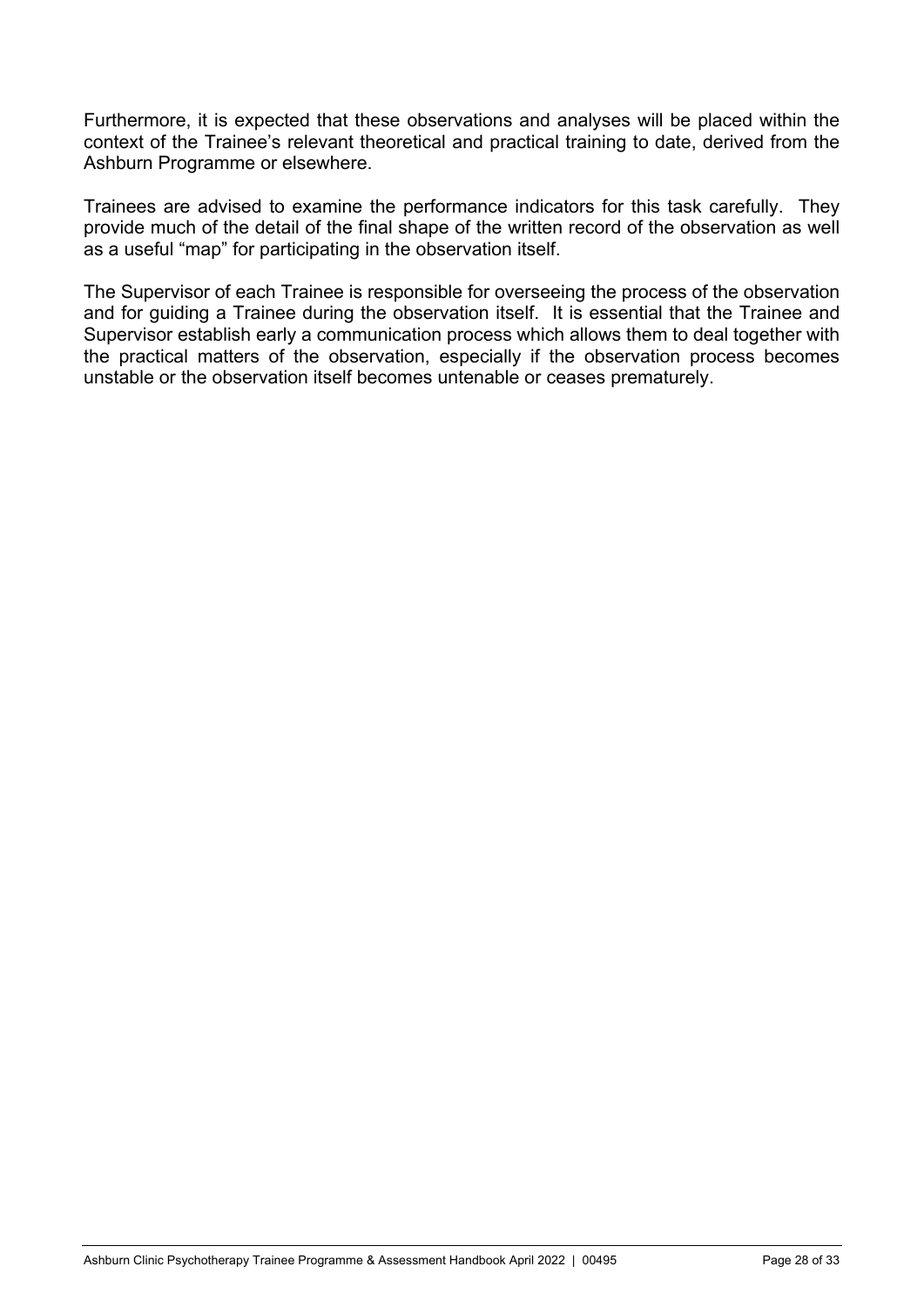#### **Task: Oral Presentation: Case Study**

#### **Level: Psychotherapy Trainee: Years Two and Three only**

- **Length**: About ½ hour in presentation: followed by ½ hour in discussion with assessment panel.
- **Due date:** By arrangement Year Two August/September

Year Three - March/April

**Purpose**: To present a current psychotherapy inpatient case to a panel appointed for the purpose by the Education Committee and demonstrate an understanding of presentation format and underlying psychotherapeutic ideas applied to formulation.

| <b>Task</b><br><b>Objectives</b>                              | <b>Learning</b><br><b>Outcomes</b>                                                                   | <b>Performance indicators</b><br>(Standard: all to be achieved)                                                                                                                                                                                                                                                                                                                                                                                                                                                                                                                                                                                                                                                                                                                                                                                                                                                                                                                                       | <b>Range of</b><br>assessment<br>outcomes |
|---------------------------------------------------------------|------------------------------------------------------------------------------------------------------|-------------------------------------------------------------------------------------------------------------------------------------------------------------------------------------------------------------------------------------------------------------------------------------------------------------------------------------------------------------------------------------------------------------------------------------------------------------------------------------------------------------------------------------------------------------------------------------------------------------------------------------------------------------------------------------------------------------------------------------------------------------------------------------------------------------------------------------------------------------------------------------------------------------------------------------------------------------------------------------------------------|-------------------------------------------|
| To present a<br>case study<br>using a<br>prescribed<br>format | To present and<br>discuss a case<br>study with a<br>clinical group<br>in a<br>professional<br>manner | All sections of the case presentation are<br>$\bullet$<br>addressed<br>Information under each heading is<br>$\bullet$<br>communicated clearly<br>Trainee displays ability to gather relevant<br>$\bullet$<br>developmental information using the<br>patient's file and own history-taking during<br>therapy sessions<br>Trainee displays ability to make a<br>$\bullet$<br>psychodynamic formulation using familiar<br>theoretical concepts<br>Trainee displays ability to comment on the<br>$\bullet$<br>process of therapy, the nature of the<br>working alliance, and developing<br>transference<br>The Trainee demonstrates understanding<br>$\bullet$<br>of their personal dynamics in the<br>countertransference<br>The Trainee demonstrates awareness of<br>$\bullet$<br>unconscious processes<br>The Trainee manages the time constraints<br>$\bullet$<br>of the presentation<br>The Trainee is able to address questions<br>and suggestions from the examining panel<br>in an insightful way | <b>Pass</b><br><b>Re-present</b><br>Fail  |

**Assessment**: three senior staff members of the Ashburn Clinic will act as an assessment panel in the following process:

- 1. An outcome will be achieved by consensus among the panel members.
- 2. If a consensus is unable to be achieved, then an outcome will be determined by majority vote.

An outcome will apply to the whole of the oral presentation except that, by consensus or majority decision, assessment panel members may select aspects of a presentation and invite the Trainee to re-present material related to those sections alone.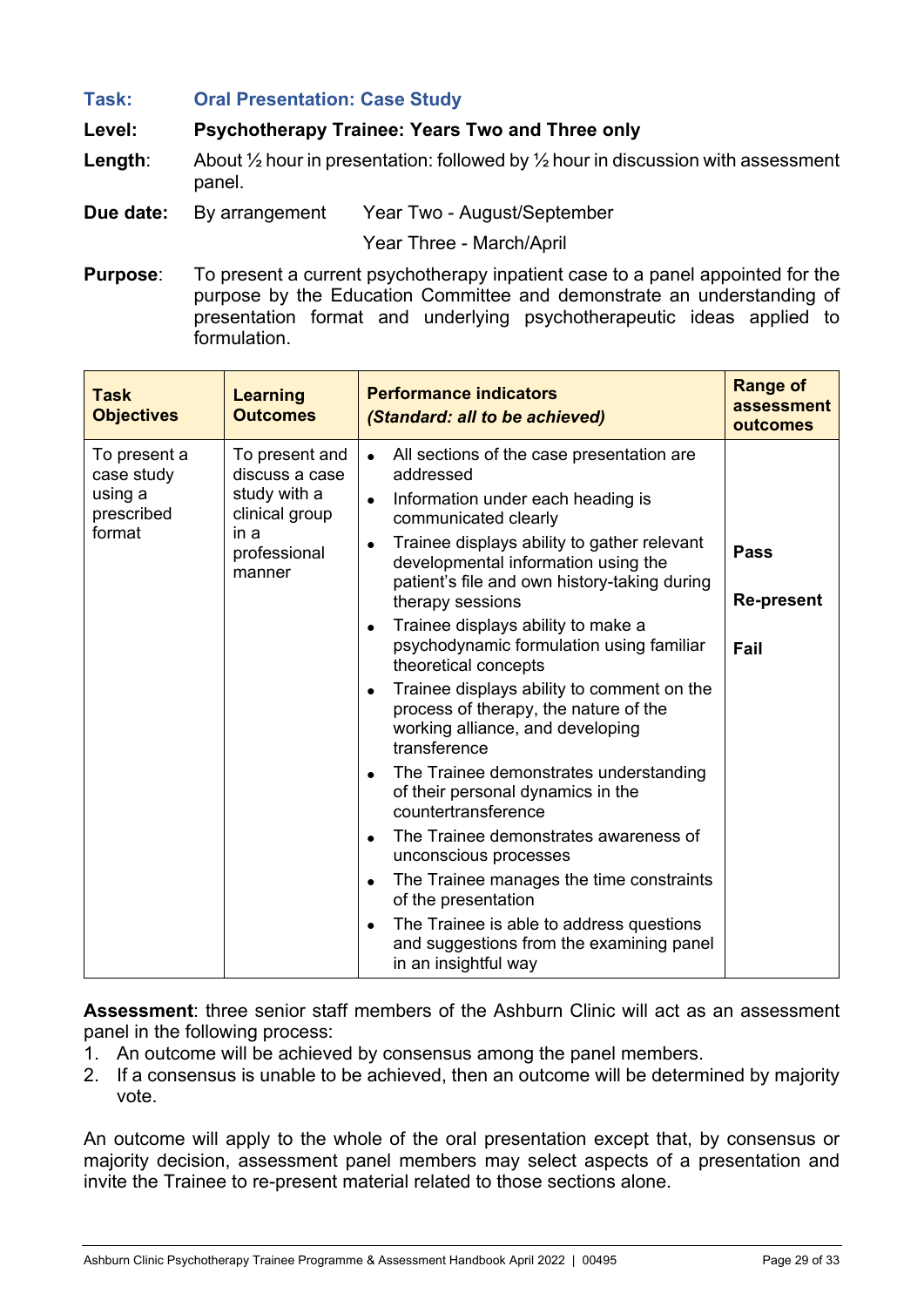**Moderation provided by**: application of step 2 of this assessment process or by appealing to the Education Committee.

**Consequence of "fail" assessment**: the Education Committee, at its monthly review of the Trainee's progress, may:

- act to respond to the identified needs of the Trainee
- act to identify and respond to the needs of a Trainee
- take other action appropriate to the remediation of the failure of the Trainee
- take other action appropriate to the remediation of the failure of the training programme or its assessment tasks.

**Appeal**: Trainees may appeal a "resubmit" or "fail" outcome directly to the Education Committee.

Notes on re-presentations:

- The Supervisor will provide guidance to the Trainee during the re-presentation process.
- Trainees invited to re-present an assessment task will have access to all assessment schedules used by primary assessors during their deliberations as well any formal comments provided by assessors.
- Discrete sections of the task may be identified for resubmission.
- The Education Committee may at its discretion approve more than one re-presentation of an assessed task.

#### **Task Notes: Oral Case Presentation**

The Trainee will be asked to present a current psychotherapy case to a panel assigned for the purpose by the Education Committee.

One hour in total is allocated for the task. The oral presentation should take 25-30 minutes, leaving the rest of the hour for discussion of the case between the Trainee and the members of the panel.

The Trainee is tasked with presenting a current psychotherapy inpatient case to a panel to demonstrate an understanding of presentation format and the underlying psychotherapeutic ideas applied by the Trainee to the formulation.

The following format should be used:

- Case identification and personal information, mode of referral, presenting problems and symptoms.
- Psychiatric diagnoses and medications.
- Developmental history.
- Psychodynamic formulation, using one or more of the theories studied in the seminar series which are familiar to the Trainee and relevant to the case.
- Course of therapy, giving a brief account of work to date, highlighting themes and issues and with a particular focus on transference and countertransference.
- Termination citing markers towards termination and evaluating remaining essential work.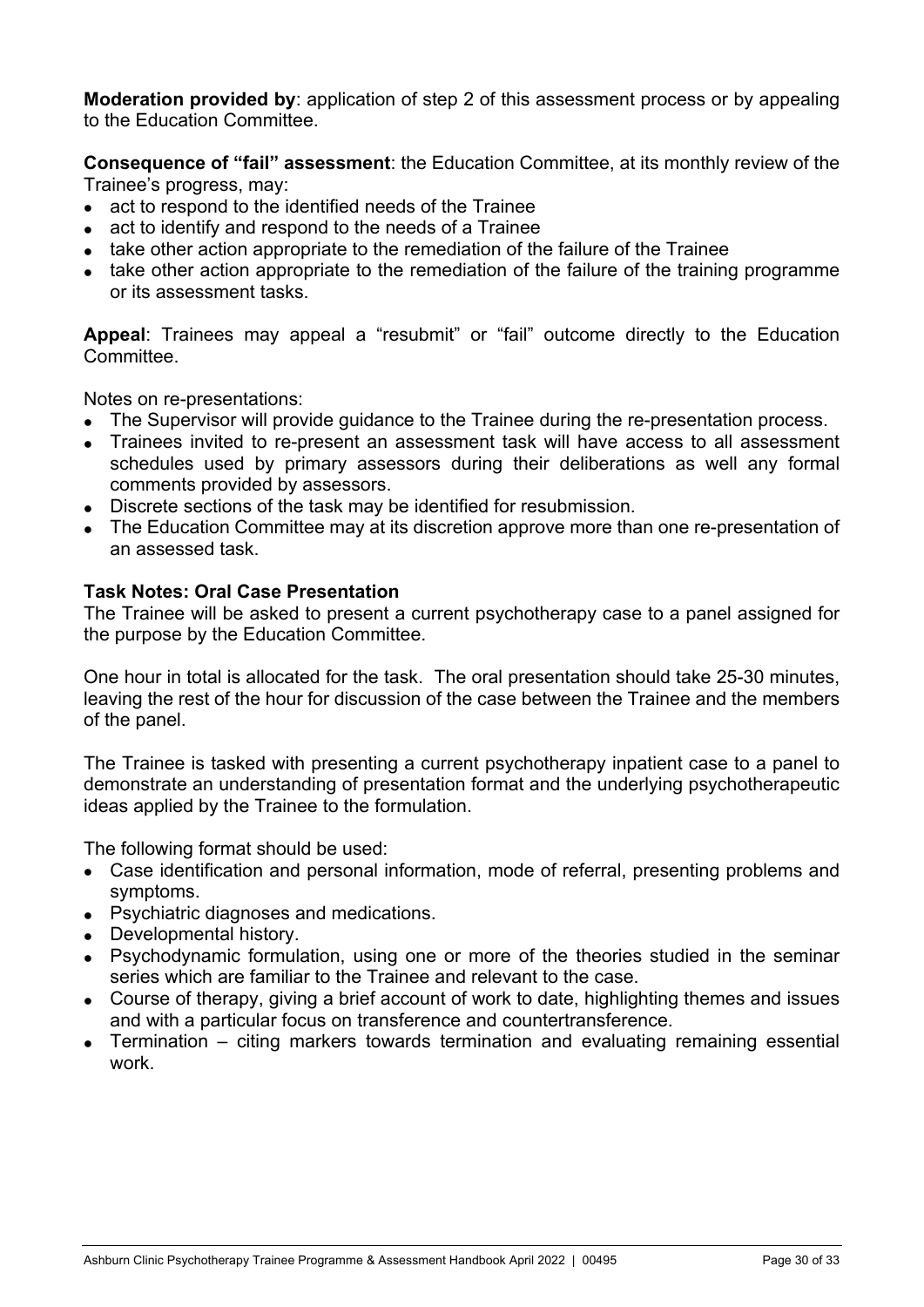# **Task: Group Work Write-up Level: Psychotherapy Trainee: Year THREE Only**

**Length**: 6,000 words

**Due date:** July

**Purpose**: To demonstrate participation as a co-therapist in a small psychotherapy group over a period of several months and to give a written account of this work.

| <b>Task Objectives</b>                                                | <b>Learning</b><br><b>Outcomes</b>                                                                                        | <b>Performance indicators</b><br>(Standard: all to be achieved)                                                                                                                                                                                                                                                                                                                                                                                                                                                                                                                                                                                                                                                                       | <b>Range of</b><br>assessment<br>outcomes |
|-----------------------------------------------------------------------|---------------------------------------------------------------------------------------------------------------------------|---------------------------------------------------------------------------------------------------------------------------------------------------------------------------------------------------------------------------------------------------------------------------------------------------------------------------------------------------------------------------------------------------------------------------------------------------------------------------------------------------------------------------------------------------------------------------------------------------------------------------------------------------------------------------------------------------------------------------------------|-------------------------------------------|
| To be able to<br>carry out a clinical<br>observation and<br>record it | To observe<br>carefully and<br>accurately the<br>functions, work<br>and processes<br>in a small<br>psychotherapy<br>group | All task headings are addressed<br>$\bullet$<br>Information for each heading is<br>$\bullet$<br>communicated clearly<br>Trainee demonstrates understanding<br>$\bullet$<br>of theoretical concepts about group<br>processes using brief vignettes to<br>illustrate this<br>Trainee comments on the specific<br>$\bullet$<br>roles/functions of individual patient<br>members, using vignettes to illustrate<br>the point<br>Trainee displays understanding of<br>$\bullet$<br>separate and shared transferential<br>reactions to the facilitators<br>Trainee comments on personal<br>$\bullet$<br>countertransference reactions<br>Trainee is able to comment on issues<br>$\bullet$<br>arising in the work with a co-<br>facilitator | Pass<br><b>Re-submit</b><br>Fail          |

**Assessment**: the Medical Director, the Supervisor and a senior staff member (normally to be the Charge Nurse for the relevant inpatient group) act as an assessment panel in the following process:

- 1. An outcome will be achieved by consensus among the panel members.
- 2. If a consensus is unable to be achieved, then an outcome will be determined by majority vote.

An outcome will apply to the whole of the written presentation except that, by consensus or majority decision, assessment panel members may select aspects of a presentation and invite the Trainee to re-present material related to those sections alone.

**Moderation provided by**: application of step 2 of this assessment process or by appealing to the Education Committee.

**Consequence of "fail" assessment**: the Education Committee, at its monthly review of the Trainee's progress, may:

- act to respond to the identified needs of the Trainee
- act to identify and respond to the needs of a Trainee
- take other action appropriate to the remediation of the failure of the Trainee
- take other action appropriate to the remediation of the failure of the training programme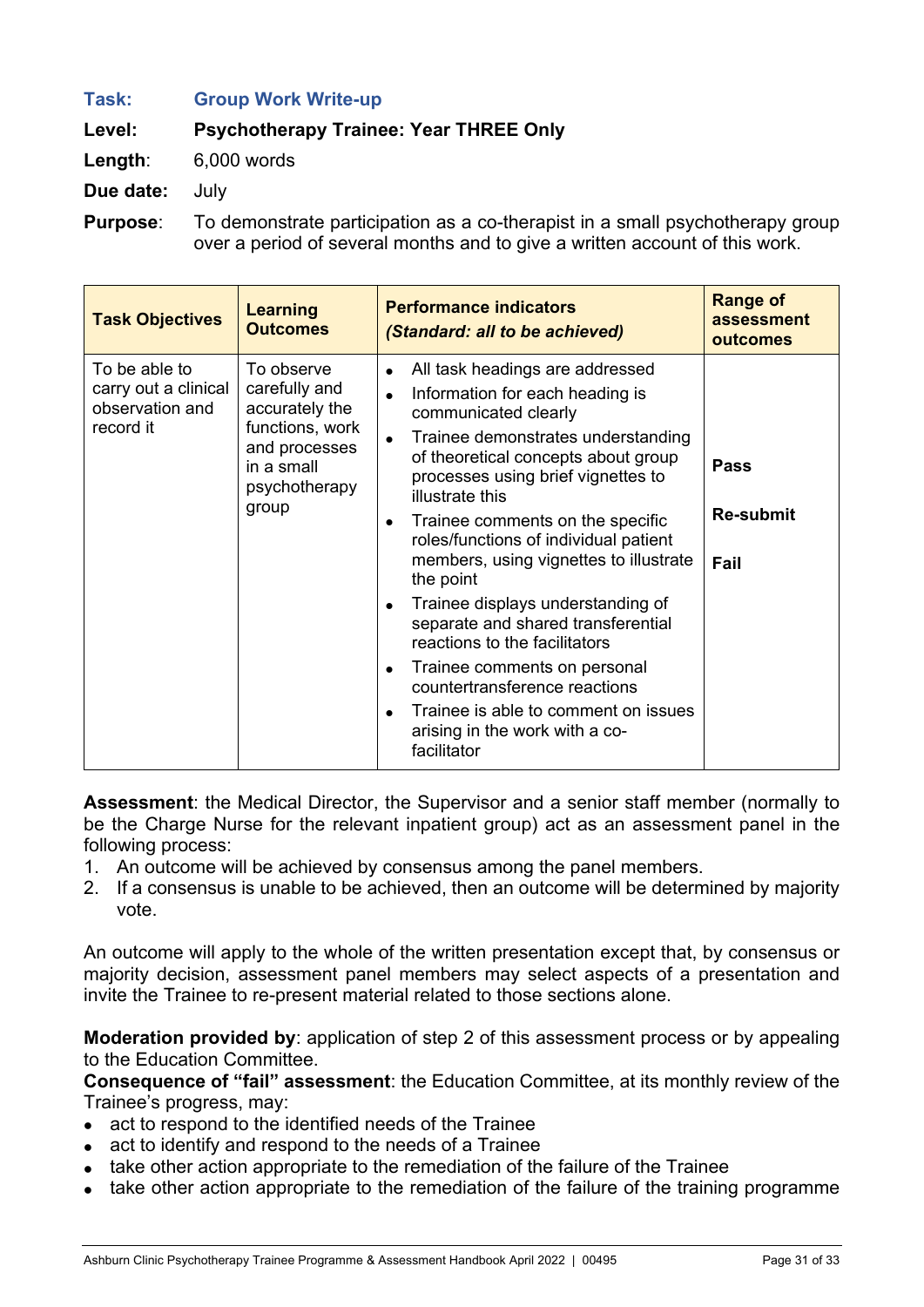or its assessment tasks.

**Appeal**: Trainees may appeal a "resubmit" or "fail" outcome directly to the Education Committee.

Notes on resubmissions:

- The Supervisor will provide guidance to the Trainee during the resubmission process.
- Trainees invited to resubmit an assessment task will have access to all assessment schedules used by assessors during their deliberations as well any formal comments provided by assessors.
- Discrete sections of the task may be identified for resubmission.
- The Education Committee may, at its discretion, approve more than one resubmission of an assessed task.

#### **Task Notes: Group Work Write-Up (Year Three)**

The Trainee will demonstrate participation as a co-therapist in a small psychotherapy group over a period of several months and give a written account of this work.

This should be based upon participation in a small psychotherapy group.

The following matters should be addressed in this task:

- The frame (membership of the group, duration, limits etc)
- Role of the facilitators
- Material and themes
- $\bullet$  The group process including reference to theory
- Transference and countertransference.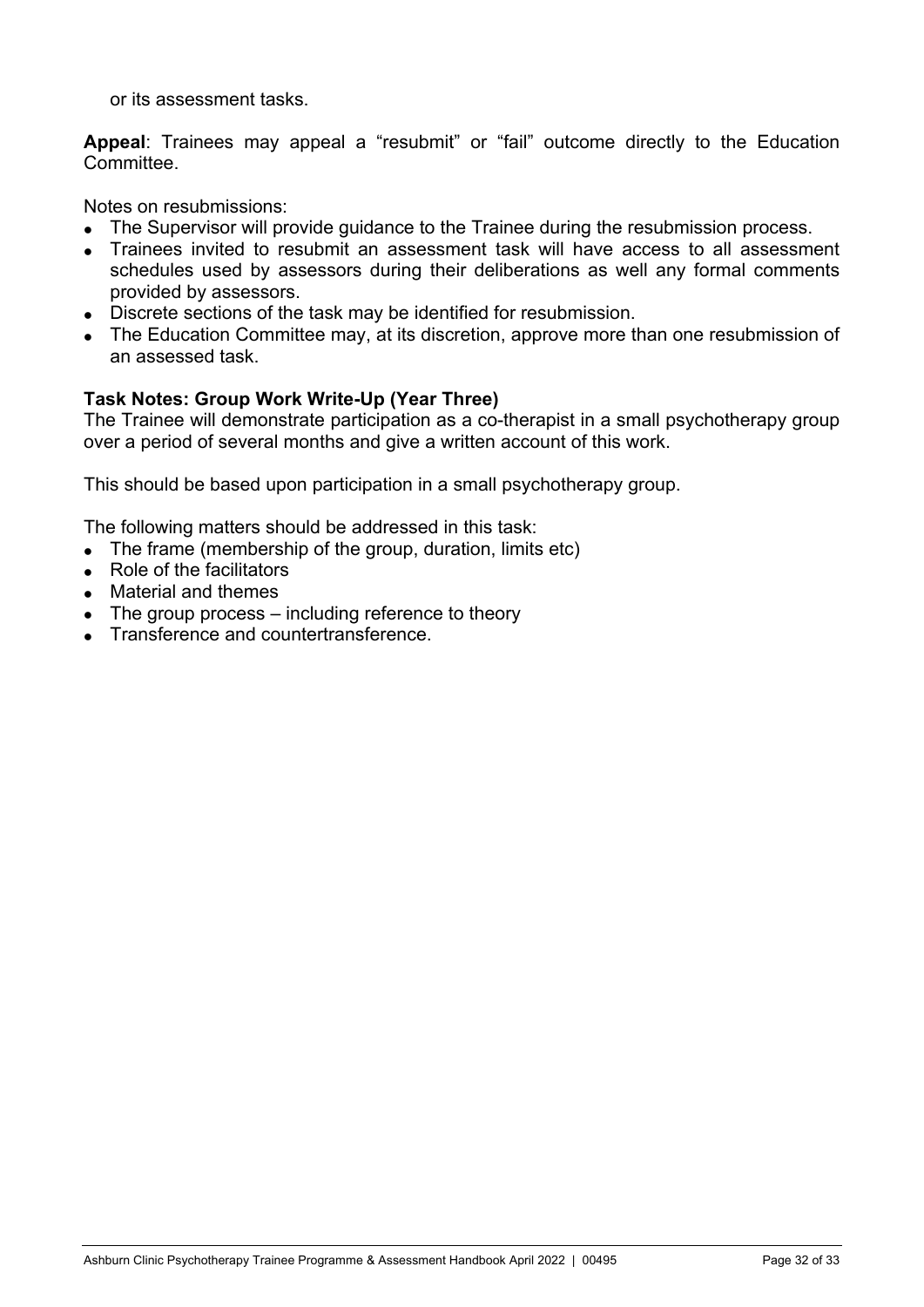# **ASSESSMENT SCHEDULES**

Current versions of the assessment schedules for tasks are attached and should be photocopied for use as required.

Electronic versions are available from the Education Co-ordinator.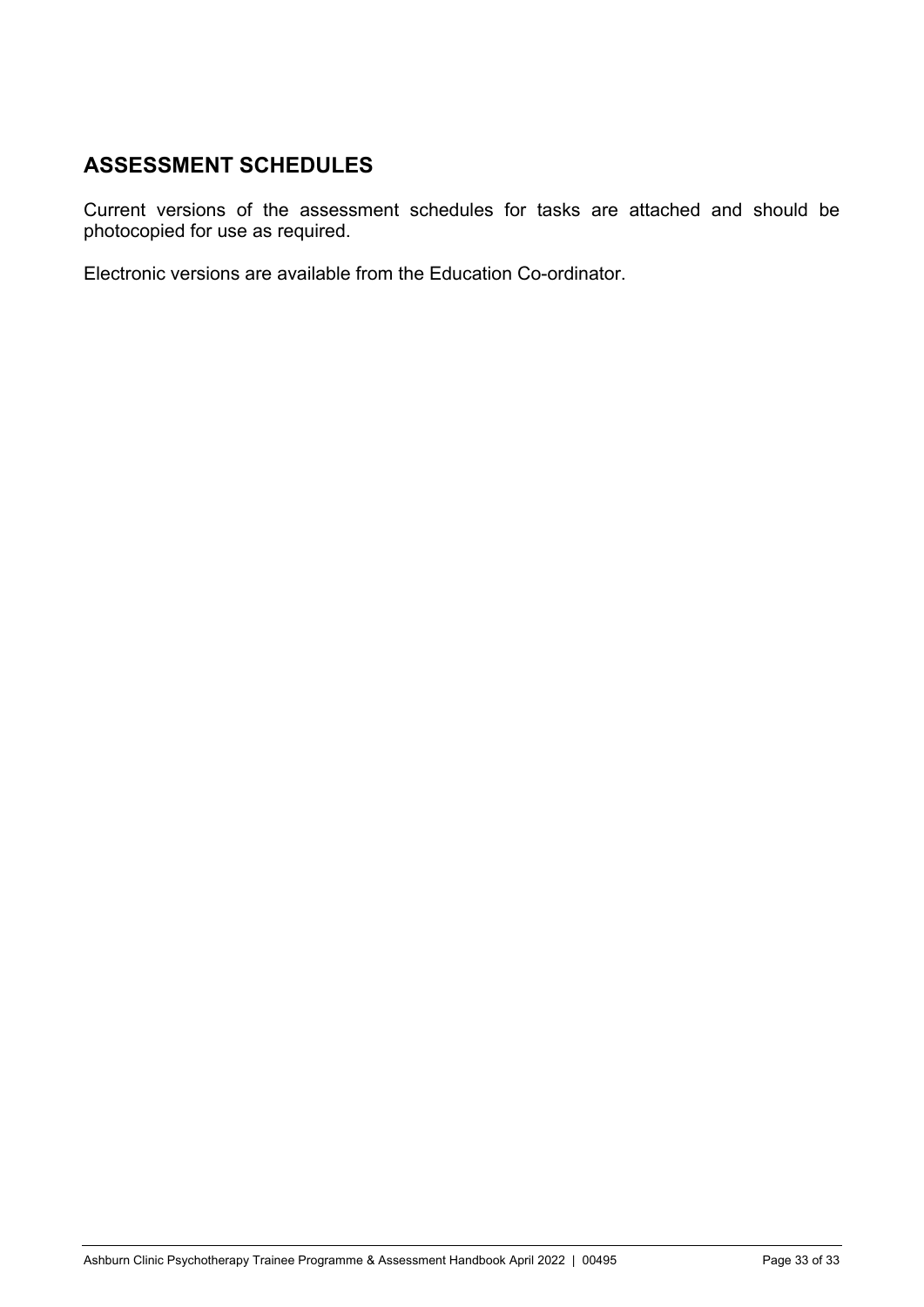# **Year One Tutorial Presentation Assessment Schedule**

| Date:                        |                                                                                                                | Topic:                                                                    |  |  |
|------------------------------|----------------------------------------------------------------------------------------------------------------|---------------------------------------------------------------------------|--|--|
| <b>Continuity</b><br>by:     |                                                                                                                | <b>Assessed</b><br><b>Presenter:</b>                                      |  |  |
| Assessor:                    |                                                                                                                |                                                                           |  |  |
| <b>Note to Assessor:</b>     |                                                                                                                | -please mark a statement for each aspect and write an item comment if you |  |  |
| wish.                        |                                                                                                                |                                                                           |  |  |
|                              |                                                                                                                | -please write a general comment at the end of the assessment schedule.    |  |  |
|                              | 1. Your summary of the given text was:                                                                         |                                                                           |  |  |
| full and complete            |                                                                                                                | incomplete, but still useful                                              |  |  |
|                              | incomplete but useful in places                                                                                | incomplete and not useful                                                 |  |  |
|                              |                                                                                                                |                                                                           |  |  |
|                              |                                                                                                                |                                                                           |  |  |
|                              |                                                                                                                |                                                                           |  |  |
| 2. You demonstrated that you |                                                                                                                |                                                                           |  |  |
|                              | clearly understood the text                                                                                    | understood most of the text                                               |  |  |
|                              |                                                                                                                | had an uncertain grasp of the ideas did not understand most of the text   |  |  |
|                              | comment: the comment of the comment of the comment of the comment of the comment of the comment of the comment |                                                                           |  |  |
|                              |                                                                                                                |                                                                           |  |  |
|                              | 3. The style in which you communicated your ideas was                                                          |                                                                           |  |  |
|                              | appropriate at all times                                                                                       | mostly appropriate                                                        |  |  |
| often not appropriate        |                                                                                                                | mostly or always inappropriate                                            |  |  |
|                              |                                                                                                                |                                                                           |  |  |
|                              |                                                                                                                |                                                                           |  |  |
|                              |                                                                                                                |                                                                           |  |  |
|                              |                                                                                                                | 4. Your ability to communicate ideas to an audience was perceived to be   |  |  |
| effective at all times       |                                                                                                                | mostly effective                                                          |  |  |
| sometimes effective          |                                                                                                                | often ineffective                                                         |  |  |
| comment:                     |                                                                                                                | <u> 1989 - Johann Barbara, martxa amerikan bashkar (</u>                  |  |  |

 $\overline{a}$  $\overline{a}$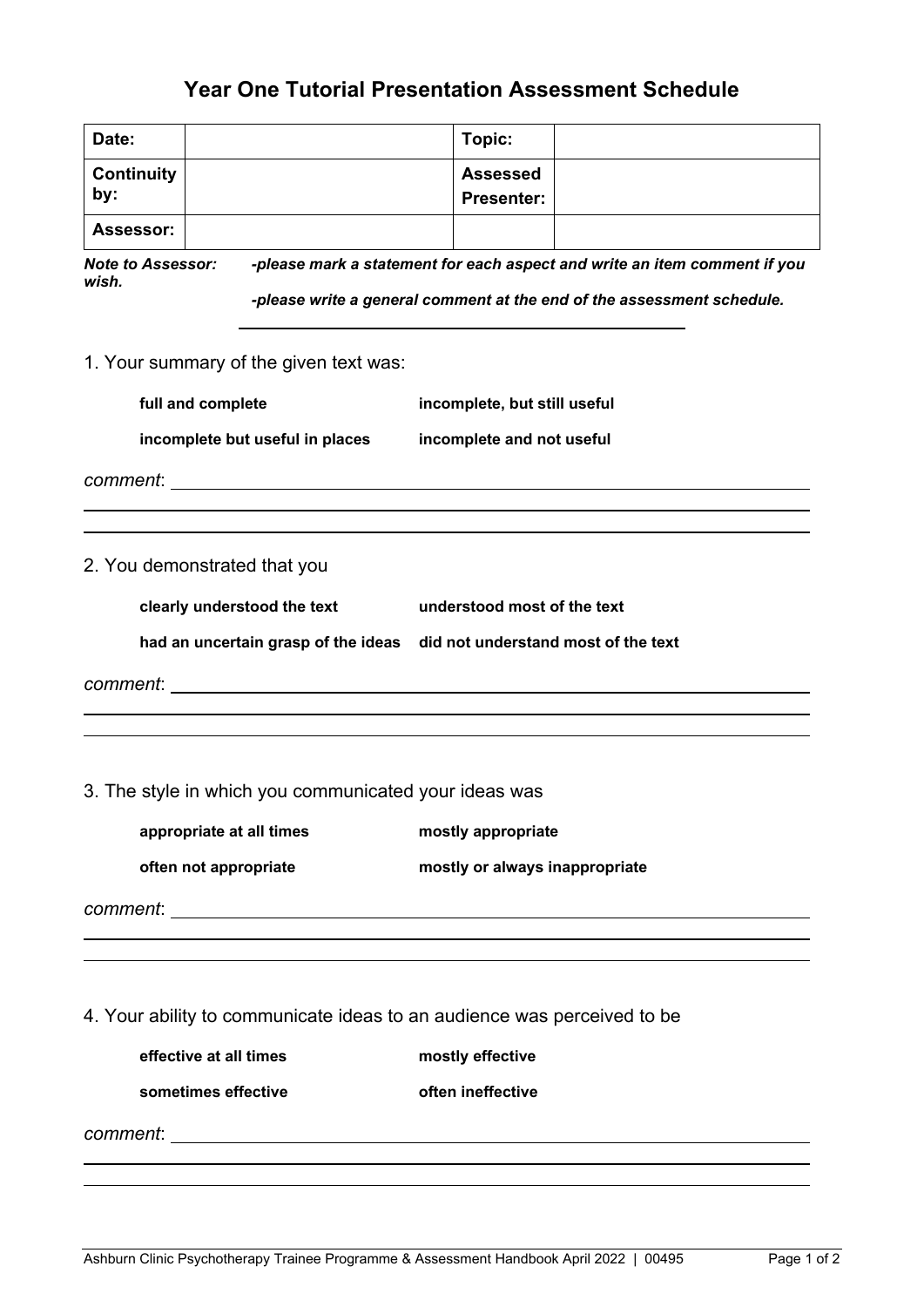|                                                 | 5. When you related the text to the practice at Ashburn Clinic, you demonstrated |
|-------------------------------------------------|----------------------------------------------------------------------------------|
|                                                 | an effective understanding of textual ideas and Ashburn practice                 |
|                                                 | an effective understanding of textual ideas but not Ashburn practice             |
|                                                 | an effective understanding of Ashburn practice but not the ideas in the text     |
|                                                 | a poor understanding of textual ideas and Ashburn practice                       |
|                                                 |                                                                                  |
|                                                 |                                                                                  |
|                                                 |                                                                                  |
|                                                 | 6. When you set ideas from the text into the context of Ashburn Clinic, you      |
|                                                 | correctly identified and compared textual ideas and Ashburn practice             |
| identified and compared ideas, mostly correctly |                                                                                  |
|                                                 | identified and compared ideas, but your understanding of them was poor           |
| could not identify or relevantly compare ideas  |                                                                                  |
|                                                 |                                                                                  |
|                                                 |                                                                                  |
|                                                 |                                                                                  |
|                                                 | 7. During the discussion phase of the tutorial, your participation was           |
| effective                                       | often effective                                                                  |
| sometimes effective                             | not effective                                                                    |

*comment*:

 $\overline{a}$  $\overline{a}$ 

| <b>General Comments:</b> |                 |
|--------------------------|-----------------|
|                          |                 |
|                          |                 |
|                          |                 |
|                          |                 |
|                          |                 |
|                          |                 |
| Assessed by:             |                 |
| Date:                    | <b>Outcome:</b> |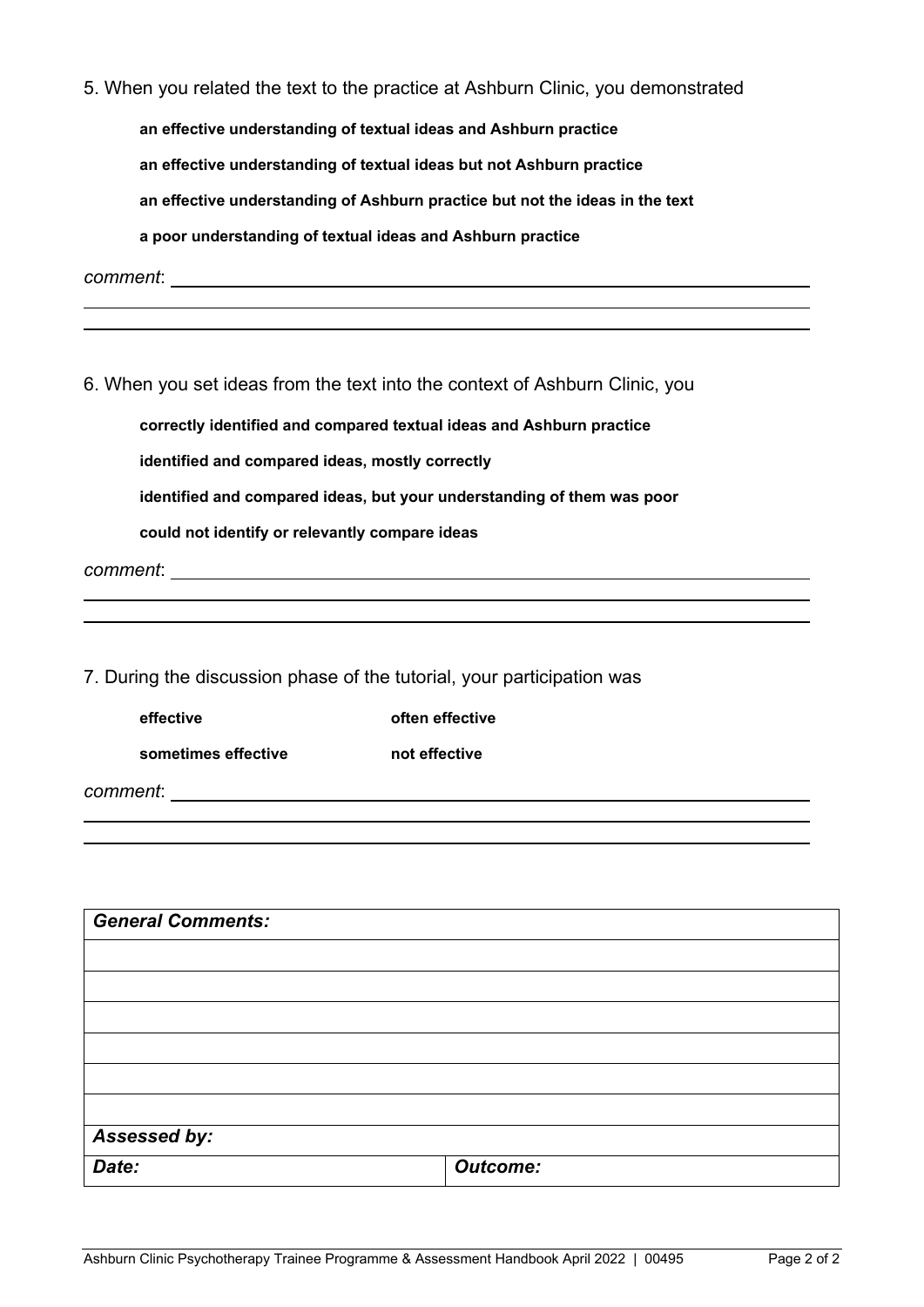# **Year One Personal Reflective Diary (first 6 months) Assessment Schedule**

| Name:                                                 |                                                                                                                                                                 |  |                 |  |                     |
|-------------------------------------------------------|-----------------------------------------------------------------------------------------------------------------------------------------------------------------|--|-----------------|--|---------------------|
| Level:                                                | <b>Psychotherapy Trainee: Year One</b>                                                                                                                          |  |                 |  |                     |
| <b>Purpose:</b>                                       | To maintain a record of personal learning and adaptation to the tasks and<br>processes of psychotherapy within the training programme at the Ashburn<br>Clinic. |  |                 |  |                     |
| <b>Performance Indicators</b>                         |                                                                                                                                                                 |  | <b>Comment</b>  |  | <b>Outcomes</b>     |
| (Standard: all required)                              |                                                                                                                                                                 |  |                 |  | <b>Pass</b><br>Fail |
| Diary is regularly<br>updated                         |                                                                                                                                                                 |  |                 |  |                     |
| Diary is personally<br>$\bullet$<br>reflective        |                                                                                                                                                                 |  |                 |  |                     |
| Diary has been<br>discussed with<br><b>Supervisor</b> |                                                                                                                                                                 |  |                 |  |                     |
| <b>Comments:</b>                                      |                                                                                                                                                                 |  |                 |  |                     |
|                                                       |                                                                                                                                                                 |  |                 |  |                     |
|                                                       |                                                                                                                                                                 |  |                 |  |                     |
|                                                       |                                                                                                                                                                 |  |                 |  |                     |
|                                                       |                                                                                                                                                                 |  |                 |  |                     |
| Assessed by:                                          |                                                                                                                                                                 |  |                 |  |                     |
| Date:                                                 |                                                                                                                                                                 |  | <b>Outcome:</b> |  |                     |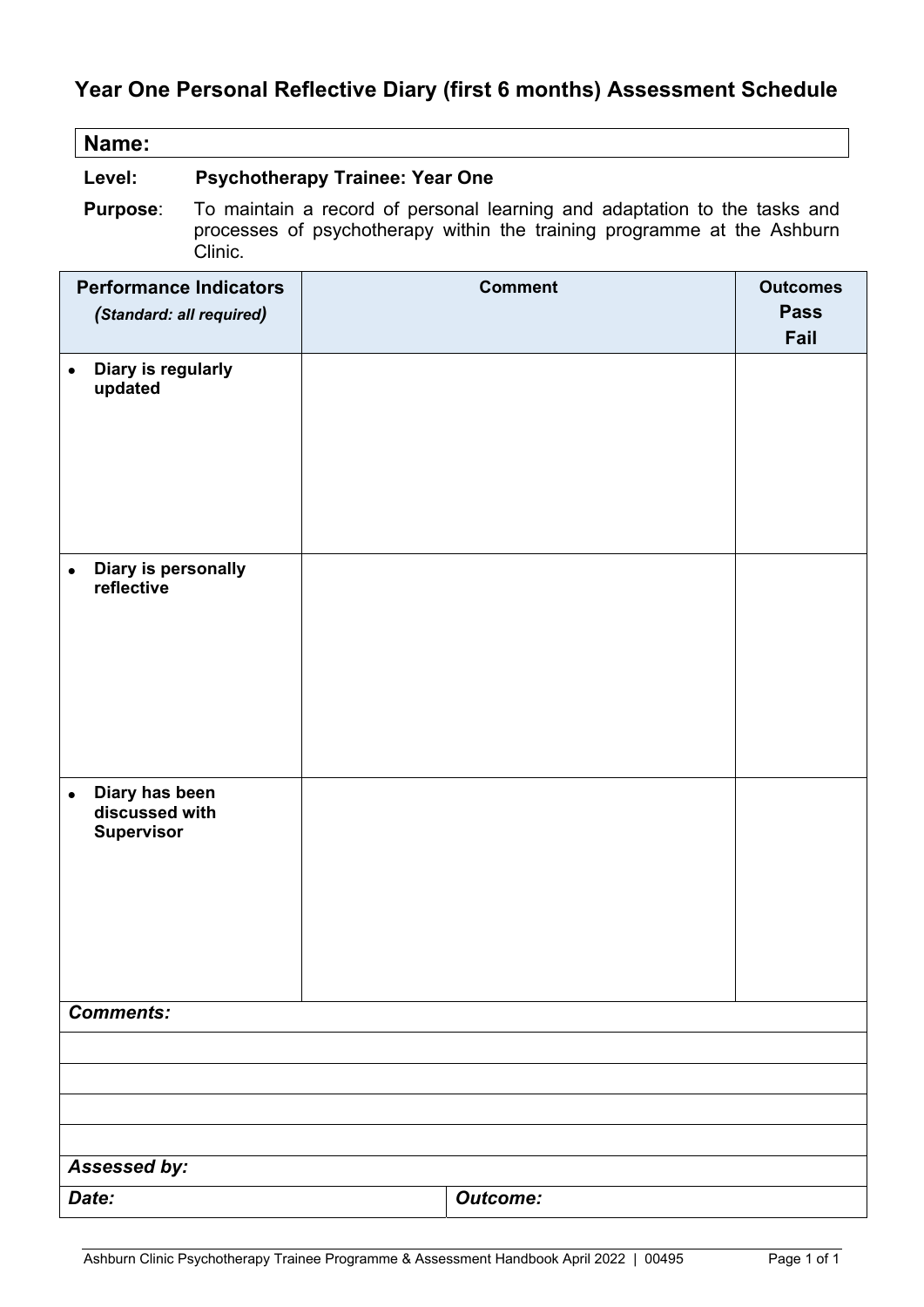# **Year One Oral Presentation: Case Study Assessment Schedule**

| Name:                              |                                             |
|------------------------------------|---------------------------------------------|
| <b>Level:</b>                      | <b>Psychotherapy Trainee: Year One only</b> |
| and the second state of the second |                                             |

- **Length:** About ½ hr in presentation, ½ hr discussion with assessment panel
- **Due date:** By arrangement (delivered approximately three months after beginning to work individually with a patient, at the discretion of the Supervisor)

**Purpose/task objective**: to present a current psychotherapy inpatient case to a panel and demonstrate an understanding of presentation format and underlying psychotherapeutic ideas applied to formulation.

|           | <b>Performance indicators</b><br>(Standard: all to be achieved)                                                                                           | <b>Comments</b> | <b>Outcomes</b><br>Pass<br><b>Re-present</b><br>Fail |
|-----------|-----------------------------------------------------------------------------------------------------------------------------------------------------------|-----------------|------------------------------------------------------|
|           | All sections of the case presentation<br>are addressed                                                                                                    |                 |                                                      |
|           | Information under each heading is<br>communicated clearly                                                                                                 |                 |                                                      |
| $\bullet$ | Trainee displays ability to gather<br>relevant developmental information<br>using the patient's file and own<br>history-taking during therapy<br>sessions |                 |                                                      |
| $\bullet$ | Trainee displays ability to make a<br>psychodynamic formulation using<br>familiar theoretical concepts                                                    |                 |                                                      |
|           | Trainee displays ability to comment<br>on the process of therapy, the nature<br>of the working alliance, and<br>developing transference                   |                 |                                                      |
|           | The Trainee demonstrates<br>understanding of their personal<br>dynamics in the countertransference                                                        |                 |                                                      |
| $\bullet$ | The Trainee demonstrates awareness<br>of unconscious processes                                                                                            |                 |                                                      |
| $\bullet$ | The Trainee manages the time<br>constraints of the presentation                                                                                           |                 |                                                      |
| $\bullet$ | The Trainee is able to address<br>questions and suggestions from the<br>examining panel in an insightful way                                              |                 |                                                      |

| Assessed by: |                                           |            |    |  |
|--------------|-------------------------------------------|------------|----|--|
| Date:        | Outcome:                                  |            |    |  |
|              | Are further comments attached separately? | <b>YES</b> | ΝO |  |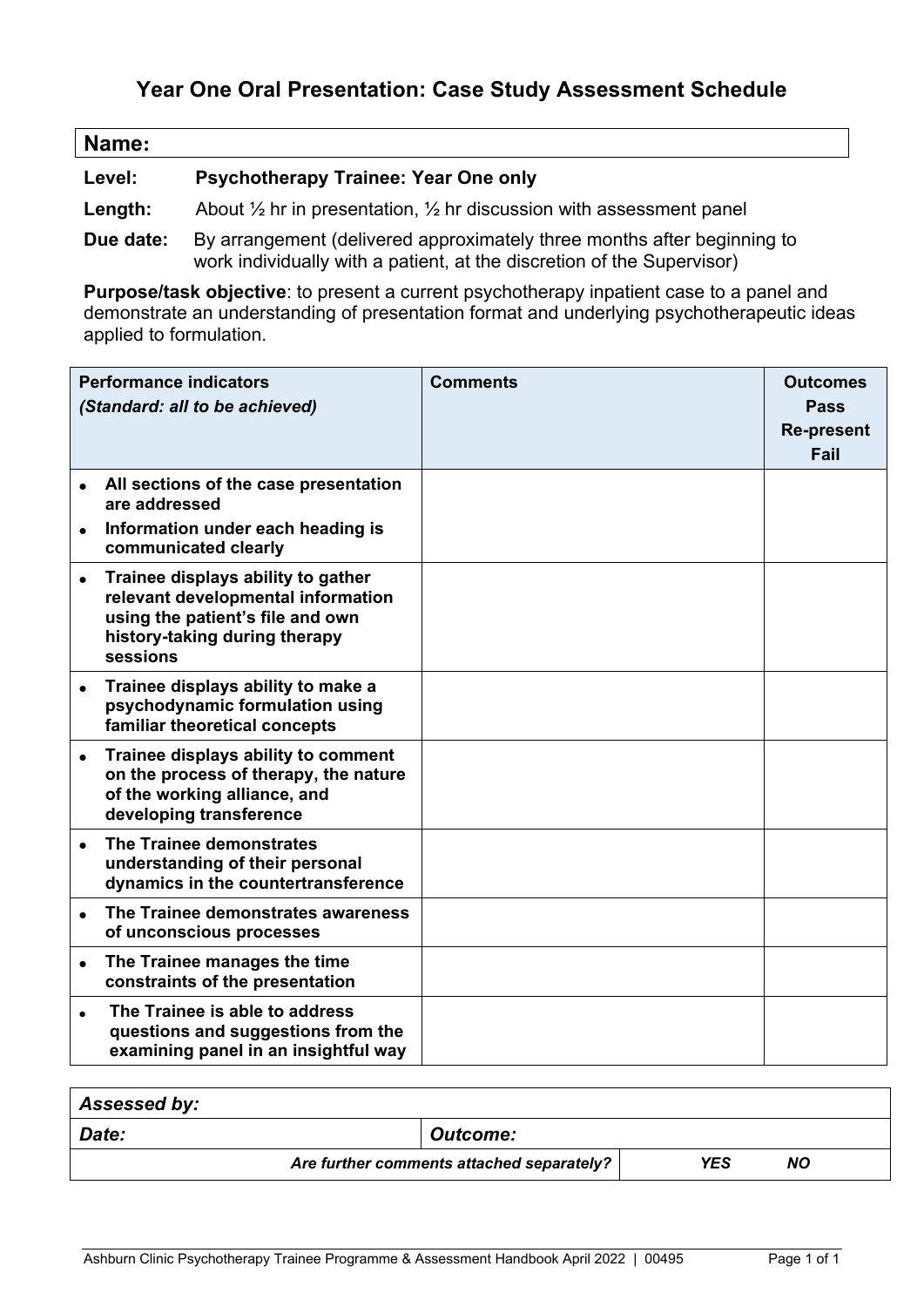# **Year One + Two Mother/Infant Observation Write-Up Assessment Schedule**

| Name: |  |  |
|-------|--|--|
|       |  |  |

**Level**: **Psychotherapy Trainee: Years One and Two** 

**Length**: Up to 10,000 words

**Due date:** December (of year 2)

**Purpose**: to demonstrate a Trainee's ability to observe interactions and record an analytical summary of the infant's physical, cognitive and emotional development, in the context of the developing mother-infant interaction and relationship and their place in the wider family.

|           | <b>Performance indicators</b><br>(Standard: all to be achieved)                                                                                        | <b>Comments</b> | <b>Outcomes</b><br>Pass<br><b>Re-submit</b><br>Fail |
|-----------|--------------------------------------------------------------------------------------------------------------------------------------------------------|-----------------|-----------------------------------------------------|
|           | Write-up provides a clear account<br>of the observational task                                                                                         |                 |                                                     |
|           | Summary of the infant's physical,<br>cognitive and emotional<br>development identifies stages and<br>comments on how they conform to<br>accepted norms |                 |                                                     |
| $\bullet$ | Trainee charts the patterns of<br>developing mother/infant<br><b>interactions</b>                                                                      |                 |                                                     |
|           | Trainee demonstrates an<br>understanding of the<br>interconnection between physical,<br>cognitive and emotional<br>development                         |                 |                                                     |
|           | Trainee uses vignettes to illustrate<br>theoretical concepts                                                                                           |                 |                                                     |
|           | Trainee includes reference to the<br>wider family unit and its role, as<br>well as the role of the family's<br>social environment                      |                 |                                                     |
|           | Trainee provides an account of<br>his/her experiences in the observer<br>role, including unconscious<br>process                                        |                 |                                                     |
| $\bullet$ | Trainee makes reference to material<br>presented in the seminar series                                                                                 |                 |                                                     |
|           | Trainee achieves the word limit                                                                                                                        |                 |                                                     |

| Assessed by:                              |                 |     |    |
|-------------------------------------------|-----------------|-----|----|
| Date:                                     | <b>Outcome:</b> |     |    |
| Are further comments attached separately? |                 | YES | NΟ |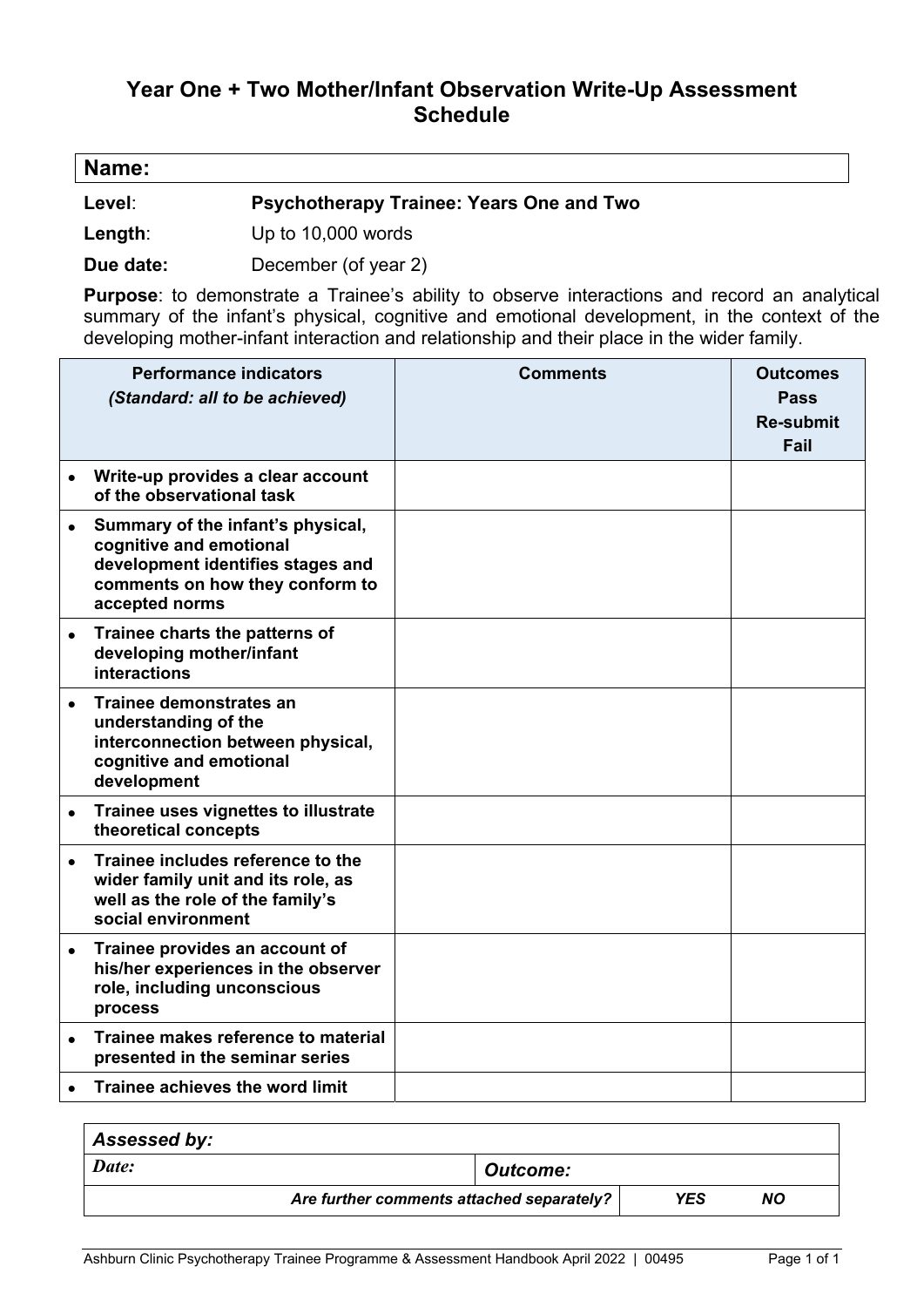# **Year Two Written Case Study Assessment Schedule**

| Name: |  |  |  |  |  |
|-------|--|--|--|--|--|
|-------|--|--|--|--|--|

**Level**: **Psychotherapy Trainee Year Two** 

**Length**: 5,000-6,000 words

**Due date:** June

**Purpose**: the Trainee will demonstrate competence in writing up his/her work with an inpatient or day patient, using the same format as for the oral case presentation.

|           | <b>Performance indicators</b><br>(Standard: all to be achieved)                                                                                  | <b>Comment</b> | <b>Outcomes</b><br><b>Pass</b><br><b>Re-submit</b><br>Fail |
|-----------|--------------------------------------------------------------------------------------------------------------------------------------------------|----------------|------------------------------------------------------------|
| $\bullet$ | All sections of the case<br>presentation are<br>addressed                                                                                        |                |                                                            |
| $\bullet$ | Information under each<br>heading is communicated<br>clearly                                                                                     |                |                                                            |
|           | <b>Trainee gathers relevant</b><br>developmental<br>information using the<br>patient's file and own<br>history-taking during<br>therapy sessions |                |                                                            |
| $\bullet$ | Trainee displays ability to<br>make a psychodynamic<br>formulation using familiar<br>theoretical concepts                                        |                |                                                            |
|           | Trainee displays ability to<br>comment on the process<br>of therapy, the nature of<br>the working alliance, and<br>developing transference       |                |                                                            |
|           | The Trainee demonstrates<br>awareness of<br>unconscious processes                                                                                |                |                                                            |
| $\bullet$ | The Trainee manages the<br>word limits of the<br>presentation                                                                                    |                |                                                            |

| <b>Comments:</b> |                 |
|------------------|-----------------|
|                  |                 |
|                  |                 |
| Assessed by:     |                 |
| Date:            | <b>Outcome:</b> |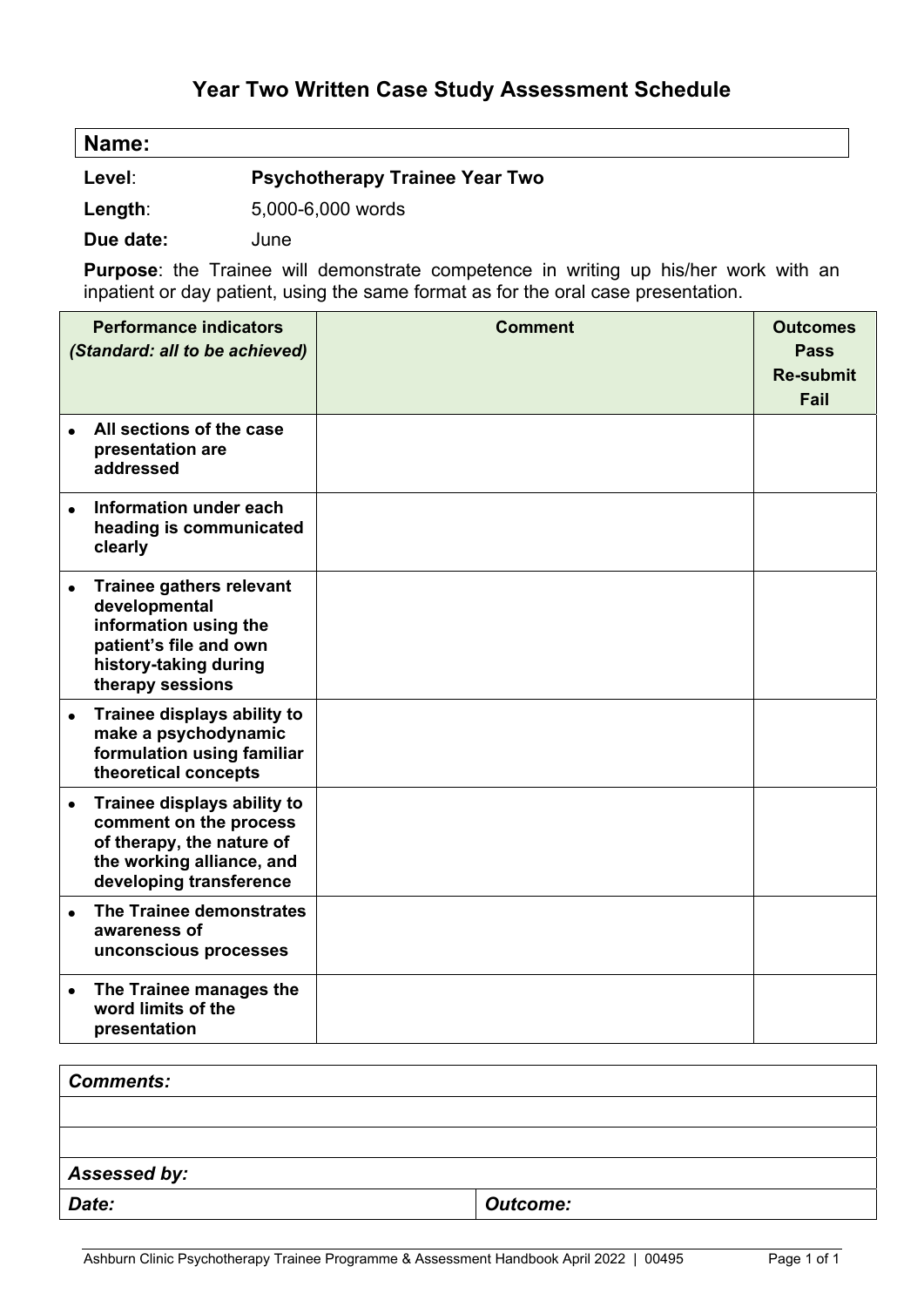# **Year Two + Three Oral Presentation: Case Study Assessment Schedule**

| Name:     |                                                                                           |
|-----------|-------------------------------------------------------------------------------------------|
| Level:    | <b>Psychotherapy Trainee Years Two and Three</b>                                          |
| Length:   | About $\frac{1}{2}$ hr presentation, $\frac{1}{2}$ hr in discussion with assessment panel |
| Due date: | Year 2 - August/ September (by arrangement)                                               |
|           |                                                                                           |

Year 3 - March/ April (by arrangement)

 $\mathsf{I}$ 

**Purpose**: to present a current psychotherapy inpatient case study using a prescribed format and demonstrate an understanding of presentation format and underlying psychotherapeutic ideas applied to formulation.

|           | <b>Performance indicators</b><br>(Standard: all to be achieved)                                                                                           | <b>Comments</b> | <b>Outcomes</b><br><b>Pass</b><br><b>Re-submit</b><br>Fail |
|-----------|-----------------------------------------------------------------------------------------------------------------------------------------------------------|-----------------|------------------------------------------------------------|
|           | All sections of the case<br>presentation are addressed                                                                                                    |                 |                                                            |
| $\bullet$ | Information under each heading<br>is communicated clearly                                                                                                 |                 |                                                            |
| $\bullet$ | Trainee displays ability to gather<br>relevant developmental<br>information using the patient's<br>file and own history-taking<br>during therapy sessions |                 |                                                            |
| ٠         | Trainee displays ability to make<br>a psychodynamic formulation<br>using familiar theoretical<br>concepts                                                 |                 |                                                            |
|           | Trainee displays ability to<br>comment on the process of<br>therapy, the nature of the<br>working alliance, and developing<br>transference                |                 |                                                            |
| $\bullet$ | The Trainee demonstrates<br>understanding of their personal<br>dynamics in the<br>countertransference                                                     |                 |                                                            |
|           | The Trainee demonstrates<br>understanding of their personal<br>dynamics in the<br>countertransference                                                     |                 |                                                            |
|           | The Trainee demonstrates<br>awareness of unconscious<br>processes                                                                                         |                 |                                                            |
|           | The Trainee manages the time<br>constraints of the presentation                                                                                           |                 |                                                            |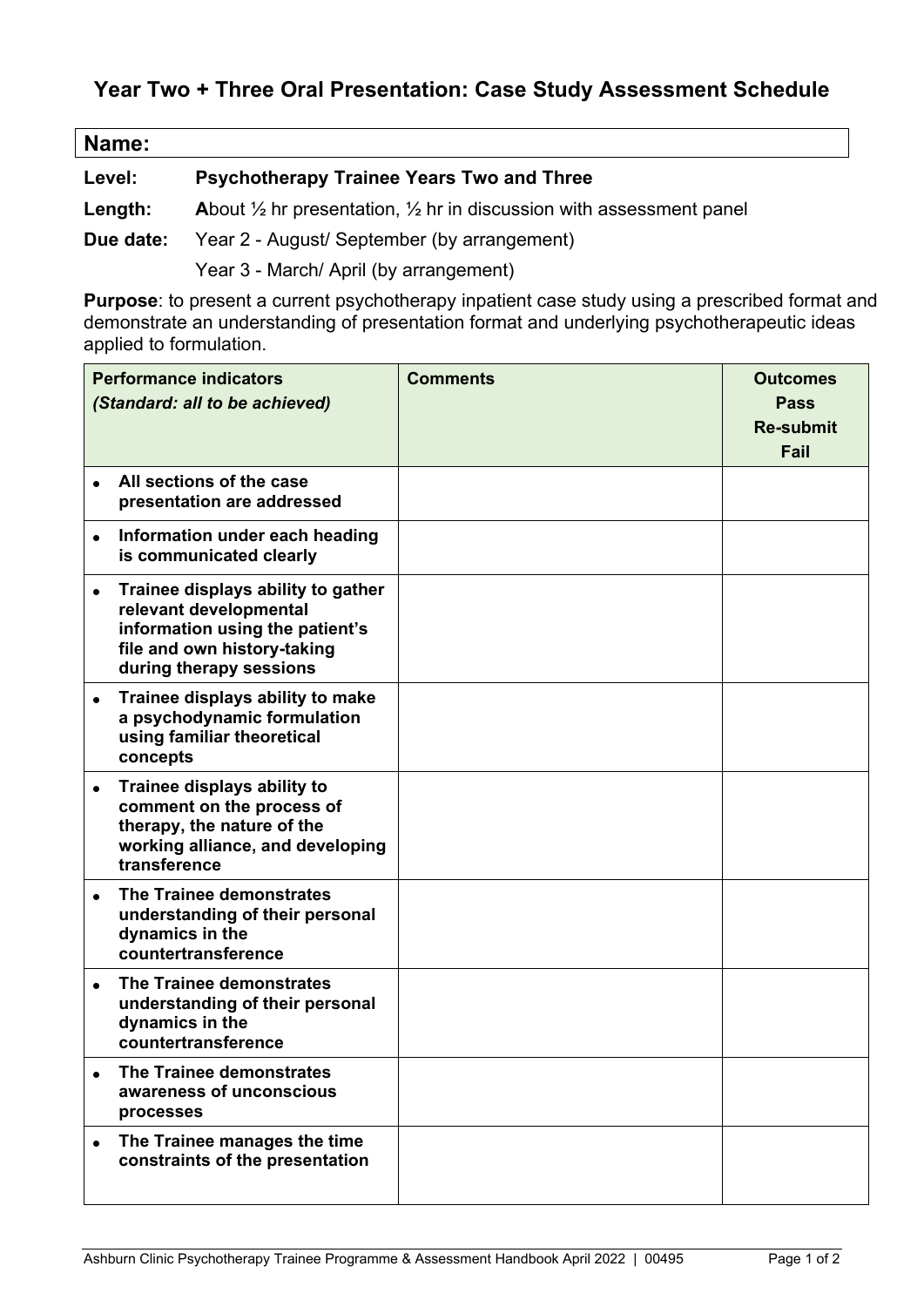| The Trainee is able to address<br>questions and suggestions from<br>the examining panel in an<br>insightful way |  |  |
|-----------------------------------------------------------------------------------------------------------------|--|--|
|-----------------------------------------------------------------------------------------------------------------|--|--|

| Assessed by: |                 |
|--------------|-----------------|
| Date:        | <b>Outcome:</b> |